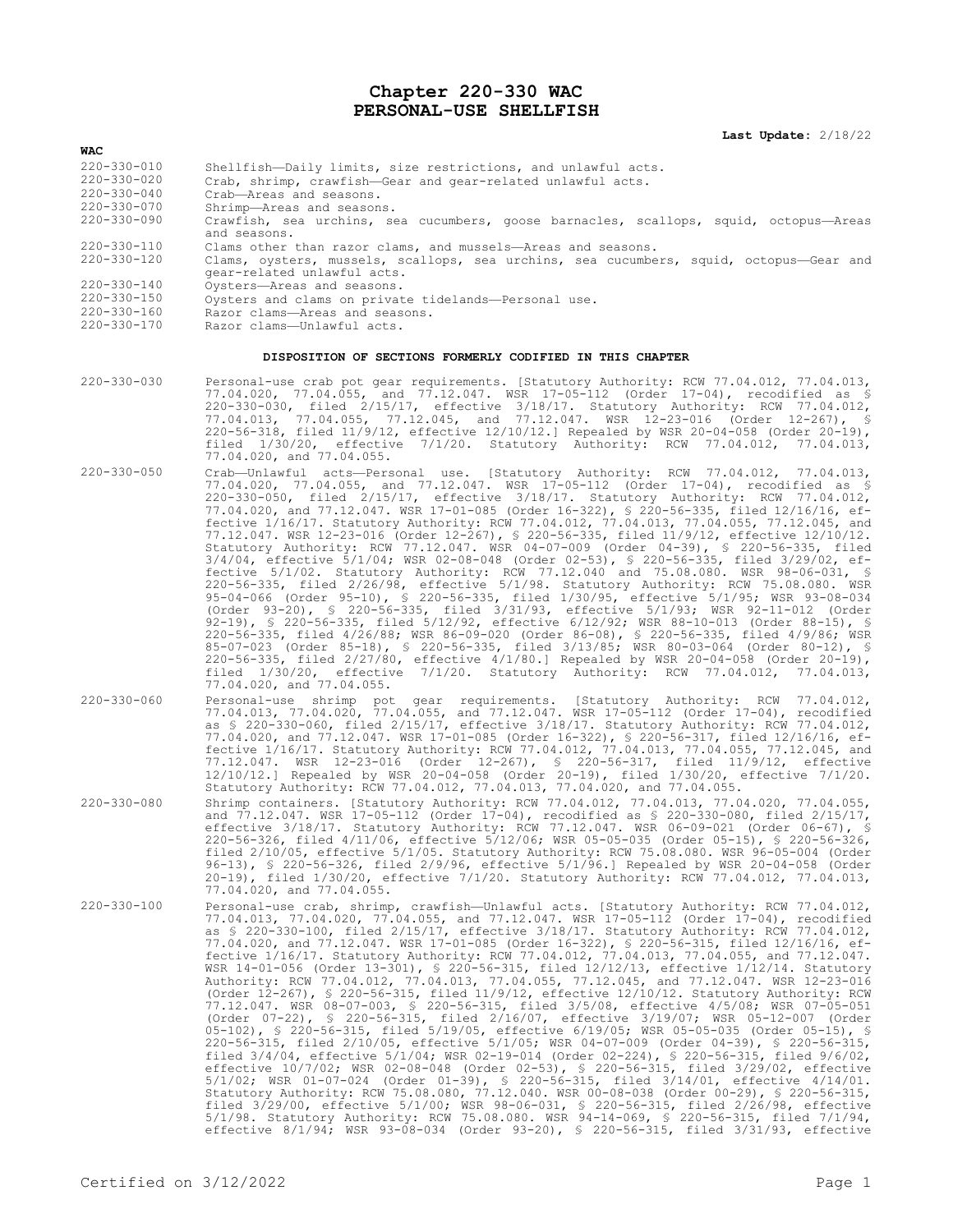5/1/93; WSR 92-11-012 (Order 92-19), § 220-56-315, filed 5/12/92, effective 6/12/92; WSR 89-07-060 (Order 89-12), § 220-56-315, filed 3/16/89; WSR 81-05-027 (Order 81-13), § 220-56-315, filed 2/17/81, effective 4/1/81; WSR 80-03-064 (Order 80-12), § 220-56-315, filed 2/27/80, effective 4/1/80.] Repealed by WSR 20-04-058 (Order 20-19), filed 1/30/20, effective 7/1/20. Statutory Authority: RCW 77.04.012, 77.04.013, 77.04.020, and 77.04.055. 220-330-130 Oysters and scallops—Gear. [Statutory Authority: RCW 77.04.012, 77.04.013, 77.04.020, 77.04.055, and 77.12.047. WSR 17-05-112 (Order 17-04), recodified as § 220-330-130, filed 2/15/17, effective 3/18/17. Statutory Authority: RCW 77.12.047. WSR 06-09-021 (Order 06-67), § 220-56-375, filed 4/11/06, effective 5/12/06. Statutory Authority: RCW 75.08.080. WSR 97-07-078 (Order 97-53), § 220-56-375, filed 3/19/97, effective 5/1/97; WSR 80-03-064 (Order 80-12), § 220-56-375, filed 2/27/80, effective 4/1/80.] Repealed by WSR 20-04-058 (Order 20-19), filed 1/30/20, effective 7/1/20. Statutory Authority: RCW 77.04.012, 77.04.013, 77.04.020, and 77.04.055. 220-330-180 Squid, octopus. [Statutory Authority: RCW 77.04.012, 77.04.013, 77.04.020, 77.04.055, and 77.12.047. WSR 17-05-112 (Order 17-04), recodified as § 220-330-180, filed 2/15/17, effective 3/18/17. Statutory Authority: RCW 77.04.012, 77.04.020, and 77.12.047. WSR 17-01-085 (Order 16-322), § 220-56-390, filed 12/16/16, effective 1/16/17. Statutory Authority: RCW 77.04.012 and 77.12.047. WSR 13-19-007 (Order 13-221), § 220-56-390, filed 9/5/13, effective 10/6/13. Statutory Authority: RCW 77.12.047. WSR 06-09-021 (Order 06-67), § 220-56-390, filed 4/11/06, effective 5/12/06; WSR 04-17-098 (Order 04-218), § 220-56-390, filed 8/17/04, effective 9/17/04. Statutory Authority: RCW 75.08.080. WSR 95-04-066 (Order 95-10), § 220-56-390, filed 1/30/95, effective 5/1/95; WSR 94-14-069, § 220-56-390, filed 7/1/94, effective 8/1/94; WSR 93-08-034 (Order 93-20), § 220-56-390, filed 3/31/93, effective 5/1/93; WSR 83-07-043 (Order 83-16), § 220-56-390, filed 3/17/83; WSR 82-07-047 (Order 82-19), § 220-56-390, filed 3/18/82; WSR 80-03-064 (Order 80-12), § 220-56-390, filed 2/27/80, effective 4/1/80.] Repealed by WSR 20-04-058 (Order 20-19), filed 1/30/20, effective 7/1/20. Statutory Authority: RCW 77.04.012, 77.04.013, 77.04.020, and 77.04.055.

# *(Effective until July 1, 2022)*

**WAC 220-330-010 Shellfish—Daily limits, size restrictions, and unlawful acts.** It is unlawful for any one person to possess at any time more than one daily limit of fresh shellfish. Additional shellfish may be possessed in a frozen or processed form. It is unlawful for any one person to take more than the following quantities of shellfish in any one day for personal use, or take or possess shellfish that measure less than the caliper measurement described in this section. Caliper measurement is defined as a linear measurement when both points of a movable caliper are touching the shell of the shellfish. A fixed caliper gauge is the linear distance between points of the caliper gauge or the diameter of a circular gauge.

(1) **Marine clams:**

(a) **Clams** (not including razor clams, geoduck clams and horse clams):

(i) Daily limit is 40 clams total, not to exceed 10 pounds in the shell.

(ii) Minimum size for Manila, native littleneck, butter clams, and cockles is 1 1/2 inches across the widest dimension of the shell.

(b) **Geoduck clams:**

(i) Daily limit is first 3 clams dug, regardless of size or condition. Broken clams count towards daily limit. No minimum size limit.

(ii) It is unlawful to maim, injure or attempt to capture a geoduck by thrusting any instrument through its siphon or to possess only the siphon or neck portion of a geoduck.

(c) **Horse clams:** Daily limit is first 7 clams dug, regardless of size or condition. Broken clams count towards daily limit. No minimum size limit.

(d) **Razor clams:** Daily limit is 15 clams. No minimum size limit.

(e) It is unlawful for any person digging clams (other than razor clam) for personal use to fail to refill holes created during the digging operation. Beach terrain must be returned to its approximate original condition by the clam diggers before leaving immediate site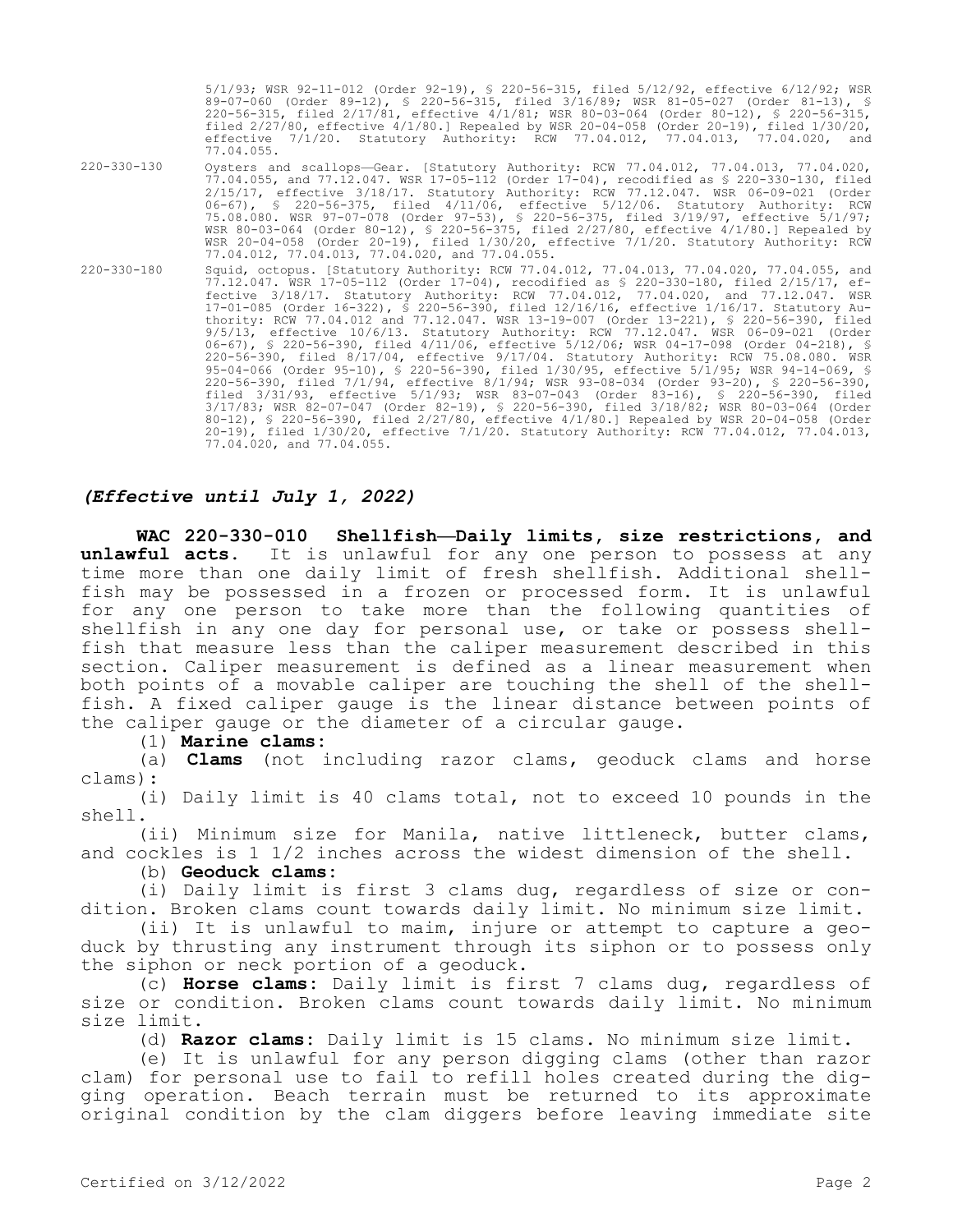of harvest. Violation of provisions of this subsection is an infraction punishable under RCW 77.15.160.

(f) **Relic shells:** No license or permit is required to take or possess up to 5 pounds of relic shells per day. It is unlawful to take or possess more than 5 pounds of relic shells from public tidelands without first obtaining a scientific collection permit. Notwithstanding the provisions of this section, it is unlawful to remove relic oyster shells from public tidelands.

(2) **Crab:**

### (a) **General provisions:**

(i) All crab measurements must be made at the widest part of the shell (carapace) immediately in front of the points (tips) on the carapace.

(ii) It is unlawful to possess in the field any crab or crab parts without also retaining the back shell of each crab.

(iii) It is unlawful for any person to take or possess any female Dungeness crab.

(iv) It is unlawful to possess soft-shelled crab for any purpose. Violation of this subsection is an infraction, punishable under RCW 77.15.160.

(b) **Dungeness crab:**

(i)(A) In Marine Area 1 (except when fishing from the north jetty of the Columbia River), Marine Areas 2, 3, and 4 west of the Bonilla-Tatoosh line (Coastal waters): Daily limit is 6 male crab.

(B) Minimum size limit is 6 inches.

(ii)(A) In the Columbia River upstream of a line from the outermost end of the north jetty to the exposed end of the south jetty, and when fishing from the north jetty of the Columbia River: Daily limit is 12 male crab.

(B) Minimum size limit is 5 3/4 inches.

(iii)(A) In Marine Area 4 east of the Bonilla-Tatoosh line, and Marine Areas 5, 6, 7, 8, 9, 10, 11, 12, and 13 (Puget Sound): Daily limit is 5 male crab.

(B) Minimum size limit is 6 1/4 inches.

(c) **Red rock crab:**

(i) Daily limit is 6 crab. Either sex may be retained.

(ii) Minimum size limit is 5 inches.

(d) **King and box crab:** Closed in all waters.

(e) **Tanner crab:**

(i) Daily limit is 6 crab. Either sex may be retained.

(ii) Minimum size limit is 4 1/2 inches.

(3) **Crawfish:**

(a) Daily limit is 10 pounds, whole crawfish in the shell.

(b) Minimum size limit 3 1/4 inches from tip of rostrum to tip of tail.

(c) Female crawfish with eggs or young attached to the abdomen must be released immediately.

(d) Take or possession of crawfish must also comply with provisions of chapter 220-640 WAC.

(4) **Goose barnacles:** Daily limit is 10 pounds of whole barnacles in the shell or 5 pounds of barnacle stalks. No minimum size limit.

(5) **Mussels:** Daily limit is 10 pounds in the shell, all species in the aggregate. No minimum size limit.

(6) **Octopus:** Daily limit is one octopus. No minimum size limit.

(7) **Oysters:**

(a) Daily limit is 18 oysters.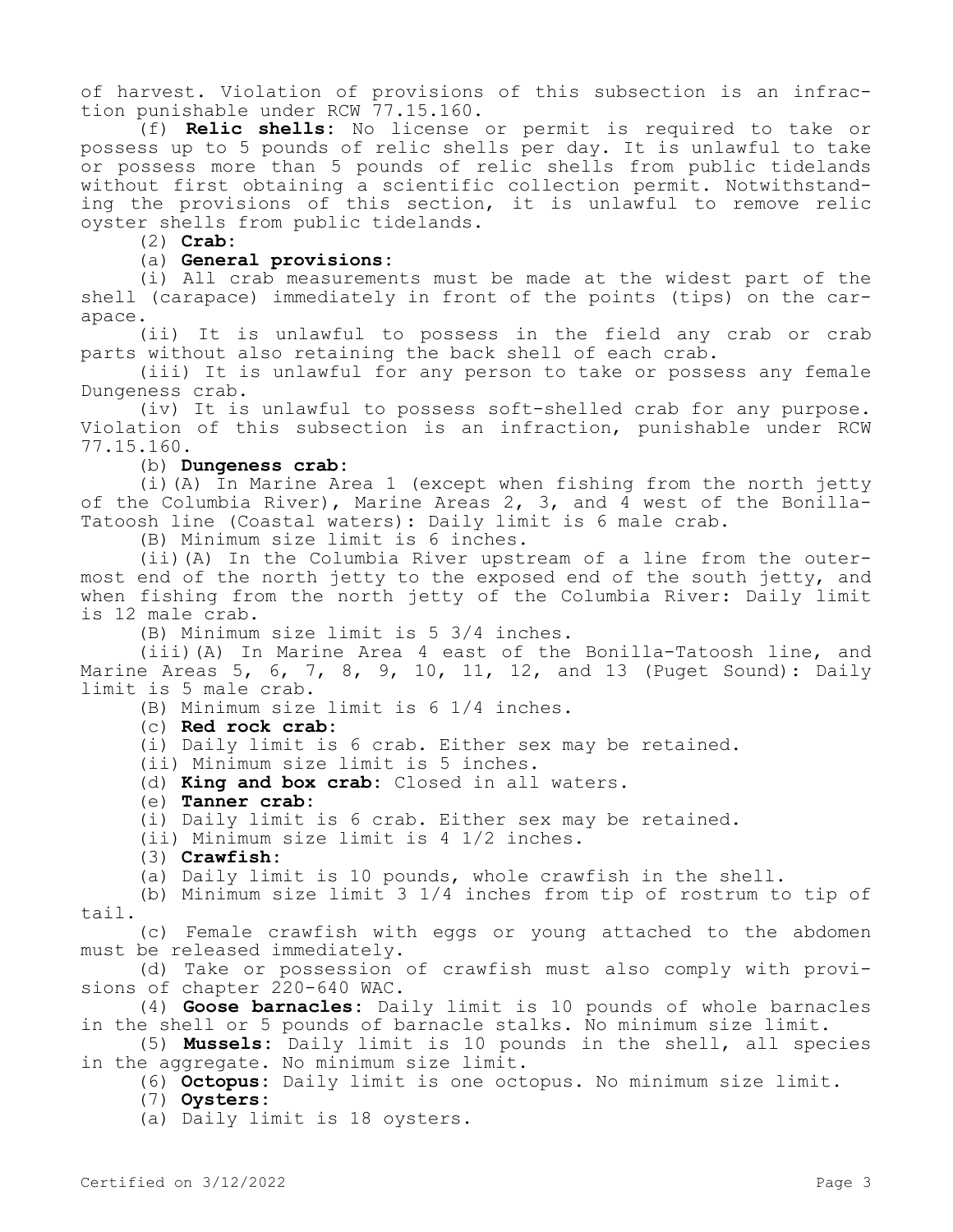(b) Minimum size limit before shucking is 2 1/2 inches along the widest dimension of the shell. Violation of this subsection is an infraction, punishable under RCW 77.15.160.

(c) Oysters taken for personal use must be shucked before removing oysters from the intertidal zone and the shells replaced on the tidelands at the approximate tide level from which original was taken. Violation of this subsection is an infraction, punishable under RCW 77.15.160.

# (8) **Scallops:**

## (a) **Rock scallops:**

(i) Daily limit is 6 scallops.

(ii) Minimum size limit is 4 inches. Violation of this subsection is an infraction, punishable under RCW 77.15.160.

# (b) **Pink and spiny scallops:**

(i) Combined daily limit is 40 scallops in the shell.

(ii) Minimum size limit is 2 inches. Violation of this subsection is an infraction, punishable under RCW 77.15.160.

### (c) **Weathervane scallops:**

(i) Daily limits is 12 scallops.

(ii) Minimum size limit is 4 inches.

(9) **Sea cucumbers:** Daily limit is 18 California sea cucumbers. No minimum size limit.

# (10) **Sea urchins:**

# (a) **Red sea urchins:**

(i) Daily limit is 18 red sea urchins.

(ii) Minimum size limit 3 1/4 inch shell diameter exclusive of the spines. Maximum size limit is 5 inch shell diameter exclusive of the spines. Violation of this subsection is an infraction, punishable under RCW 77.15.160.

# (b) **Purple sea urchins:**

(i) Daily limit is 18 purple sea urchins.

(ii) Minimum size limit is 2 1/4 inch shell diameter exclusive of the spines.

# (c) **Green sea urchins:**

(i) Daily limit is 18 green sea urchins.

(ii) Minimum size limit is 2 1/4 inch shell diameter exclusive of the spines.

#### (11) **Shrimp:**

(a) In Marine Areas 1, 2, and 3 and Marine Area 4 west of the Bonilla-Tatoosh line: Daily total weight limit is 25 pounds, maximum of 200 spot shrimp as part of the 25-pound limit.

(b)(i) In Marine Area 4 east of the Bonilla-Tatoosh line and Marine Areas 5, 6, 7, 8-1, 8-2, 9, 10, 11, 12, and 13: First Saturday in May through May 31, daily limit is 80 shrimp; during all other open periods daily total weight limit is 10 pounds (whole shrimp) all species combined, maximum of 80 spot shrimp as part of the 10-pound limit.

(ii) Shrimp heads may be removed, but after May 31 must be retained in the field until ashore and finished fishing for the day.

(c) **Ghost and mud shrimp:** Daily limit is 120 shrimp.

(12) **Squid:**

(a) **Humboldt squid:** 1 squid. No minimum size limit.

(b) **All other species of squid:** Daily limit is 10 pounds or 5 quarts of squid. No minimum size limit.

[Statutory Authority: RCW 77.04.012, 77.04.013, 77.04.020, and 77.04.055. WSR 20-04-058 (Order 20-19), § 220-330-010, filed 1/30/20,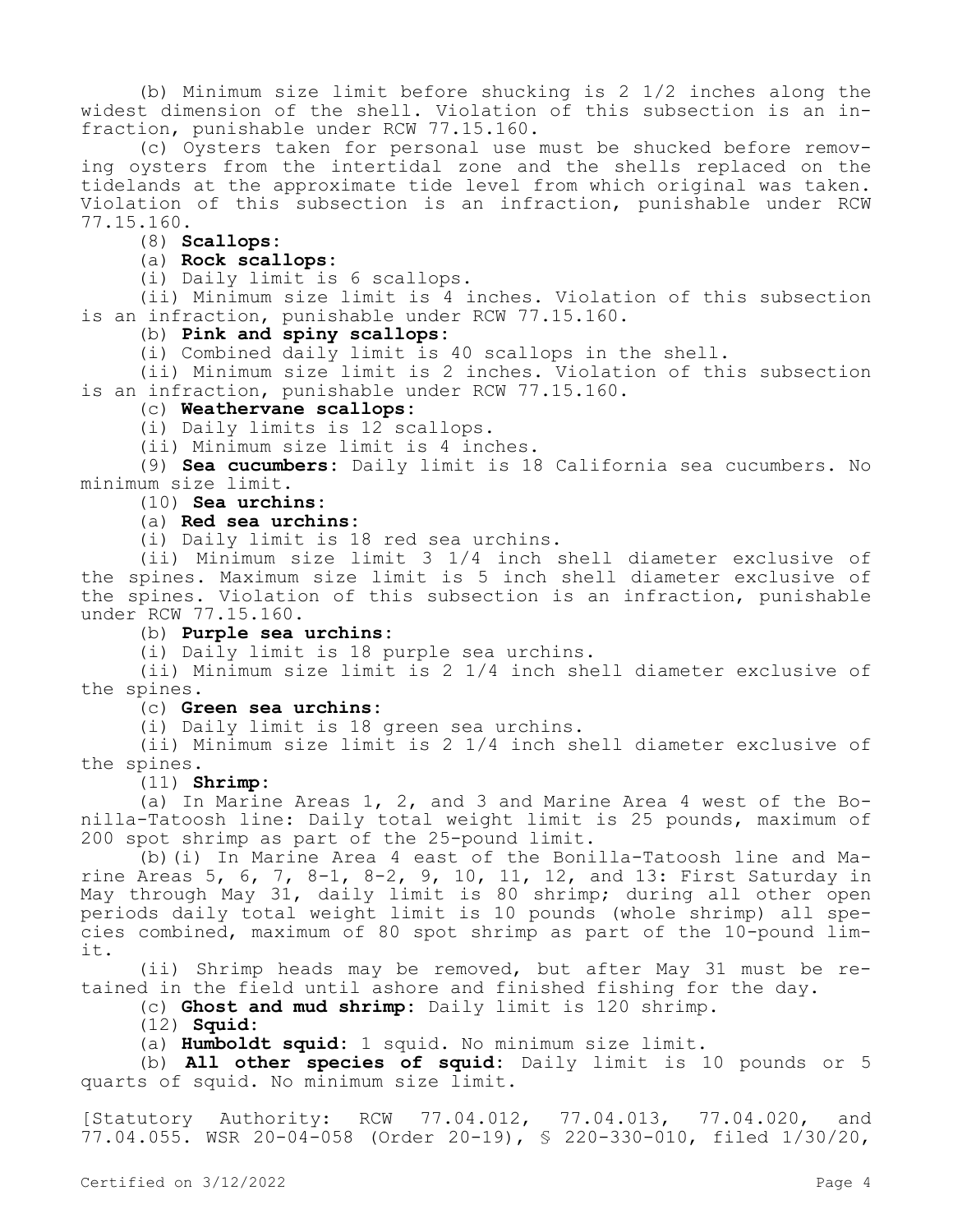effective 7/1/20. Statutory Authority: RCW 77.04.012, 77.04.013, 77.04.020, 77.04.055, and 77.12.047. WSR 17-05-112 (Order 17-04), recodified as § 220-330-010, filed 2/15/17, effective 3/18/17. Statutory Authority: RCW 77.04.012, 77.04.020, and 77.12.047. WSR 17-01-085 (Order 16-322), § 220-56-310, filed 12/16/16, effective 1/16/17. Statutory Authority: RCW 77.04.012 and 77.12.047. WSR 13-19-007 (Order 13-221), § 220-56-310, filed 9/5/13, effective 10/6/13. Statutory Authority: RCW 77.12.047. WSR 10-07-105 (Order 10-64), § 220-56-310, filed 3/19/10, effective 5/1/10; WSR 08-07-003, § 220-56-310, filed 3/5/08, effective 4/5/08; WSR 06-05-085 (Order 06-23), § 220-56-310, filed 2/14/06, effective 5/1/06; WSR 05-12-007 (Order 05-102), § 220-56-310, filed 5/19/05, effective 6/19/05; WSR 05-05-035 (Order 05-15), § 220-56-310, filed 2/10/05, effective 5/1/05; WSR 04-17-088 (Order 04-217), § 220-56-310, filed 8/16/04, effective 9/16/04; WSR 04-07-009 (Order 04-39), § 220-56-310, filed 3/4/04, effective 5/1/04; WSR 02-08-048 (Order 02-53), § 220-56-310, filed 3/29/02, effective 5/1/02. Statutory Authority: RCW 75.08.080, 77.12.040. WSR 00-08-038 (Order 00-29), § 220-56-310, filed 3/29/00, effective 5/1/00; WSR 99-15-081 (Order 99-102), § 220-56-310, filed 7/20/99, effective 8/20/99; WSR 99-08-029 (Order 99-13), § 220-56-310, filed 3/30/99, effective 5/1/99; WSR 98-06-031, § 220-56-310, filed 2/26/98, effective 5/1/98. Statutory Authority: RCW 75.08.080. WSR 97-07-078 (Order 97-53), § 220-56-310, filed 3/19/97, effective 5/1/97; WSR 95-04-066 (Order 95-10), § 220-56-310, filed 1/30/95, effective 5/1/95; WSR 93-08-034 (Order 93-20), § 220-56-310, filed 3/31/93, effective 5/1/93; WSR 92-11-012 (Order 92-19), § 220-56-310, filed 5/12/92, effective 6/12/92; WSR 90-06-026, § 220-56-310, filed 2/28/90, effective 3/31/90; WSR 89-07-060 (Order 89-12), § 220-56-310, filed 3/16/89; WSR 88-12-025 (Order 88-28), § 220-56-310, filed 5/25/88, effective 8/22/88; WSR 88-10-013 (Order 88-15), § 220-56-310, filed 4/26/88; WSR 87-09-066 (Order 87-16), § 220-56-310, filed 4/21/87; WSR 86-24-046 (Order 86-190), § 220-56-310, filed 11/26/86; WSR 86-09-020 (Order 86-08), § 220-56-310, filed 4/9/86; WSR 85-12-046 (Order 85-57), § 220-56-310, filed 6/5/85; WSR 84-09-026 (Order 84-22), § 220-56-310, filed 4/11/84; WSR 83-04-027 (Order 83-06), § 220-56-310, filed 1/27/83; WSR 82-07-047 (Order 82-19), § 220-56-310, filed 3/18/82; WSR 80-03-064 (Order 80-12), § 220-56-310, filed 2/27/80, effective 4/1/80.]

## *(Effective July 1, 2022)*

**WAC 220-330-010 Shellfish—Daily limits, size restrictions, and unlawful acts.** It is unlawful for any one person to possess more than one daily limit of fresh shellfish while in the field or in transit. Additional shellfish may be possessed in a frozen or processed form. It is unlawful for any one person to take more than the following quantities of shellfish in any one day for personal use, or take or possess shellfish that measure less than the caliper measurement described in this section. Caliper measurement is defined as a linear measurement when both points of a movable caliper are touching the shell of the shellfish. A fixed caliper gauge is the linear distance between points of the caliper gauge or the diameter of a circular gauge.

### (1) **Marine clams:**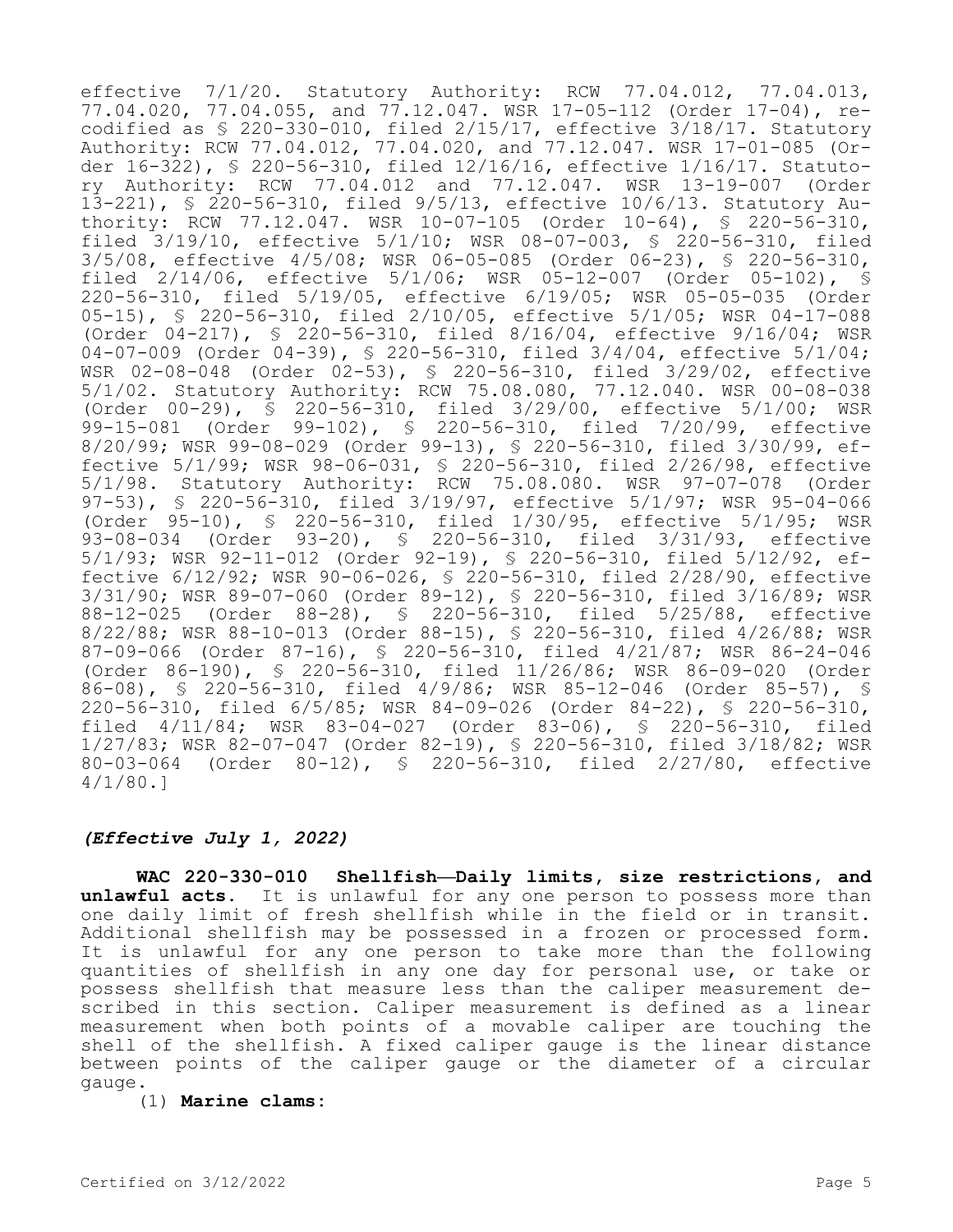(a) **Clams** (not including razor clams, geoduck clams and horse clams):

(i) Daily limit is 40 clams total, not to exceed 10 pounds in the shell.

(ii) Minimum size for Manila, native littleneck, butter clams, and cockles is 1 1/2 inches across the widest dimension of the shell.

### (b) **Geoduck clams:**

(i) Daily limit is first 3 clams dug, regardless of size or condition. Broken clams count towards daily limit. No minimum size limit.

(ii) It is unlawful to maim, injure or attempt to capture a geoduck by thrusting any instrument through its siphon or to possess only the siphon or neck portion of a geoduck.

(c) **Horse clams:** Daily limit is first 7 clams dug, regardless of size or condition. Broken clams count towards daily limit. No minimum size limit.

(d) **Razor clams:** Daily limit is 15 clams. No minimum size limit.

(e) It is unlawful for any person digging clams (other than razor clam) for personal use to fail to refill holes created during the digging operation. Beach terrain must be returned to its approximate original condition by the clam diggers before leaving immediate site of harvest. Violation of provisions of this subsection is an infraction punishable under RCW 77.15.160.

(f) **Relic shells:** No license or permit is required to take or possess up to 5 pounds of relic shells per day. It is unlawful to take or possess more than 5 pounds of relic shells from public tidelands without first obtaining a scientific collection permit. Notwithstanding the provisions of this section, it is unlawful to remove relic oyster shells from public tidelands.

(2) **Crab:**

# (a) **General provisions:**

(i) All crab measurements must be made at the widest part of the shell (carapace) immediately in front of the points (tips) on the carapace.

(ii) It is unlawful to possess in the field any crab or crab parts without also retaining the back shell of each crab.

(iii) It is unlawful for any person to take or possess any female Dungeness crab.

(iv) It is unlawful to possess soft-shelled crab for any purpose. Violation of this subsection is an infraction, punishable under RCW 77.15.160.

### (b) **Dungeness crab:**

(i)(A) In Marine Area 1 (except when fishing from the north jetty of the Columbia River), Marine Areas 2, 3, and 4 west of the Bonilla-Tatoosh line (Coastal waters): Daily limit is 6 male crab.

(B) Minimum size limit is 6 inches.

(ii)(A) In the Columbia River upstream of a line from the outermost end of the north jetty to the exposed end of the south jetty, and when fishing from the north jetty of the Columbia River: Daily limit is 12 male crab.

(B) Minimum size limit is 5 3/4 inches.

(iii)(A) In Marine Area 4 east of the Bonilla-Tatoosh line, and Marine Areas 5, 6, 7, 8, 9, 10, 11, 12, and 13 (Puget Sound): Daily limit is 5 male crab.

(B) Minimum size limit is 6 1/4 inches.

(c) **Red rock crab:**

(i) Daily limit is 6 crab. Either sex may be retained.

(ii) Minimum size limit is 5 inches.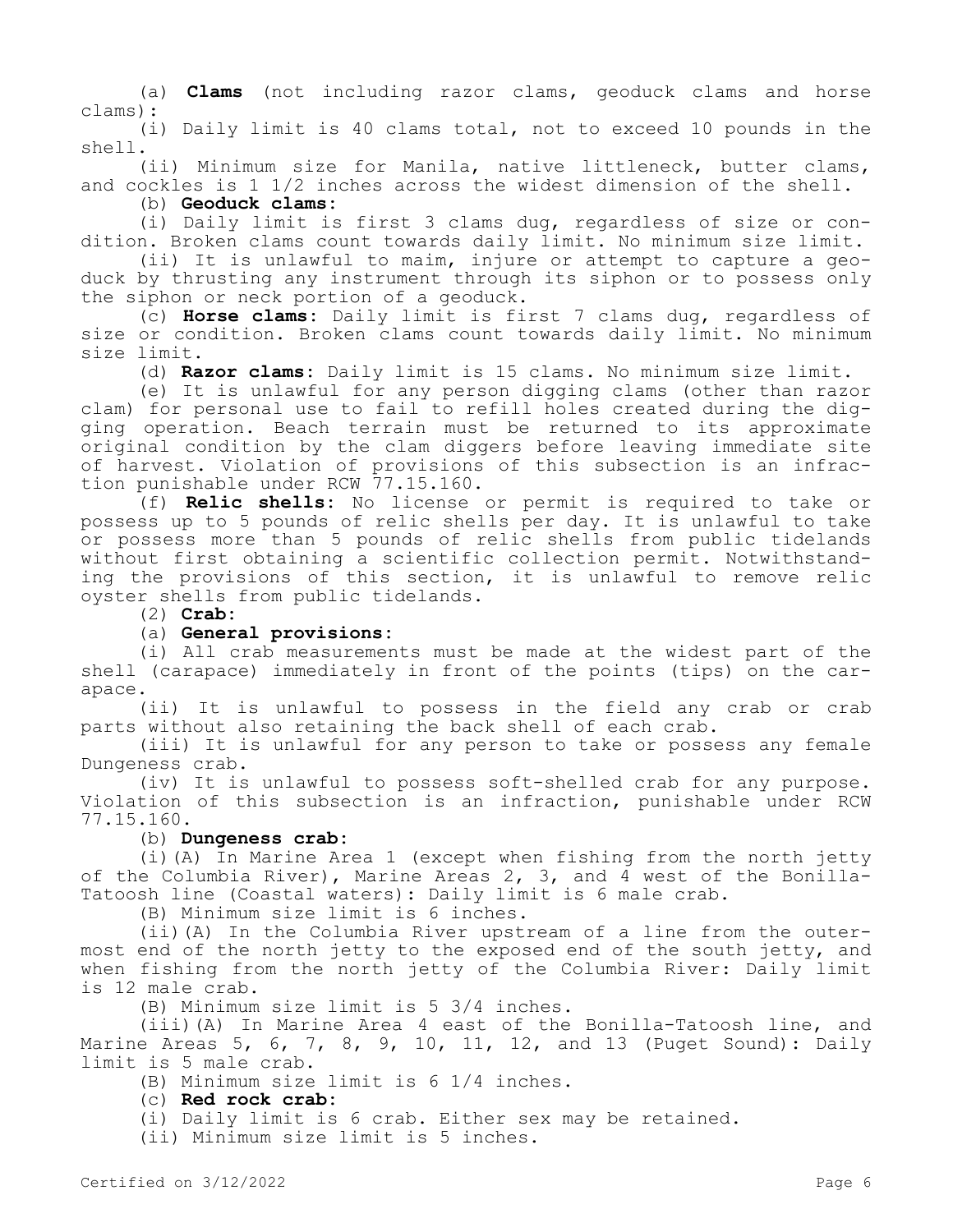(d) **King and box crab:** Closed in all waters.

(e) **Tanner crab:**

(i) Daily limit is 6 crab. Either sex may be retained.

(ii) Minimum size limit is 4 1/2 inches.

(3) **Crawfish:**

(a) Daily limit is 10 pounds, whole crawfish in the shell.

(b) Minimum size limit 3 1/4 inches from tip of rostrum to tip of tail.

(c) Female crawfish with eggs or young attached to the abdomen must be released immediately.

(d) Take or possession of crawfish must also comply with provisions of chapter 220-640 WAC.

(4) **Goose barnacles:** Daily limit is 10 pounds of whole barnacles in the shell or 5 pounds of barnacle stalks. No minimum size limit.

(5) **Mussels:** Daily limit is 10 pounds in the shell, all species in the aggregate. No minimum size limit.

(6) **Octopus:** Daily limit is one octopus. No minimum size limit.

(7) **Oysters:**

(a) Daily limit is 18 oysters.

(b) Minimum size limit before shucking is 2 1/2 inches along the widest dimension of the shell. Violation of this subsection is an infraction, punishable under RCW 77.15.160.

(c) Oysters taken for personal use must be shucked before removing oysters from the intertidal zone and the shells replaced on the tidelands at the approximate tide level from which original was taken. Violation of this subsection is an infraction, punishable under RCW 77.15.160.

(8) **Scallops:**

(a) **Rock scallops:**

(i) Daily limit is 6 scallops.

(ii) Minimum size limit is 4 inches. Violation of this subsection is an infraction, punishable under RCW 77.15.160.

### (b) **Pink and spiny scallops:**

(i) Combined daily limit is 40 scallops in the shell.

(ii) Minimum size limit is 2 inches. Violation of this subsection is an infraction, punishable under RCW 77.15.160.

#### (c) **Weathervane scallops:**

(i) Daily limits is 12 scallops.

(ii) Minimum size limit is 4 inches.

(9) **Sea cucumbers:** Daily limit is 18 California sea cucumbers. No minimum size limit.

# (10) **Sea urchins:**

### (a) **Red sea urchins:**

(i) Daily limit is 18 red sea urchins.

(ii) Minimum size limit 3 1/4 inch shell diameter exclusive of the spines. Maximum size limit is 5 inch shell diameter exclusive of the spines. Violation of this subsection is an infraction, punishable under RCW 77.15.160.

### (b) **Purple sea urchins:**

(i) Daily limit is 18 purple sea urchins.

(ii) Minimum size limit is 2 1/4 inch shell diameter exclusive of the spines.

### (c) **Green sea urchins:**

(i) Daily limit is 18 green sea urchins.

(ii) Minimum size limit is 2 1/4 inch shell diameter exclusive of the spines.

(11) **Shrimp:**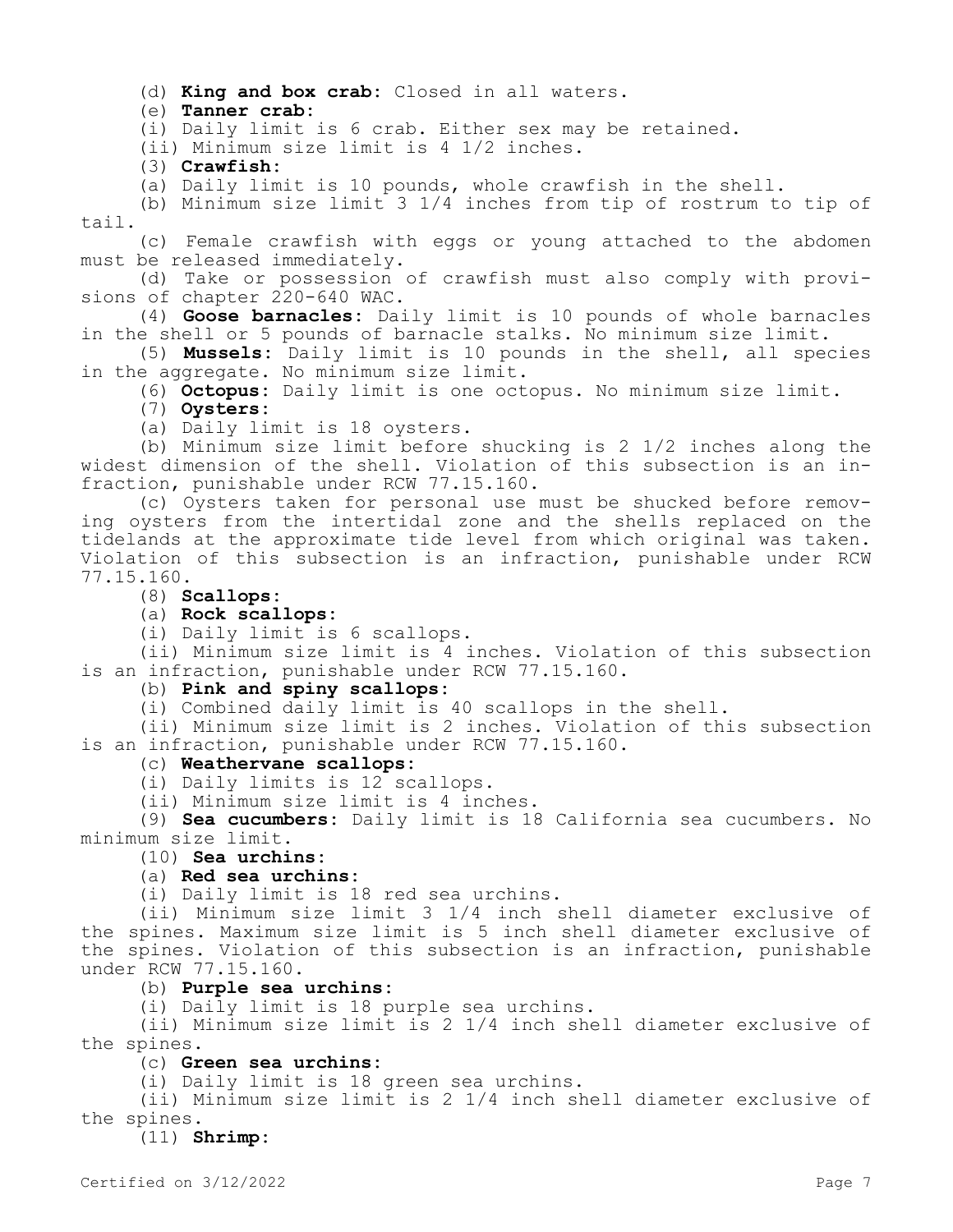(a) In Marine Areas 1, 2, and 3 and Marine Area 4 west of the Bonilla-Tatoosh line: Daily total weight limit is 25 pounds, maximum of 200 spot shrimp as part of the 25-pound limit.

(b)(i) In Marine Area 4 east of the Bonilla-Tatoosh line and Marine Areas 5, 6, 7, 8-1, 8-2, 9, 10, 11, 12, and 13: Daily limit is 80 spot shrimp; with a total daily weight limit of 10 pounds (whole shrimp) all species combined.

(ii) If retaining nonspot shrimp, all shrimp heads (spot and nonspot) must be retained in the field until ashore and finished fishing for the day.

(c) **Ghost and mud shrimp:** Daily limit is 120 shrimp.

(12) **Squid:**

(a) **Humboldt squid:** 1 squid. No minimum size limit.

(b) **All other species of squid:** Daily limit is 10 pounds or 5 quarts of squid. No minimum size limit.

[Statutory Authority: RCW 77.04.012, 77.04.020, 77.04.055, 77.12.045, and 77.12.047. WSR 22-05-066 (Order 22-06), § 220-330-010, filed 2/11/22, effective 7/1/22. Statutory Authority: RCW 77.04.012, 77.04.013, 77.04.020, and 77.04.055. WSR 20-04-058 (Order 20-19), § 220-330-010, filed 1/30/20, effective 7/1/20. Statutory Authority: RCW<br>77.04.012, 77.04.013, 77.04.020, 77.04.055, and 77.12.047. WSR 77.04.013, 77.04.020, 77.04.055, and 77.12.047. WSR 17-05-112 (Order 17-04), recodified as § 220-330-010, filed 2/15/17, effective 3/18/17. Statutory Authority: RCW 77.04.012, 77.04.020, and 77.12.047. WSR 17-01-085 (Order 16-322), § 220-56-310, filed 12/16/16, effective 1/16/17. Statutory Authority: RCW 77.04.012 and 77.12.047. WSR 13-19-007 (Order 13-221), § 220-56-310, filed 9/5/13, effective 10/6/13. Statutory Authority: RCW 77.12.047. WSR 10-07-105 (Order 10-64), § 220-56-310, filed 3/19/10, effective 5/1/10; WSR 08-07-003, § 220-56-310, filed 3/5/08, effective 4/5/08; WSR 06-05-085 (Order 06-23), § 220-56-310, filed 2/14/06, effective 5/1/06; WSR 05-12-007 (Order 05-102), § 220-56-310, filed 5/19/05, effective 6/19/05; WSR 05-05-035 (Order 05-15), § 220-56-310, filed 2/10/05, effective 5/1/05; WSR 04-17-088 (Order 04-217), § 220-56-310, filed 8/16/04, effective 9/16/04; WSR 04-07-009 (Order 04-39), § 220-56-310, filed 3/4/04, effective 5/1/04; WSR 02-08-048 (Order 02-53), § 220-56-310, filed 3/29/02, effective 5/1/02. Statutory Authority: RCW 75.08.080, 77.12.040. WSR 00-08-038 (Order 00-29), § 220-56-310, filed 3/29/00, effective 5/1/00; WSR 99-15-081 (Order 99-102), § 220-56-310, filed 7/20/99, effective 8/20/99; WSR 99-08-029 (Order 99-13), § 220-56-310, filed 3/30/99, effective 5/1/99; WSR 98-06-031, § 220-56-310, filed 2/26/98, effective 5/1/98. Statutory Authority: RCW 75.08.080. WSR 97-07-078 (Order 97-53), § 220-56-310, filed 3/19/97, effective 5/1/97; WSR 95-04-066 (Order 95-10), § 220-56-310, filed 1/30/95, effective 5/1/95; WSR 93-08-034 (Order 93-20), § 220-56-310, filed 3/31/93, effective 5/1/93; WSR 92-11-012 (Order 92-19), § 220-56-310, filed 5/12/92, effective 6/12/92; WSR 90-06-026, § 220-56-310, filed 2/28/90, effective 3/31/90; WSR 89-07-060 (Order 89-12), § 220-56-310, filed 3/16/89; WSR 88-12-025 (Order 88-28), § 220-56-310, filed 5/25/88, effective 8/22/88; WSR 88-10-013 (Order 88-15), § 220-56-310, filed 4/26/88; WSR 87-09-066 (Order 87-16), § 220-56-310, filed 4/21/87; WSR 86-24-046 (Order 86-190), § 220-56-310, filed 11/26/86; WSR 86-09-020 (Order 86-08), § 220-56-310, filed 4/9/86; WSR 85-12-046 (Order 85-57), § 220-56-310, filed 6/5/85; WSR 84-09-026 (Order 84-22), § 220-56-310, filed 4/11/84; WSR 83-04-027 (Order 83-06), § 220-56-310, filed 1/27/83; WSR 82-07-047 (Order 82-19), § 220-56-310,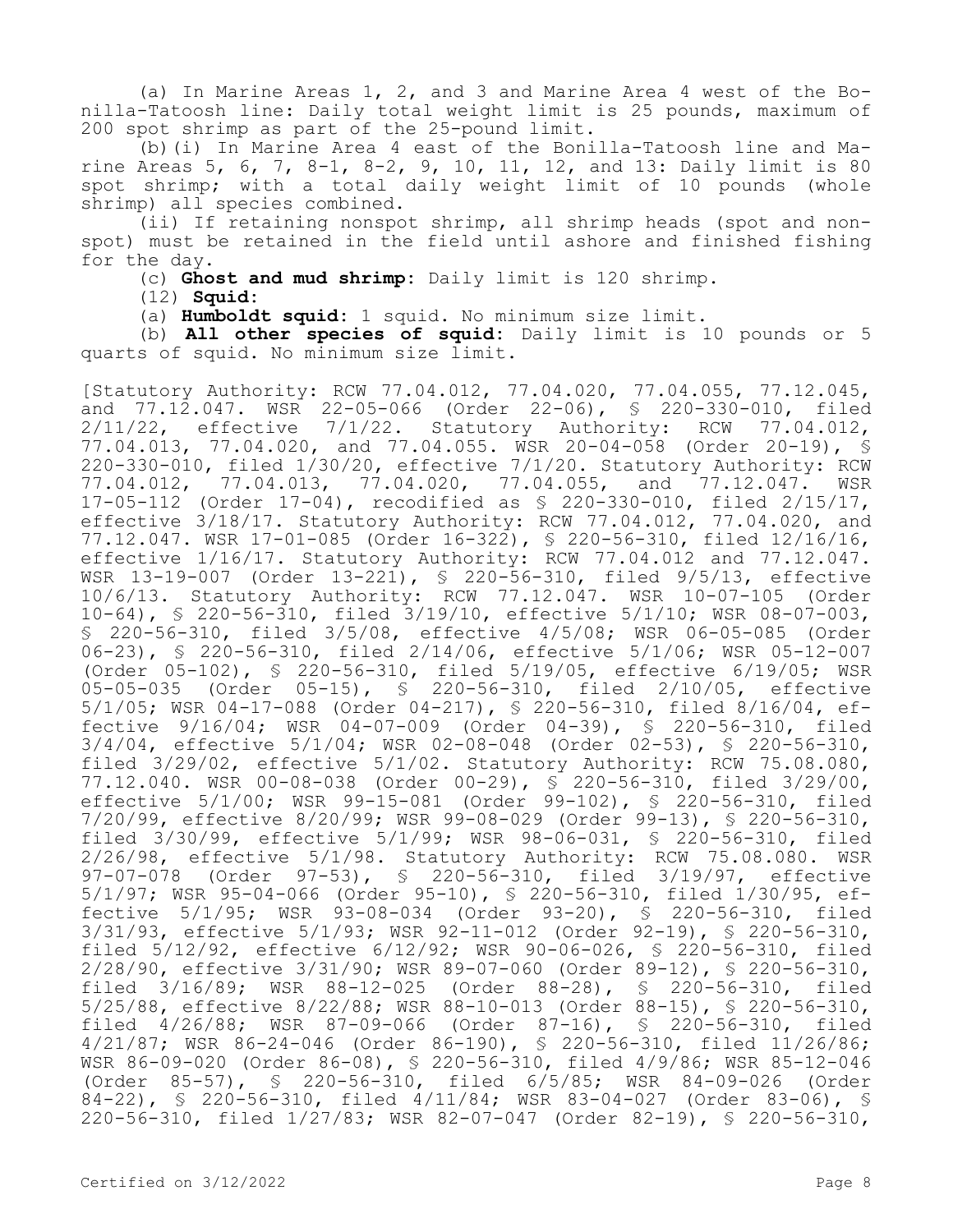filed 3/18/82; WSR 80-03-064 (Order 80-12), § 220-56-310, filed 2/27/80, effective 4/1/80.]

# **WAC 220-330-020 Crab, shrimp, crawfish—Gear and gear-related unlawful acts.**

# **General gear requirements:**

(1) It is unlawful to take, fish for, or possess crab, shrimp, and crawfish except by hand or with hand dip nets, ring nets, shellfish pots, or any hand-operated, nonmechanized instrument. It is unlawful to harvest shellfish in any manner that penetrates the shell.

(2) It is unlawful to set, fish, or pull more than 2 units of gear per person per day, unless otherwise provided in this subsection. A unit of gear is defined as a hand dip net, shellfish pot, ring net or any other instrument used to capture crab, shrimp, or crawfish. A violation of this subsection is punishable under RCW 77.15.160, 77.15.380, or 77.15.370, depending on the circumstances of the violation.

(a) In Marine Area 4 east of the Bonilla-Tatoosh line and Marine Areas 5, 6, 7, 8-1, 8-2, 9, 10, 11, 12, and 13 (Puget Sound), it is unlawful to set, fish, or pull more than 2 units of crab gear and 2 additional units of shrimp gear per person per day.

(b) In Marine Areas 4, 5, 6, 7, 8-1, 8-2, 9, 10, 11, 12, and 13, it is unlawful for the operator of any boat from which shrimp pots are set, fished, or pulled to have on board or to fish more than 4 shrimp pots.

(c) In the Columbia River, it is unlawful to set, fish, or pull more than 3 units of crab gear per person.

(d) In fresh water, it is permissible to use up to 5 units of gear per person to fish for crawfish.

(3) It is unlawful to violate the following provisions regarding unattended shellfish gear:

(a)(i) Unattended shellfish gear must be marked with a buoy that permanently, visibly, and legibly lists the first and last name and permanent mailing address of the owner.

(ii) Only one person's name and address may appear on a marker buoy.

(b) All buoys must consist of durable material. It is unlawful to use bleach, antifreeze or detergent bottles, paint cans, or any other container as a buoy.

(c) Buoys must remain visible on the surface at all times, except during extreme tidal conditions.

(d) The line attaching a buoy to shellfish gear must be weighted sufficiently to prevent the line from floating on the water's surface.

(e) Violation of this subsection is an infraction, punishable under RCW 77.15.160.

(4) It is unlawful to have more than one unit of unattended gear attached to a buoy line and buoy, or to fail to have a separate buoy for each unit of gear. A violation of this subsection is a misdemeanor, punishable under RCW 77.15.382 Unlawful use of shellfish gear for personal-use purposes—Penalty.

(5) It is unlawful for any person to operate a shellfish pot not attached to a buoy bearing that person's name, except that a second person may assist the pot owner in operation of the gear. A violation of this subsection is a misdemeanor, punishable under RCW 77.15.180 Unlawful interference with fishing or hunting gear—Penalty.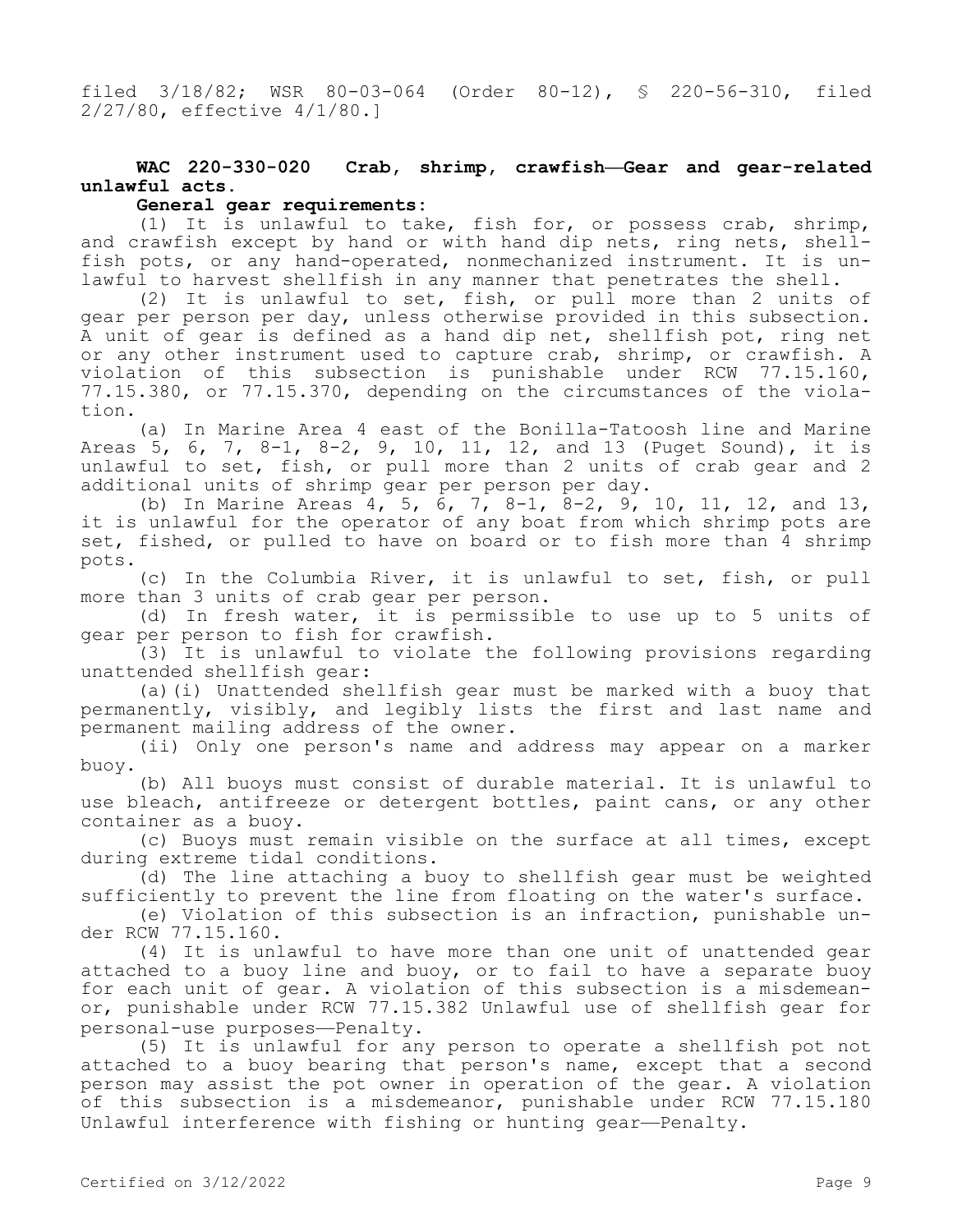(6) It is unlawful to fish for or possess shellfish taken for personal use with shellfish pot gear unless the gear allows for escapement using at least one of the following methods:

(a) Attachment of pot lid hooks or tiedown straps with a single strand or loop of untreated, 100 percent cotton twine, hemp, jute, or sisal no larger than thread size 120 so that the pot lid will open freely if the twine or fiber is broken.

(b) An opening in the pot mesh no less than 3 inches by 5 inches which is laced or sewn closed with untreated, 100 percent cotton twine, hemp, jute, or sisal no larger than thread size 120. The opening must be located within the top half of the pot and be unimpeded by the entry tunnels, bait boxes, or any other structures or materials.

(c) Attachment of pot lid or one pot side serving as a pot lid with no more than 3 single loops of untreated 100 percent cotton, hemp, jute, or sisal no larger than thread size 120 so that the pot lid or side will open freely if the twine or fiber is broken.

(d) Use of gear in violation of this subsection is an infraction, punishable under RCW 77.15.160.

(7) It is unlawful to set shellfish pots in a manner that they are not covered by water at all times. Use of gear in violation of this subsection is an infraction, punishable under RCW 77.15.160.

(8) **Gear setting and retrieval:**

(a) It is unlawful to fish, or place or retrieve gear outside of open days and hours.

(b) It is unlawful to fail to remove gear prior to the closure of a fishery.

(c) It is unlawful to fail to remove gear from the water within one hour after sunset if fishing is not allowed on the next calendar day.

(d) In waters that are open continuously, shellfish gear may be left in the water overnight, but may not be set or pulled from a vessel from one hour after official sunset to one hour before official sunrise in Marine Area 4 east of the Bonilla-Tatoosh line and Marine Areas 5, 6, 7, 8-1, 8-2, 9, 10, 11, 12, and 13.

(9) **Crab pot gear requirements:**

(a) All buoys attached to crab gear must be half red or half fluorescent red in color and half white in color. Flags and staff, if attached, may be any color. Violation of this subsection is an infraction, punishable under RCW 77.15.160.

(b) It is unlawful to fish for crab using shellfish pot gear greater than 13 cubic feet in volume.

(c) It is unlawful to fish for or possess crab taken with shellfish pot gear that are equipped with tunnel triggers or other devices which prevent free exit of crabs under the legal limit unless the gear is equipped with 2 or more escape rings located in the upper half of the pot and escape rings are 4 1/4 inches inside diameter or larger, except in the Columbia River where escape ring minimum size is 4 inches inside diameter.

(d) It is unlawful to use mesh size smaller than 1 1/2 inches for crab pots.

(e) Unless otherwise designated, a violation of this subsection is a violation of RCW 77.15.382. Possession of crab while using gear in violation of the provisions of this section is a rebuttable presumption that the crab were taken with such gear.

(10) **Shrimp pot gear requirements:**

(a) All buoys attached to shrimp gear must be yellow or fluorescent yellow in color. Flags and staff, if attached, may be any color.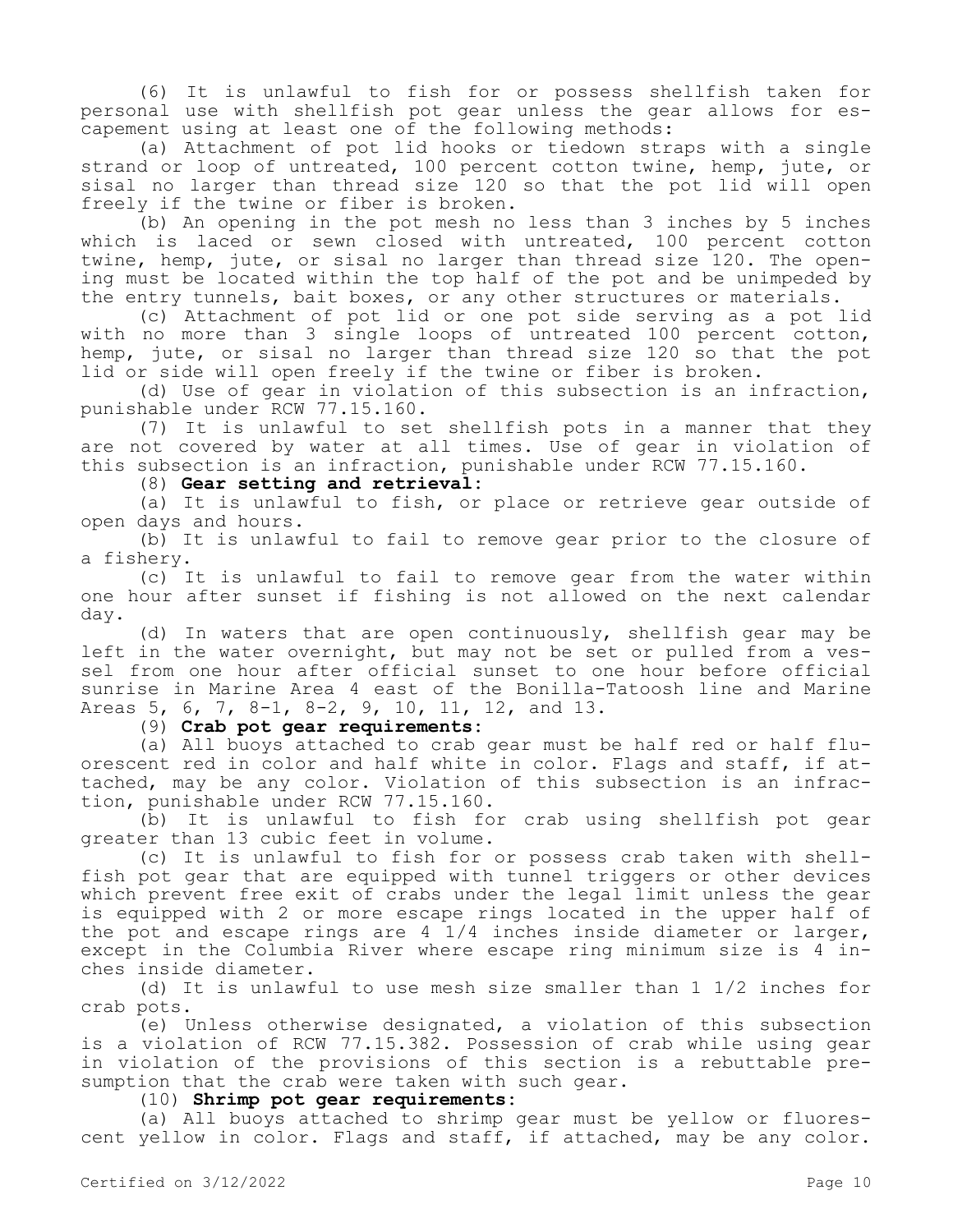Violation of this subsection is an infraction, punishable under RCW 77.15.160.

(b) It is unlawful to take, fish for, or possess shrimp taken with shellfish pot gear unless the gear meets the following requirements:

(i) A shrimp pot may not exceed 10 feet in perimeter and 1 1/2 feet in height.

(ii) The entire top, bottom, and sides of the shrimp pot must be constructed of mesh material. Use of liners is prohibited.

(iii) Shrimp pot minimum mesh size:

(A) Year-round, Marine Areas 1, 2, 3, and 4 west of the Bonilla-Tatoosh line and shoreward of 20 fathoms, the minimum mesh size for shrimp pots is 1/2 inch. Seaward of 20 fathoms, the minimum mesh size for shrimp pots is 1 inch.

(B) May 1 through October 15, Marine Area 4 east of the Bonilla-Tatoosh line, and Marine Areas 5, 6, 7, 8-1, 8-2, 9, 10, 11, 12, and 13, the minimum mesh size for shrimp pots is 1 inch, with the following exception: June 1 through October 15, in any Marine Area or portion thereof that is closed for spot shrimp but open for coonstripe and pink shrimp, the minimum mesh size for shrimp pots is 1/2 inch.

(C) Half-inch mesh is defined as mesh that a 3/8 inch square peg will pass through each mesh opening; flexible (web) mesh pots must have mesh size openings that are a minimum of 1 1/8 inch stretch meas- $\ln r \approx$ .

(D) One inch mesh is defined as a mesh that a 7/8 inch square peg will pass through each mesh opening; flexible (web) mesh pots must have mesh size openings that are a minimum of 1 3/4 inch stretch measure.

(iv) Entrance tunnels to shrimp pots may be constructed of any size mesh material. All entrance tunnels must open into the pot from the side. The sum of the maximum widths of all entrance tunnel openings must not exceed half of the perimeter of the bottom of the pot.

(v) Unless otherwise designated, a violation of this subsection is a violation of RCW 77.15.382. Possession of shrimp while using gear in violation of the provisions of this section is a rebuttable presumption that the shrimp were taken with such gear.

(c) In the field, it is unlawful for each person harvesting shrimp to fail to use a separate container to hold their catch and the container must be in the harvester's presence or identified with the harvester's name. Violation of this subsection is an infraction, punishable under RCW 77.15.160.

(d) It is unlawful to dig for or possess ghost or mud shrimp taken by any method except hand operated, nonmechanized suction devices or dug by hand.

[Statutory Authority: RCW 77.04.012, 77.04.013, 77.04.020, and 77.04.055. WSR 20-04-058 (Order 20-19), § 220-330-020, filed 1/30/20, effective 7/1/20. Statutory Authority: RCW 77.04.012, 77.04.013, 77.04.020, 77.04.055, and 77.12.047. WSR 17-05-112 (Order 17-04), recodified as § 220-330-020, filed 2/15/17, effective 3/18/17. Statutory Authority: RCW 77.04.012, 77.04.013, 77.04.055, 77.12.045, and 77.12.047. WSR 12-23-016 (Order 12-267), § 220-56-320, filed 11/9/12, effective 12/10/12. Statutory Authority: RCW 77.12.047. WSR 08-07-003, § 220-56-320, filed 3/5/08, effective 4/5/08; WSR 06-09-021 (Order 06-67), § 220-56-320, filed 4/11/06, effective 5/12/06; WSR 06-05-085 (Order 06-23), § 220-56-320, filed 2/14/06, effective 5/1/06; WSR 05-05-035 (Order 05-15), § 220-56-320, filed 2/10/05, effective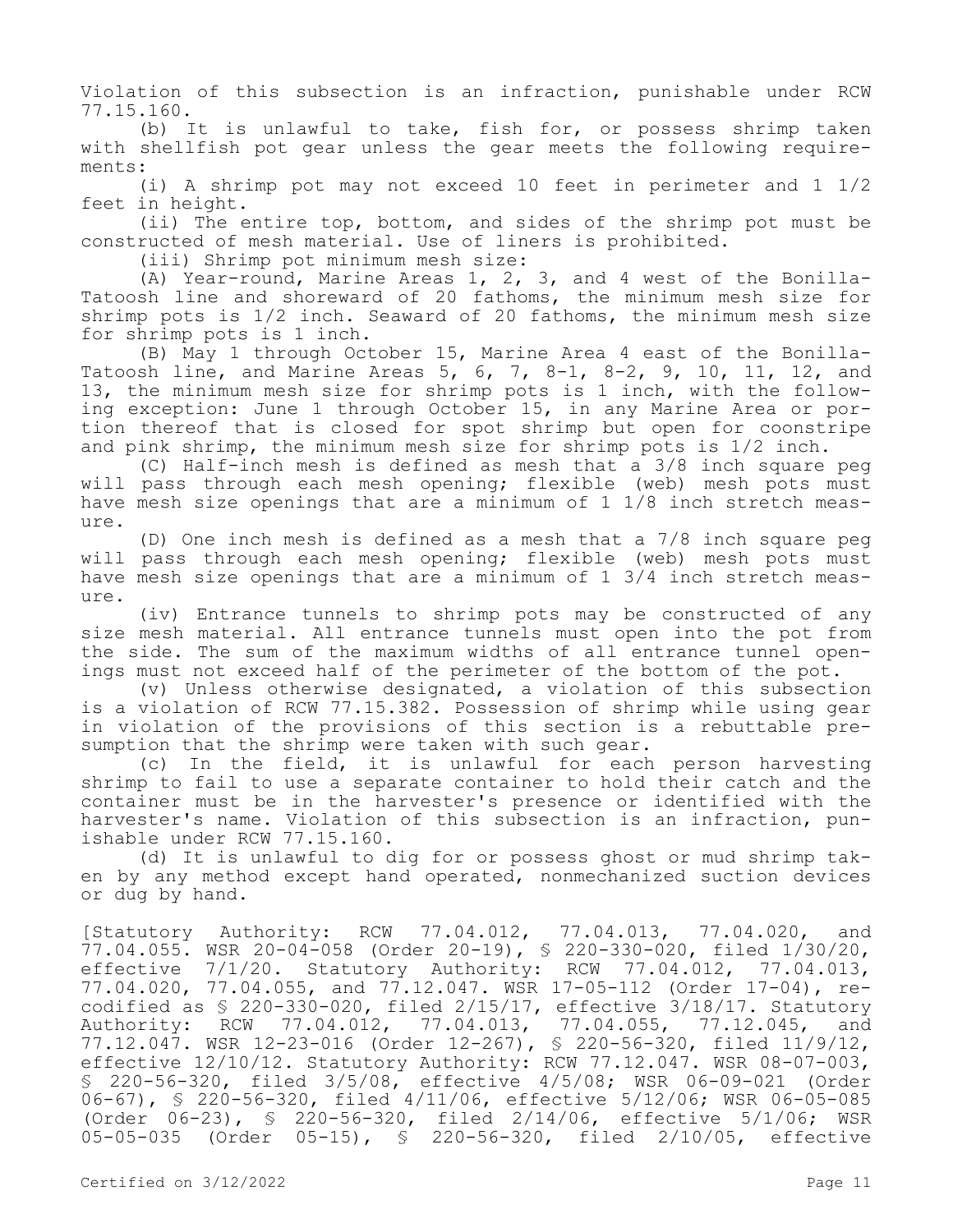5/1/05; WSR 03-05-057 (Order 03-24), § 220-56-320, filed 2/14/03, effective 5/1/03; WSR 01-06-036 (Order 01-24), § 220-56-320, filed 3/5/01, effective 5/1/01. Statutory Authority: RCW 75.08.080 and 77.12.040. WSR 99-08-029 (Order 99-13), § 220-56-320, filed 3/30/99, effective 5/1/99; WSR 98-06-031, § 220-56-320, filed 2/26/98, effective 5/1/98. Statutory Authority: RCW 75.08.080. WSR 97-07-078 (Order 97-53), § 220-56-320, filed 3/19/97, effective 5/1/97; WSR 94-14-069, § 220-56-320, filed 7/1/94, effective 8/1/94; WSR 93-08-034 (Order 93-20), § 220-56-320, filed 3/31/93, effective 5/1/93; WSR 92-11-012 (Order 92-19), § 220-56-320, filed 5/12/92, effective 6/12/92; WSR 90-06-026, § 220-56-320, filed 2/28/90, effective 3/31/90; WSR 89-07-060 (Order 89-12), § 220-56-320, filed 3/16/89; WSR 88-12-025 (Order 88-28), § 220-56-320, filed 5/25/88, effective 8/22/88; WSR 87-09-066 (Order 87-16), § 220-56-320, filed 4/21/87; WSR 85-09-017 (Order 85-20), § 220-56-320, filed 4/9/85; WSR 84-09-026 (Order 84-22), § 220-56-320, filed 4/11/84; WSR 82-07-047 (Order 82-19), § 220-56-320, filed 3/18/82; WSR 81-05-027 (Order 81-13), § 220-56-320, filed 2/17/81, effective 4/1/81; WSR 80-03-064 (Order 80-12), § 220-56-320, filed 2/27/80, effective 4/1/80. Formerly WAC 220-56-088.]

**WAC 220-330-040 Crab—Areas and seasons.** (1) It is unlawful to fish for or possess crab taken for personal use from Puget Sound except during the following seasons:

(a) Marine Area 4 east of the Bonilla-Tatoosh line, and Marine Areas 5, 6, 8-1, 8-2, 9, 10, 11, 12, and 13: Open 7:00 a.m., July 1 through Labor Day, Thursday through Monday of each week.

(b) Those waters of Marine Area 7 south and west of a line projected from Village Point, Lummi Island (48° 43.038'N, 122° 43.127'W), through the navigation buoy just east of Matia Island (48° 44.610'N, 48.961'W), thence to the buoy at Clements Reef  $(48° 46.659'N,$ 122° 53.481'W), thence to the easternmost point of Patos Island (48° 47.123'N, 122° 56.441'W), thence running along the northern shore of Patos Island to the westernmost point of Patos Island (48° 47.355'N, 122° 58.308'W), thence true west to the international boundary and south of a line that extends south-southwest from Point Francis on Portage Island (48° 41.627'N, 122° 37.013'W), through the marker just north of Inati Bay on Lummi Island (48° 40.467'N, 122° 37.234'W) to Lummi Island (48° 40.331'N, 122° 37.262'W): Open 7:00 a.m., July 15 through September 30, Thursday through Monday of each week.

(c) Those waters of Marine Area 7 north and east of a line projected from Village Point, Lummi Island (48° 43.038'N, 122° 43.127'W), through the navigation buoy just east of Matia Island (48° 44.610'N, 122° 48.961'W), thence to the buoy at Clements Reef (48° 46.659'N, 122° 53.481'W), thence to the easternmost point of Patos Island (48° 47.123'N, 122° 56.441'W), thence running along the northern shore of Patos Island to the westernmost point of Patos Island (48° 47.355'N, 122° 58.308'W), thence true west to the international boundary and south of a line that extends south-southwest from Point Francis on Portage Island (48° 41.627'N, 122° 37.013'W), through the marker just north of Inati Bay on Lummi Island (48° 40.467'N, 122° 37.234'W) to Lummi Island (48° 40.331'N, 122° 37.262'W): Open 7:00 a.m. August 15 through September 30, Thursday through Monday of each week.

(2) It is unlawful to fish for or possess crab taken for personal use with shellfish pot gear from Marine Areas 1, 2, 3, and Marine Area 4 west of the Bonilla-Tatoosh line except during the period from De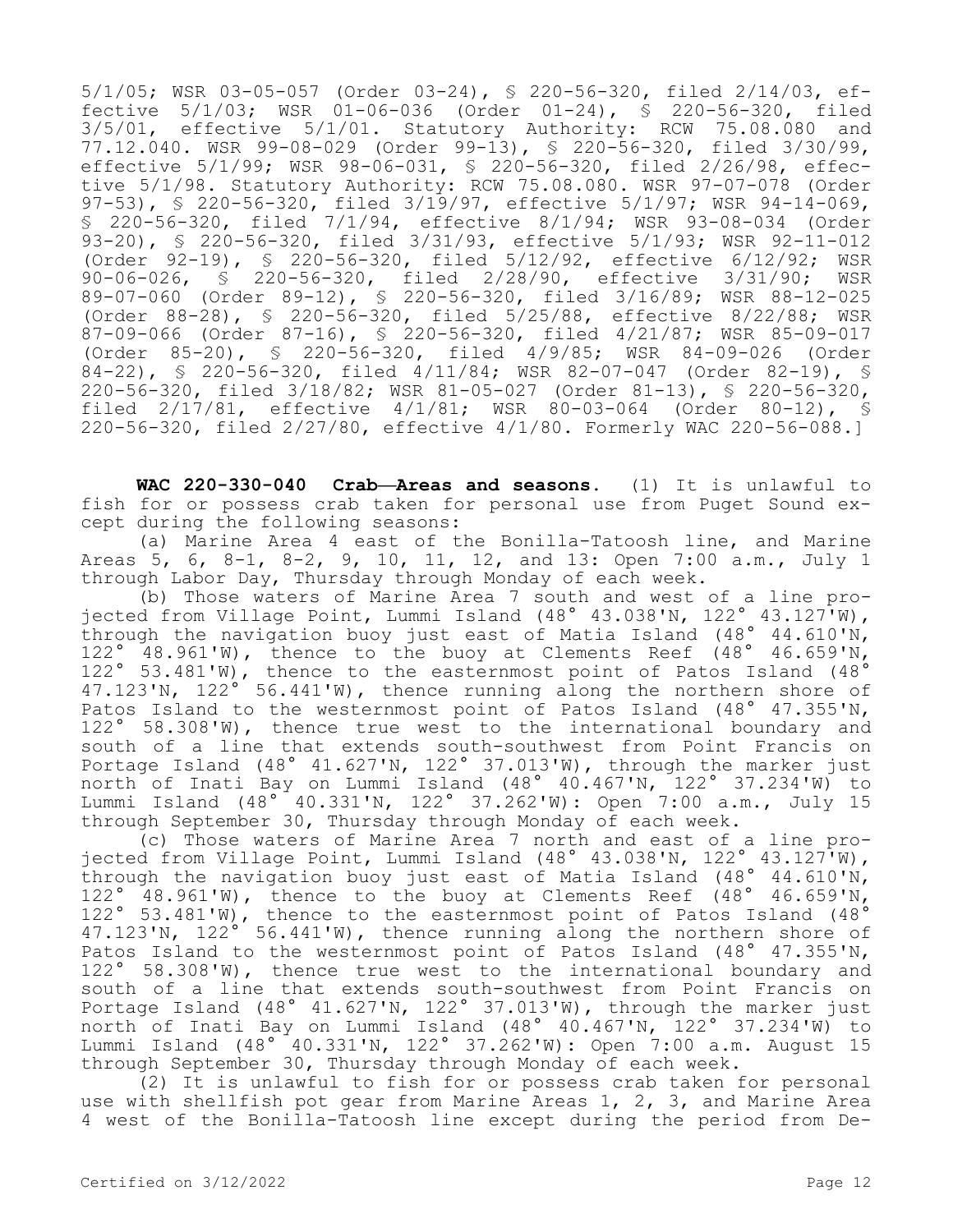cember 1 through September 15, except that it is lawful to fish for or possess crab taken for personal use with shellfish pot gear from Marine Area 2-1 (Willapa Bay) from November 15 through September 15. Open to gear other than shellfish pot gear year-round.

(3) The Columbia River upstream from a line projected from the outermost end of the north jetty to the exposed end of the south jetty is open year-round to crab fishing for personal use.

(4) It is unlawful to fish for or possess crab taken for personal use with shellfish pot or ring net gear from the waters of Padilla Bay or Swinomish Slough within 25 yards of the railroad crossing the northern end of Swinomish Slough except from one hour before official sunrise to one hour after official sunset.

[Statutory Authority: RCW 77.04.012, 77.04.013, 77.04.020, and 77.04.055. WSR 20-04-058 (Order 20-19), § 220-330-040, filed 1/30/20, effective 7/1/20. Statutory Authority: RCW 77.040.020 [77.04.020], 77.12.045, and 77.12.047. WSR 18-22-010 (Order 18-305), § 220-330-040, filed 10/25/18, effective 11/25/18. Statutory Authority: RCW 77.04.012, 77.04.013, 77.04.020, 77.04.055, and 77.12.047. WSR 17-05-112 (Order 17-04), recodified as § 220-330-040, filed 2/15/17, effective 3/18/17. Statutory Authority: RCW 77.04.012, 77.04.020, and 77.12.047. WSR 17-01-085 (Order 16-322), § 220-56-330, filed 12/16/16, effective 1/16/17. Statutory Authority: RCW 77.04.012, 77.04.013, 77.04.055, 77.12.045, and 77.12.047. WSR 12-23-016 (Order 12-267), § 220-56-330, filed 11/9/12, effective 12/10/12. Statutory Authority: RCW 77.04.012, 77.12.045, and 77.12.047. WSR 11-09-016 (Order 11-29), § 220-56-330, filed 4/11/11, effective 5/12/11. Statutory Authority: RCW 77.12.047. WSR 10-07-105 (Order 10-64), § 220-56-330, filed 3/19/10, effective 5/1/10; WSR 05-12-007 (Order 05-102), § 220-56-330, filed 5/19/05, effective 6/19/05; WSR 05-05-035 (Order 05-15), § 220-56-330, filed 2/10/05, effective 5/1/05; WSR 04-07-009 (Order 04-39), § 220-56-330, filed 3/4/04, effective 5/1/04; WSR 01-06-036 (Order 01-24), § 220-56-330, filed 3/5/01, effective 5/1/01. Statutory Authority: RCW 75.08.080, 77.12.040. WSR 00-08-038 (Order 00-29), § 220-56-330, filed 3/29/00, effective 5/1/00; WSR 99-08-029 (Order 99-13), § 220-56-330, filed 3/30/99, effective 5/1/99; WSR 98-06-031, § 220-56-330, filed 2/26/98, effective 5/1/98. Statutory Authority: RCW 75.08.080. WSR 97-07-078 (Order 97-53), § 220-56-330, filed 3/19/97, effective 5/1/97; WSR 96-11-078 (Order 96-44), § 220-56-330, filed 5/13/96, effective 6/13/96; WSR 93-08-034 (Order 93-20), § 220-56-330, filed 3/31/93, effective 220-56-330, filed 2/28/90, effective 3/31/90; WSR 86-09-020 (Order 86-08), § 220-56-330, filed 4/9/86; WSR 85-09-017 (Order 85-20), § 220-56-330, filed 4/9/85; WSR 84-09-026 (Order 84-22), § 220-56-330, filed 4/11/84; WSR 80-03-064 (Order 80-12), § 220-56-330, filed 2/27/80, effective 4/1/80. Formerly WAC 220-56-082.]

**WAC 220-330-070 Shrimp—Areas and seasons.** It is unlawful to fish for or possess shrimp taken for personal use from the following areas, except as otherwise provided in this section:

(1) It is unlawful to fish for or possess shrimp taken for personal use in Marine Area 4 east of the Bonilla-Tatoosh line and Marine Areas 5, 6, 7, 8-1, 8-2, 9, 10, 11, 12, and 13.

(2) Marine Areas 1 through 3 and Marine Area 4 west of the Bonilla-Tatoosh line - Open year-round.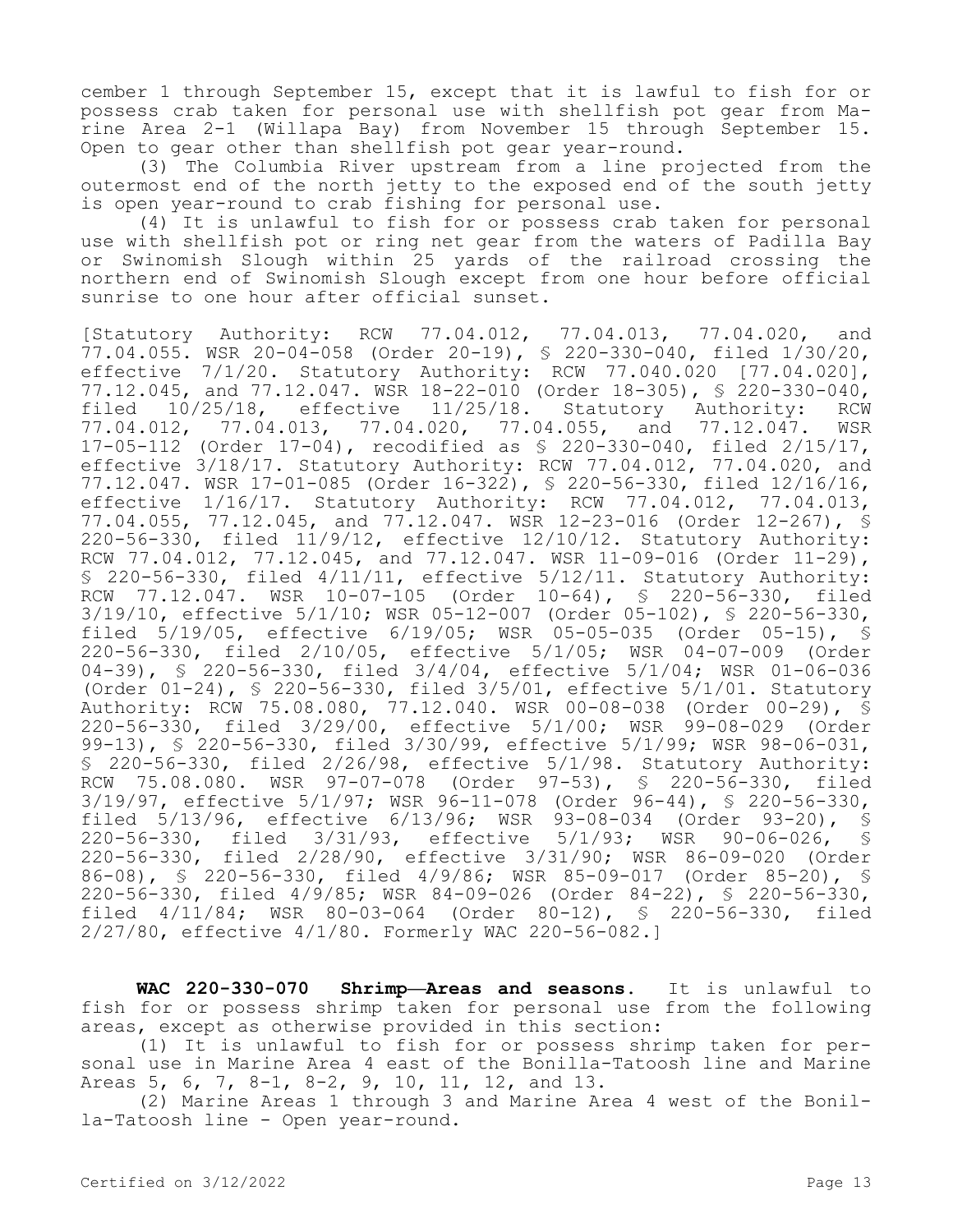[Statutory Authority: RCW 77.04.012, 77.04.013, 77.04.020, and 77.04.055. WSR 20-04-058 (Order 20-19), § 220-330-070, filed 1/30/20, effective 7/1/20. Statutory Authority: RCW 77.04.012, 77.04.013, 77.04.020, 77.04.055, and 77.12.047. WSR 17-05-112 (Order 17-04), recodified as § 220-330-070, filed 2/15/17, effective 3/18/17. Statutory Authority: RCW 77.04.012, 77.04.020, and 77.12.047. WSR 17-01-085 (Order 16-322), § 220-56-325, filed 12/16/16, effective 1/16/17. Statutory Authority: RCW 77.12.047. WSR 07-05-051 (Order 07-22), § 220-56-325, filed 2/16/07, effective 3/19/07; WSR 06-05-085 (Order 06-23), § 220-56-325, filed 2/14/06, effective 5/1/06; WSR 05-05-035 (Order 05-15), § 220-56-325, filed 2/10/05, effective 5/1/05; WSR 04-07-009 (Order 04-39), § 220-56-325, filed  $3/4/04$ , effective 5/1/04; WSR 03-05-057 (Order 03-24), § 220-56-325, filed 2/14/03, effective 5/1/03; WSR 01-06-036 (Order 01-24), § 220-56-325, filed 3/5/01, effective 5/1/01. Statutory Authority: RCW 75.08.080 and 77.12.040. WSR 99-15-081 (Order 99-102), § 220-56-325, filed 7/20/99, effective 8/20/99; WSR 98-06-031, § 220-56-325, filed 2/26/98, effective 5/1/98. Statutory Authority: RCW 75.08.080. WSR 97-07-078 (Order 97-53), § 220-56-325, filed 3/19/97, effective 5/1/97; WSR 96-05-004 (Order 96-13), § 220-56-325, filed 2/9/96, effective 5/1/96; WSR 93-08-034 (Order 93-20), § 220-56-325, filed 3/31/93, effective 5/1/93; WSR 89-07-060 (Order 89-12), § 220-56-325, filed 3/16/89; WSR 86-09-020 (Order 86-08), § 220-56-325, filed 4/9/86; WSR 84-09-026 (Order 84-22), § 220-56-325, filed 4/11/84; WSR 80-03-064 (Order 80-12), § 220-56-325, filed 2/27/80, effective 4/1/80. Formerly WAC 220-56-084.]

# *(Effective until July 1, 2022)*

**WAC 220-330-090 Crawfish, sea urchins, sea cucumbers, goose barnacles, scallops, squid, octopus—Areas and seasons.** It is unlawful to fish for personal use for crawfish, sea urchins, sea cucumbers, goose barnacles, and scallops except in the following areas and seasons:

(1) **Crawfish:** Open in all waters from the first Monday in May through October 31.

(2) **Sea cucumbers and sea urchins:** Open year-round in all waters, except that it is unlawful to take sea cucumbers and sea urchins in Marine Area 12 and in the following closed areas:

(a) Those waters of San Juan Channel and Upright Channel within the following lines: North and west of a line from the northernmost point of Turn Island on San Juan Island (48° 32.146'N, 122° 58.279'W) to Flat Point on Lopez Island (48° 33.060'N, 122° 55.181'W) and thence projected from Flat Point true west to Shaw Island (48° 33.062'N, 122° 56.509'W) north of a line projected from the northernmost point of Turn Island (48° 32.146'N, 122° 58.279'W) true west to San Juan Island (48° 32.146'N, 122° 59.033'W) west of a line from Neck Point on Shaw Island (48° 35.233'N, 123° 0.744'W) to Steep Point on Orcas Island (48° 36.559'N, 123° 1.387'W) and south of a line from Steep Point on Orcas Island to Limestone Point on San Juan Island (48° 37.348'N, 123° 6.450'W).

(b) Those waters of Haro Strait north of a line projected true west from the southernmost point of Cattle Point on San Juan Island (48° 27.006'N, 122° 57.818'W) to the international border and south of a line projected true west from a point one-quarter mile north of Lime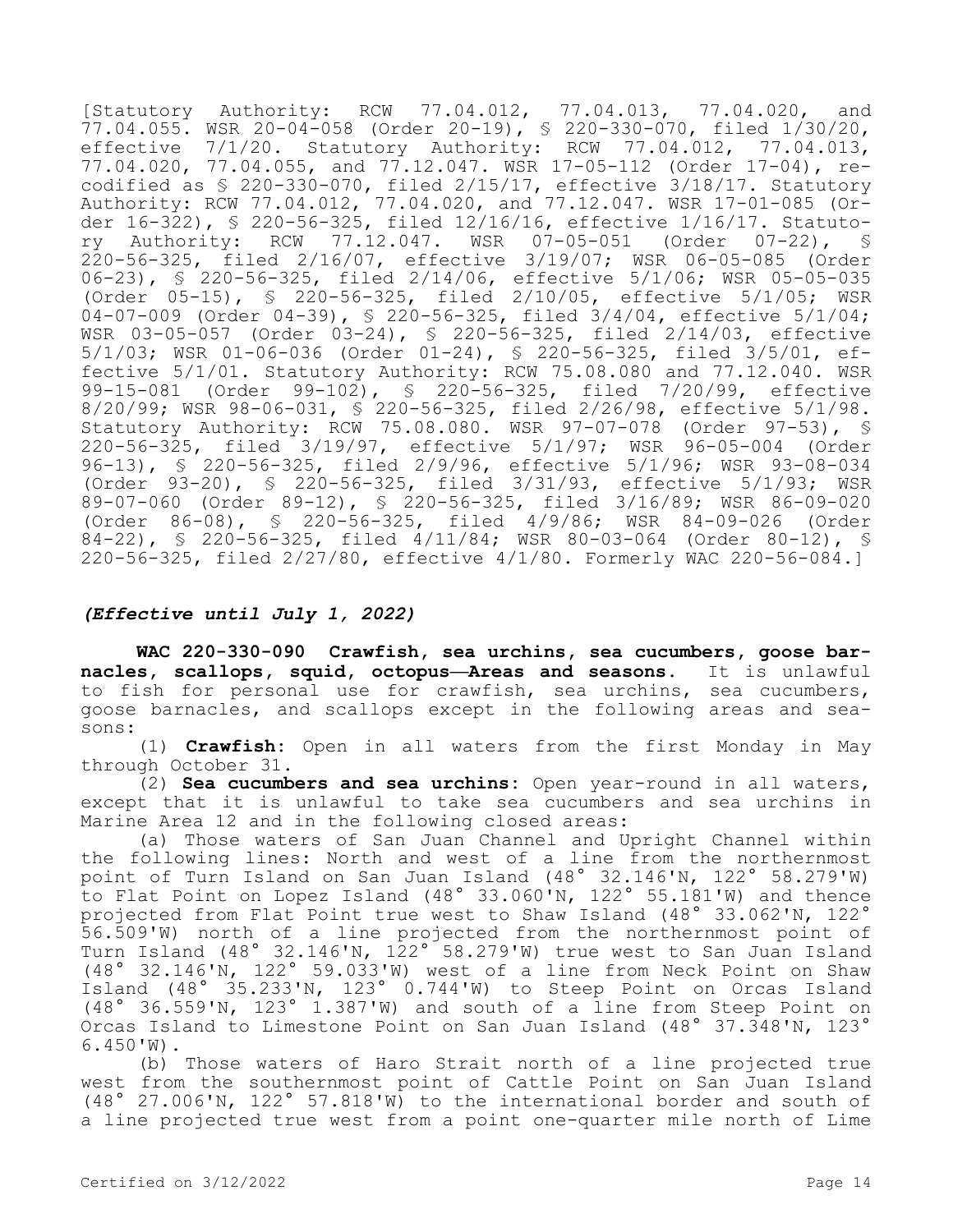Kiln Light on San Juan Island (48° 31.202'N, 123° 9.162'W) to the international border.

(c) Argyle Lagoon: Those University of Washington-owned tidelands and all bedlands enclosed by the inner spit of Argyle Lagoon on San Juan Island.

(d) Those waters within one-quarter mile of Tatoosh Island.

(e) Those waters of the Strait of Juan de Fuca in the vicinity of Low Point west of a line projected true north from the shoreline at 123° 48.3'W longitude to the international border, and east of a line projected true north from the shoreline at 123° 52.7'W longitude to the international border at 123° 52.7'W longitude.

(f) Those waters of Eagle Harbor west of a line projected from Wing Point (47° 37.241'N, 122° 29.535'W) to Eagle Harbor Creosote Light Number 1 (47° 36.975'N, 122° 29.792'W), then projected true west to the shore on Bainbridge Island (47° 36.975'N, 122° 29.977'W).

(g) The waters of Sinclair Inlet west of a line projected southerly from the easternmost point of Point Turner (47° 33.886'N, 122° 37.397'W) to landfall directly below the Veteran's Home in Annapolis (47° 32.868'N, 122° 36.973'W).

(h) All waters of Hale Passage and Wollochet Bay within the following lines: West of a line projected true south from the shoreline near Point Fosdick (47° 14'N, 122° 35'W), and thence projected true west to the shoreline of Fox Island (47 $^{\circ}$  14'N, 122 $^{\circ}$  35.368'W) and east of a line projected true south from the shoreline near Green Point (47° 16.5'N, 122° 41'W), and thence projected true east to the shoreline of Fox Island (47° 16.5'N, 122° 40.145'W).

## (3) **Goose barnacles:**

(a) In Marine Area 4 east of the Bonilla-Tatoosh line, and Marine Areas 5, 6, 7, 8-1, 8-2, 9, 10, 11, 12, and 13 (Puget Sound), open year-round.

(b) In Marine Areas 1, 2, and 3 and Marine Area 4 west of the Bonilla-Tatoosh line (outside of Olympic National Park), open November 1 through March 31 only.

(4) **Scallops:** Open in all waters year-round.

(5) **Squid:** Open in all waters year-round.

(6) **Octopus:** Open year-round in all waters, except that is unlawful to take octopus in Marine Area 12 and from the following closed areas:

(a) **Redondo Beach.** Redondo Beach is defined as the waters, bedlands, and tidelands within the area described by a line starting from shore at 47° 20.927'N, 122° 19.462'W; then northwesterly to 47° 20.947'N, 122° 19.513'W; then to 47° 20.955'N, 122° 19.564'W; then northeasterly to 47° 21.039'N, 122° 19.496'W; then returning to shore at 47° 21.011'N, 122° 19.42'W.

(b) **Three Tree Point.** Three Tree Point is defined as the waters, bedlands, and tidelands within the area described by a line starting from shore at 47° 27.108'N, 122° 22.811'W; then northwesterly to 47<sup>°</sup> 27.255'N, 122° 22.948'W; then northeasterly to 47° 27.425'N, 122° 22.617'W; then returning to shore at 47° 27.278'N, 122° 22.461'W.

(c) **Alki Beach Seacrest Coves 1, 2, and 3.** Alki Beach Seacrest Coves 1, 2, and 3 are defined as the waters, bedlands, and tidelands within the area described by a line starting from shore at 47° 35.216'N, 122° 22.622'W; then northeasterly and offshore to 47° 35.268'N, 122° 22.560'W; then northwesterly to 47° 35.492'N, 122° 23.87'W; then returning to shore at 47° 35.480'N, 122° 23.905'W. This area does not include waters within 150 feet of the Seacrest Public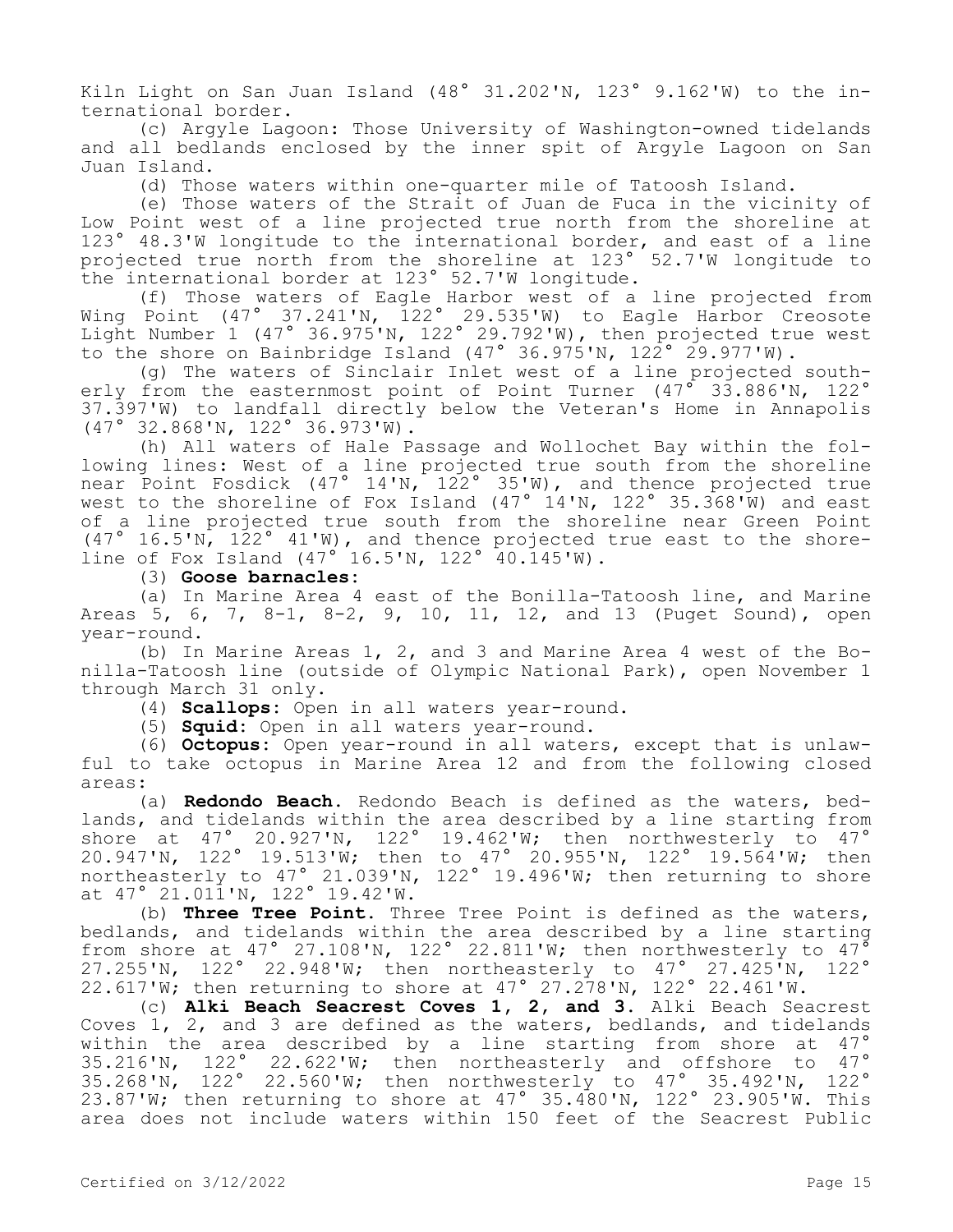Fishing Pier, as demarcated at the surface with buoys and on the sea floor by a perimeter line.

(d) **Les Davis.** Les Davis is defined as the waters, bedlands, and tidelands within the area described by a line starting from shore at 47° 17.086'N, 122° 29.120'W; the northeasterly to 47° 17.176'N, 122° 29.016'W; then southeasterly to 47° 17.115'N, 122° 28.902'W; then returning to shore at 47° 17.025'N, 122° 29.003'W.

(e) **Alki Beach Junk Yard.** Alki Beach Junk Yard is defined as the waters, bedlands, and tidelands within the area described by a line starting from shore at 47° 34.677'N, 122° 24.953'W; then northwesterly to  $47^\circ$  34.834'N, 122° 25.054'W; then northeasterly to  $47^\circ$  34.946'N, 122° 24.678'W; then returning to shore at 47° 34.789'N, 122° 24.575'W.

(f) **Days Island.** Days Island is defined as the waters, bedlands, and tidelands within the area described by a line starting from shore at 47° 14.125'N, 122° 33.819'W; then west to 47° 14.126'N, 122° 34.024'W; then north to 47° 14.696'N, 122° 34.013'W; then returning to shore at 47° 14.696'N, 122° 34.679'W.

(g) **Deception Pass.** Deception Pass is defined as the waters, bedlands, and tidelands east of a line starting at 48° 24.134'N, 122° 39.801'W; and north to 48° 25.169'N, 122° 40.343'W; then east to 48° 25.269'N, 122° 40.161'W; proceeding to 48° 24.925'N, 122° 39.845'W; and west of a line starting at 48° 24.492'N, 122° 36.904'W; and north to 48° 24.815'N, 122° 36.912'W.

[Statutory Authority: RCW 77.04.012, 77.04.013, 77.04.020, and  $77.04.055$ . WSR 20-04-058 (Order 20-19), \$ 220-330-090, filed  $1/30/20$ , effective 7/1/20. Statutory Authority: RCW 77.04.012, 77.04.013, 77.04.055, 77.12.020, and 77.12.047. WSR 19-13-013 (Order 18-120), § 220-330-090, filed 6/7/19, effective 7/8/19. Statutory Authority: RCW 77.04.012, 77.04.013, 77.04.020, 77.04.055, and 77.12.047. WSR 17-05-112 (Order 17-04), recodified as § 220-330-090, filed 2/15/17, effective 3/18/17. Statutory Authority: RCW 77.04.012, 77.04.020, and 77.12.047. WSR 17-01-085 (Order 16-322), § 220-56-336, filed 12/16/16, effective 1/16/17. Statutory Authority: RCW 75.08.080. WSR 97-07-078 (Order 97-53), § 220-56-336, filed 3/19/97, effective 5/1/97.]

## *(Effective July 1, 2022)*

**WAC 220-330-090 Crawfish, sea urchins, sea cucumbers, goose barnacles, scallops, squid, octopus—Areas and seasons.** It is unlawful to fish for personal use for crawfish, sea urchins, sea cucumbers, goose barnacles, and scallops except in the following areas and seasons:

(1) **Crawfish:** Open in all waters from the first Monday in May through October 31.

(2) **Sea cucumbers:** Open July 1 through the last day in February in all waters, except in the following closed areas:

- (a) All waters of Marine Area 12.
- (b) All waters of Marine Area 8-1.
- (c) All waters of Marine Area 8-2.
- (d) All waters of Marine Area 10.

(e) Those waters of Marine Area 9 south of a line projected from Foulweather Bluff (47° 56.4'N, 122° 36.726'W) to Double Bluff (47° 58.054'N, 122° 32.78'W).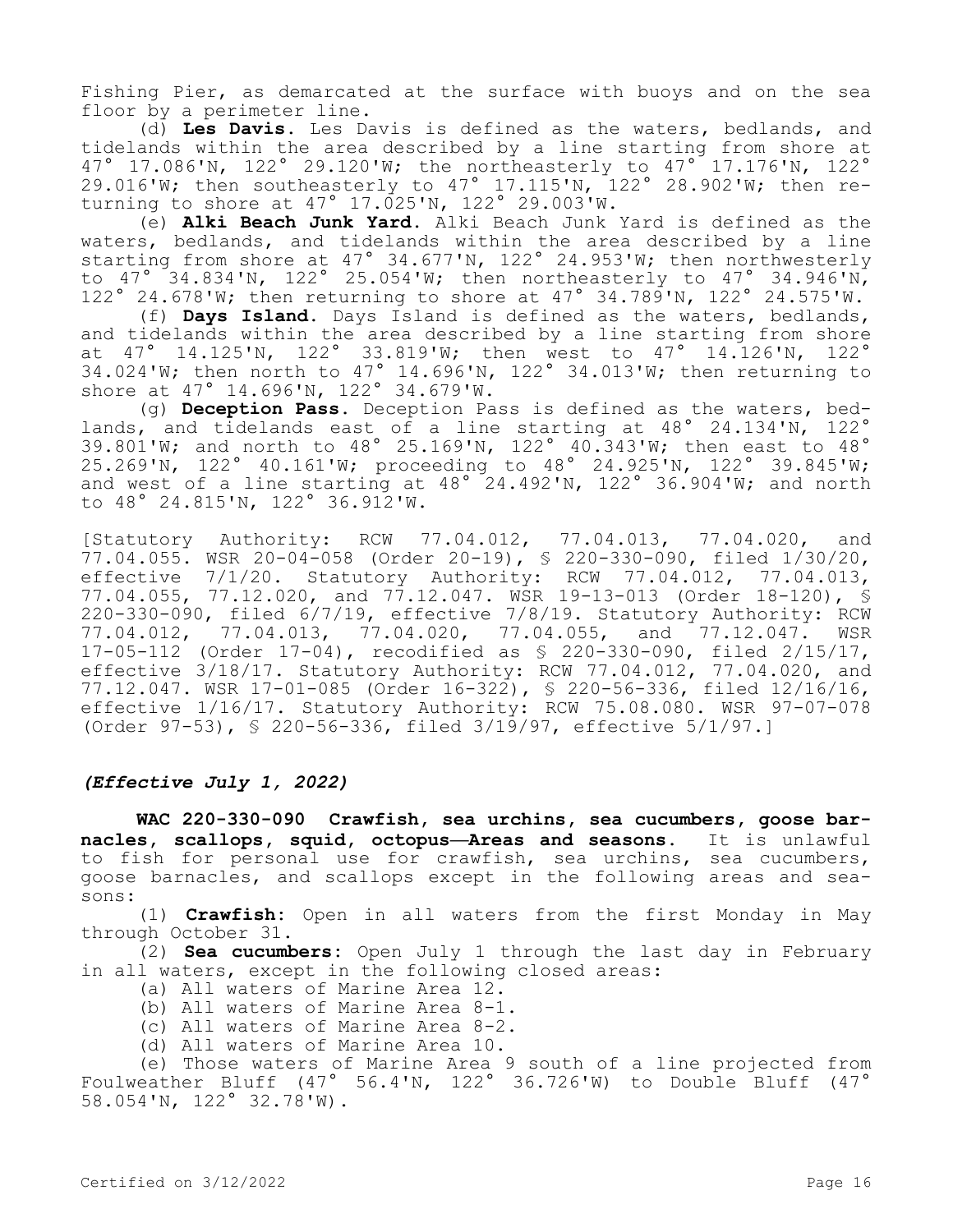(f) Those waters of San Juan Channel and Upright Channel within the following lines: North and west of a line from the northernmost point of Turn Island on San Juan Island (48° 32.146'N, 122° 58.279'W) to Flat Point on Lopez Island (48° 33.060'N, 122° 55.181'W) and then projected from Flat Point true west to Shaw Island (48° 33.062'N, 122° 56.509'W) north of a line projected from the northernmost point of Turn Island (48° 32.146'N, 122° 58.279'W) true west to San Juan Island (48° 32.146'N, 122° 59.033'W) west of a line from Neck Point on Shaw Island (48° 35.233'N, 123° 0.744'W) to Steep Point on Orcas Island (48° 36.559'N, 123° 1.387'W) and south of a line from Steep Point on Orcas Island to Limestone Point on San Juan Island (48° 37.348'N, 123° 6.450'W).

(g) Those waters of Haro Strait north of a line projected true west from the southernmost point of Cattle Point on San Juan Island (48° 27.006'N, 122° 57.818'W) to the international border and south of a line projected true west from a point 1/4 mile north of Lime Kiln Light on San Juan Island (48° 31.202'N, 123° 9.162'W) to the international border.

(h) Argyle Lagoon: Those University of Washington-owned tidelands and all bedlands enclosed by the inner spit of Argyle Lagoon on San Juan Island.

(i) Those waters within 1/4 mile of Tatoosh Island.

(j) Those waters of the Strait of Juan de Fuca in the vicinity of Low Point west of a line projected true north from the shoreline at 123° 48.3'W longitude to the international border, and east of a line projected true north from the shoreline at 123° 52.7'W longitude to the international border at 123° 52.7'W longitude.

(k) Those waters of Eagle Harbor west of a line projected from Wing Point (47° 37.241'N, 122° 29.535'W) to Eagle Harbor Creosote Light Number 1 (47° 36.975'N, 122° 29.792'W), then projected true west to the shore on Bainbridge Island (47° 36.975'N, 122° 29.977'W).

(l) The waters of Sinclair Inlet west of a line projected southerly from the easternmost point of Point Turner (47° 33.886'N, 122° 37.397'W) to landfall directly below the Kitsap Transit foot ferry terminal in Annapolis (47° 32.868'N, 122° 36.973'W).

(m) All waters of Hale Passage and Wollochet Bay within the following lines: West and north of a line starting at Point Fosdick following longitude 122° 35'W southward to latitude 47° 14'; then true west to Fox Island, and east and north of a line starting at Green Point following longitude 122° 41'W southward to latitude 47° 16.5'N; then true east to Fox Island.

(3) **Sea urchins:** Open year-round in all waters, except in the following closed areas:

(a) All waters of Marine Area 12.

(b) Those waters of San Juan Channel and Upright Channel within the following lines: North and west of a line from the northernmost point of Turn Island on San Juan Island (48° 32.146'N, 122° 58.279'W) to Flat Point on Lopez Island (48° 33.060'N, 122° 55.181'W), and then projected from Flat Point true west to Shaw Island (48° 33.062'N, 122° 56.509'W) north of a line projected from the northernmost point of Turn Island (48° 32.146'N, 122° 58.279'W) true west to San Juan Island (48° 32.146'N, 122° 59.033'W) west of a line from Neck Point on Shaw Island (48° 35.233'N, 123° 0.744'W) to Steep Point on Orcas Island (48° 36.559'N, 123° 1.387'W) and south of a line from Steep Point on Orcas Island to Limestone Point on San Juan Island (48° 37.348'N, 123° 6.450'W).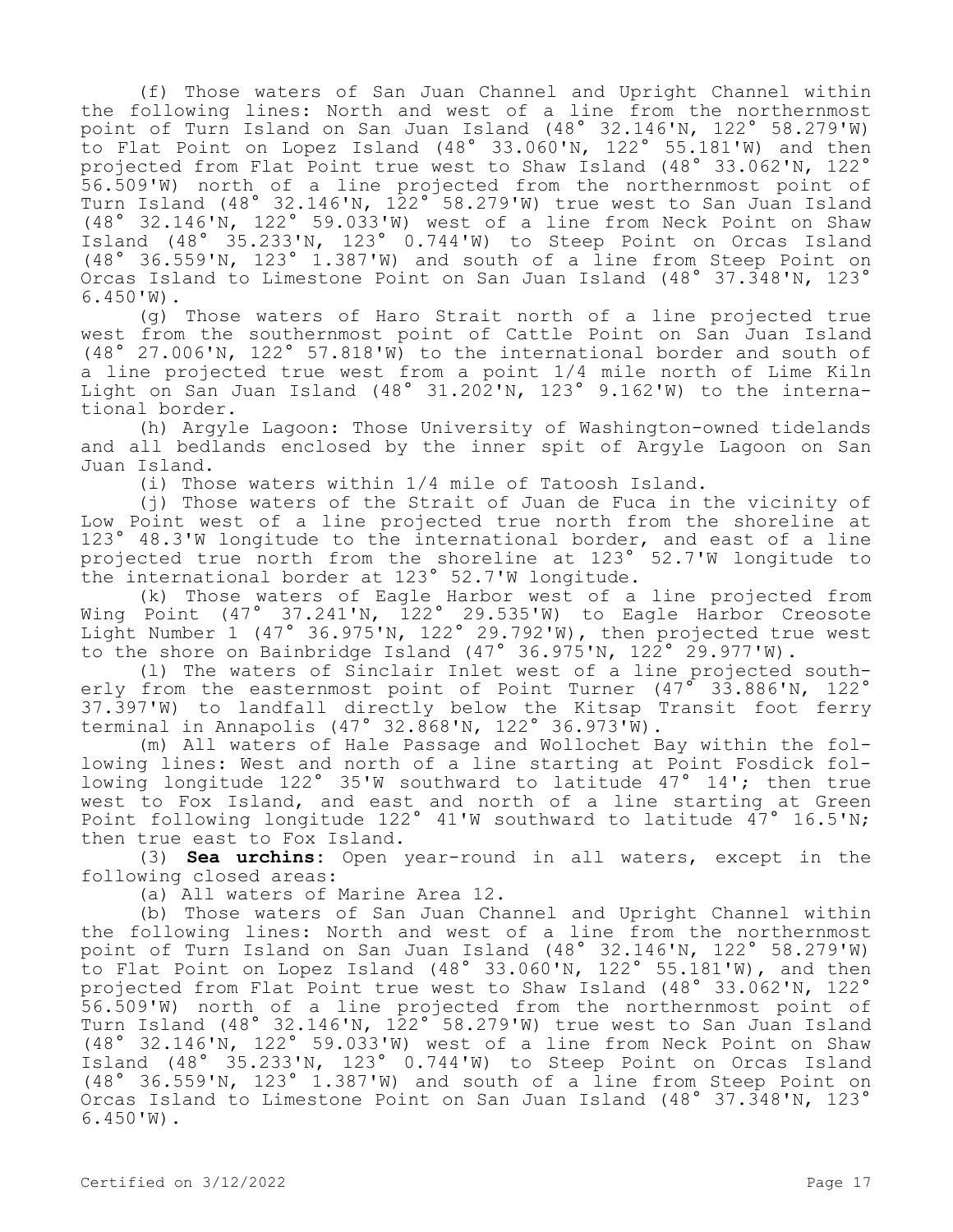(c) Those waters of Haro Strait north of a line projected true west from the southernmost point of Cattle Point on San Juan Island (48° 27.006'N, 122° 57.818'W) to the international border and south of a line projected true west from a point 1/4 mile north of Lime Kiln Light on San Juan Island (48° 31.202'N, 123° 9.162'W) to the international border.

(d) Argyle Lagoon: Those University of Washington-owned tidelands and all bedlands enclosed by the inner spit of Argyle Lagoon on San Juan Island.

(e) Those waters within 1/4 mile of Tatoosh Island.

(f) Those waters of the Strait of Juan de Fuca in the vicinity of Low Point west of a line projected true north from the shoreline at 123° 48.3'W longitude to the international border, and east of a line projected true north from the shoreline at 123° 52.7'W longitude to the international border at 123° 52.7'W longitude.

(g) Those waters of Eagle Harbor west of a line projected from Wing Point (47° 37.241'N, 122° 29.535'W) to Eagle Harbor Creosote Light Number 1 (47° 36.975'N, 122° 29.792'W), then projected true west to the shore on Bainbridge Island (47° 36.975'N, 122° 29.977'W).

(h) The waters of Sinclair Inlet west of a line projected southerly from the easternmost point of Point Turner  $(47^{\circ}$  33.886'N, 122° 37.397'W) to landfall directly below the Kitsap Transit foot ferry terminal in Annapolis (47° 32.868'N, 122° 36.973'W).

(i) All waters of Hale Passage and Wollochet Bay within the following lines: West and north of a line starting at Point Fosdick following longitude 122° 35'W southward to latitude 47° 14'; then true west to Fox Island, and east and north of a line starting at Green Point following longitude 122° 41'W southward to latitude  $47^{\circ}$  16.5'N; then true east to Fox Island.

(4) **Goose barnacles:**

(a) In Marine Area 4 east of the Bonilla-Tatoosh line, and Marine Areas 5, 6, 7, 8-1, 8-2, 9, 10, 11, 12, and 13 (Puget Sound), open year-round.

(b) In Marine Areas 1, 2, and 3 and Marine Area 4 west of the Bonilla-Tatoosh line (outside of Olympic National Park), open November 1 through March 31 only.

(5) **Scallops:** Open in all waters year-round.

(6) **Squid:** Open in all waters year-round.

(7) **Octopus:** Open year-round in all waters, except that is unlawful to take octopus in Marine Area 12 and from the following closed areas:

(a) **Redondo Beach.** Redondo Beach is defined as the waters, bedlands, and tidelands within the area described by a line starting from shore at 47° 20.927'N, 122° 19.462'W; then northwesterly to 47° 20.947'N, 122° 19.513'W; then to 47° 20.955'N, 122° 19.564'W; then northeasterly to 47° 21.039'N, 122° 19.496'W; then returning to shore at 47° 21.011'N, 122° 19.42'W.

(b) **Three Tree Point.** Three Tree Point is defined as the waters, bedlands, and tidelands within the area described by a line starting from shore at 47° 27.108'N, 122° 22.811'W; then northwesterly to  $47^{\circ}$ 27.255'N, 122° 22.948'W; then northeasterly to 47° 27.425'N, 122° 22.617'W; then returning to shore at 47° 27.278'N, 122° 22.461'W.

(c) **Alki Beach Seacrest Coves 1, 2, and 3.** Alki Beach Seacrest Coves 1, 2, and 3 are defined as the waters, bedlands, and tidelands within the area described by a line starting from shore at 47° 35.216'N, 122° 22.622'W; then northeasterly and offshore to 47° 35.268'N, 122° 22.560'W; then northwesterly to 47° 35.492'N, 122°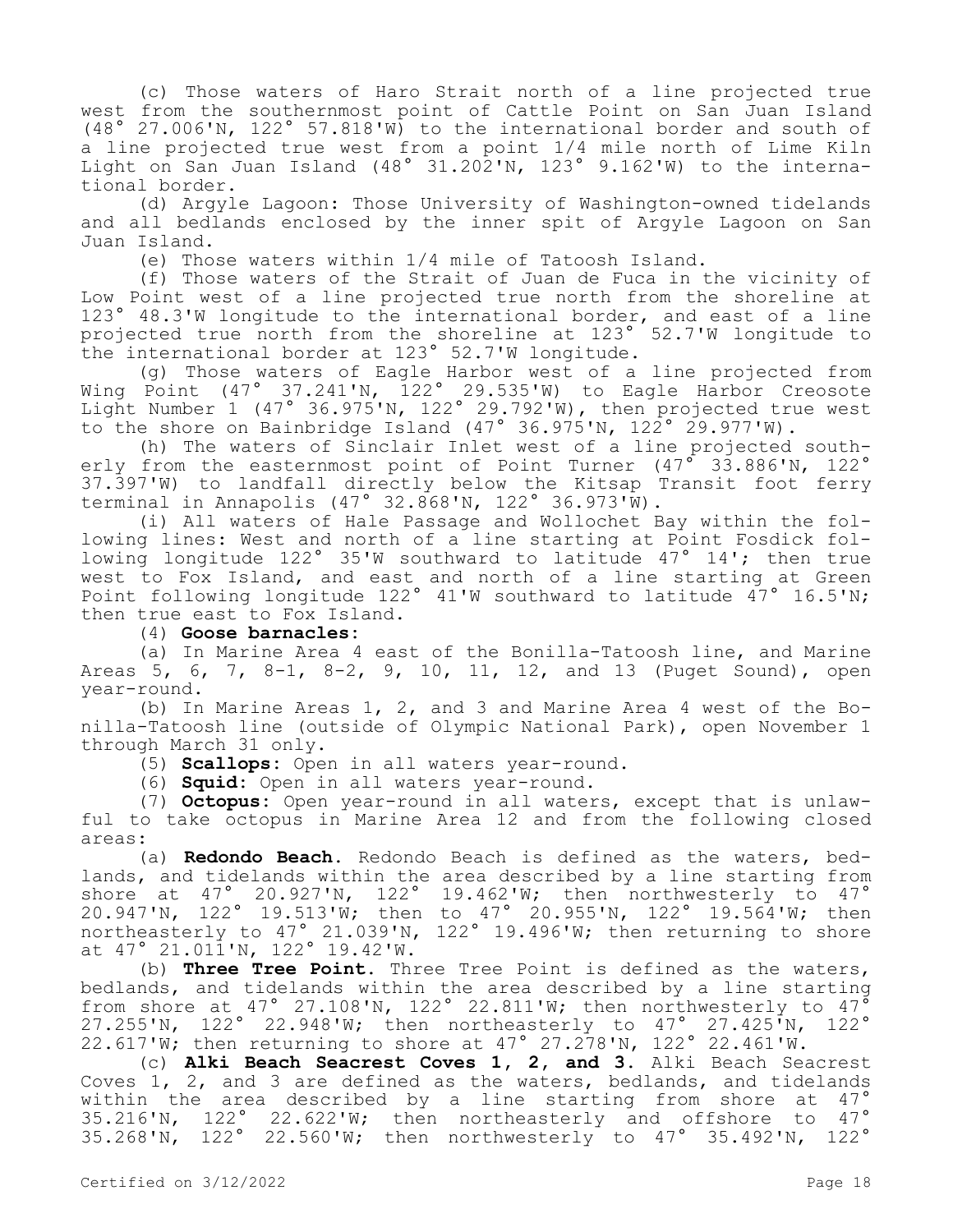23.87'W; then returning to shore at 47° 35.480'N, 122° 23.905'W. This area does not include waters within 150 feet of the Seacrest Public Fishing Pier, as demarcated at the surface with buoys and on the sea floor by a perimeter line.

(d) **Les Davis.** Les Davis is defined as the waters, bedlands, and tidelands within the area described by a line starting from shore at 47° 17.086'N, 122° 29.120'W; the northeasterly to 47° 17.176'N, 122° 29.016'W; then southeasterly to 47° 17.115'N, 122° 28.902'W; then returning to shore at  $47°$  17.025'N, 122° 29.003'W.

(e) **Alki Beach Junk Yard.** Alki Beach Junk Yard is defined as the waters, bedlands, and tidelands within the area described by a line starting from shore at 47° 34.677'N, 122° 24.953'W; then northwesterly to 47° 34.834'N, 122° 25.054'W; then northeasterly to 47° 34.946'N, 122° 24.678'W; then returning to shore at 47° 34.789'N, 122° 24.575'W.

(f) **Days Island.** Days Island is defined as the waters, bedlands, and tidelands within the area described by a line starting from shore at 47° 14.125'N, 122° 33.819'W; then west to 47° 14.126'N, 122° 34.024'W; then north to 47° 14.696'N, 122° 34.013'W; then returning to shore at 47° 14.696'N, 122° 34.679'W.

(g) **Deception Pass.** Deception Pass is defined as the waters, bedlands, and tidelands east of a line starting at 48° 24.134'N, 122° 1 and the lands that the start of the search of the seasons of the seasons of the seasons of the 48° 25.269'N, 122° 40.161'W; proceeding to 48° 24.925'N, 122° 39.845'W; and west of a line starting at 48° 24.492'N, 122° 36.904'W; and north to 48° 24.815'N, 122° 36.912'W.

[Statutory Authority: RCW 77.04.012, 77.04.020, 77.04.055, 77.12.045, and 77.12.047. WSR 22-05-066 (Order 22-06), § 220-330-090, filed 2/11/22, effective 7/1/22. Statutory Authority: RCW 77.04.012, 77.04.013, 77.04.020, and 77.04.055. WSR 20-04-058 (Order 20-19), § 220-330-090, filed 1/30/20, effective 7/1/20. Statutory Authority: RCW 77.04.012, 77.04.013, 77.04.055, 77.12.020, and 77.12.047. WSR 19-13-013 (Order 18-120), § 220-330-090, filed 6/7/19, effective 7/8/19. Statutory Authority: RCW 77.04.012, 77.04.013, 77.04.020, 77.04.055, and 77.12.047. WSR 17-05-112 (Order 17-04), recodified as § 220-330-090, filed 2/15/17, effective 3/18/17. Statutory Authority: RCW 77.04.012, 77.04.020, and 77.12.047. WSR 17-01-085 (Order 16-322), § 220-56-336, filed 12/16/16, effective 1/16/17. Statutory Authority: RCW 75.08.080. WSR 97-07-078 (Order 97-53), § 220-56-336, filed 3/19/97, effective 5/1/97.]

**WAC 220-330-110 Clams other than razor clams, and mussels—Areas and seasons.** It is lawful to take, dig for, and possess clams and mussels for personal use from public tidelands year-round, except the following restrictions apply to the public tidelands at the beaches listed below:

(1) Ala Spit: All public tidelands of Ala Spit are open May 1 through May 31 only.

- (2) Alki Park: Closed year-round.
- (3) Alki Point: Closed year-round.

(4) Bay Center Oyster Reserve (Willapa Harbor reserves): Palix River channel, extending from the Palix River bridge to beyond Bay Center to the north of Goose Point, is closed year-round.

- (5) Bay View State Park: Closed year-round.
- (6) Belfair State Park: Open July 15 through September 30 only.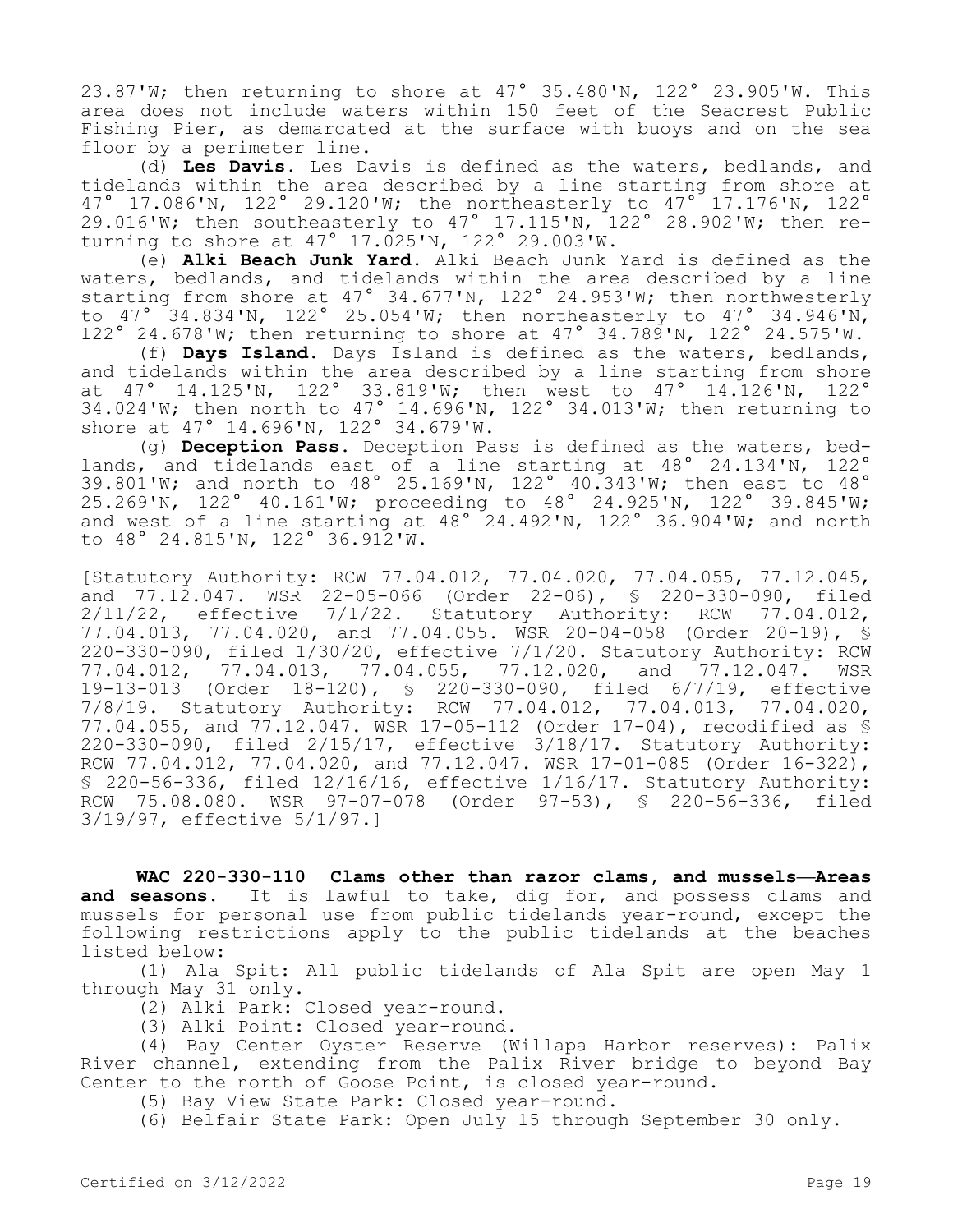- (7) Blaine Marine Park: Closed year-round.
- (8) Blake Island State Park Marina: Closed year-round.

(9) Blowers Bluff North: Closed year-round.

(10) Brown's Point Lighthouse: Closed year-round.

(11) Budd Inlet: All state-owned tidelands of Budd Inlet south of a line drawn from the southern boundary of Burfoot Park west to the opposite shore near 68th Avenue N.W. are closed year-round.

(12) Cama Beach State Park: Closed year-round.

(13) Camano Island State Park: Closed year-round.

(14) Chuckanut Bay: All tidelands of Chuckanut Bay north of the railroad trestle are closed year-round.

(15) Coupeville: Closed year-round.

- (16) Cultus Bay: Closed year-round.
- (17) Dash Point County Park: Closed year-round.

(18) Dash Point State Park: Open September 1 through May 31 only.

(19) Dave Mackie County Park: Closed year-round.

(20) Deception Pass State Park: Open year-round, except the tidelands of Rosario Bay from the northern park boundary, south to Rosario Head  $(48.4172^\circ, -122.6663^\circ)$  are closed year-round.

(21) Des Moines City Park: Closed year-round.

- (22) Discovery Park: Closed year-round.
- (23) DNR-142: Closed year-round.

(24) DNR-144 (Sleeper): Closed year-round.

(25) Dockton County Park: Closed year-round.

(26) Dosewallips State Park: The area defined by boundary markers and signs posted on the beach is open July 1 through September 30 only.

(27) Dosewallips State Park South: Closed year-round south of the line defined by boundary markers and signs posted on the beach.

(28) Drayton Harbor: All public tidelands of Drayton Harbor are open year-round, except tidelands identified as prohibited by the department of health and defined by boundary markers and signs posted on the beach are closed year-round.

(29) Duckabush: Open November 1 through April 30 only.

(30) Dungeness Spit and Dungeness National Wildlife Refuge Tidelands: Open May 15 through September 30 only.

(31) Eagle Creek: Open July 1 through August 31 only.

(32) East San de Fuca: Tidelands east of the Rolling Hills Glencairn Community dock are closed year-round.

(33) Eld Inlet Oyster Reserves (Mud Bay reserves): Closed yearround.

(34) English Camp: Tidelands between the National Park Service dinghy dock to the southern park boundary are closed year-round.

(35) Evergreen Rotary Park (Port Washington Narrows): Closed year-round.

(36) Fay Bainbridge Park: Closed year-round.

(37) Fort Flagler State Park: Open January 1 through April 15 and July 1 through December 31 only, except that portion of Rat Island and the spit west and south of the park boundary is closed year-round from two white posts on the north end of the island at the vegetation line south to the end of the island.

(38) Freeland County Park: Open October 1 through May 31 only.

(39) Frye Cove County Park: Open May 1 through May 31 only.

(40) Fudge Point State Park: Closed year-round.

(41) Gertrude Island: All tidelands of Gertrude Island are closed year-round.

(42) Golden Gardens: Closed year-round.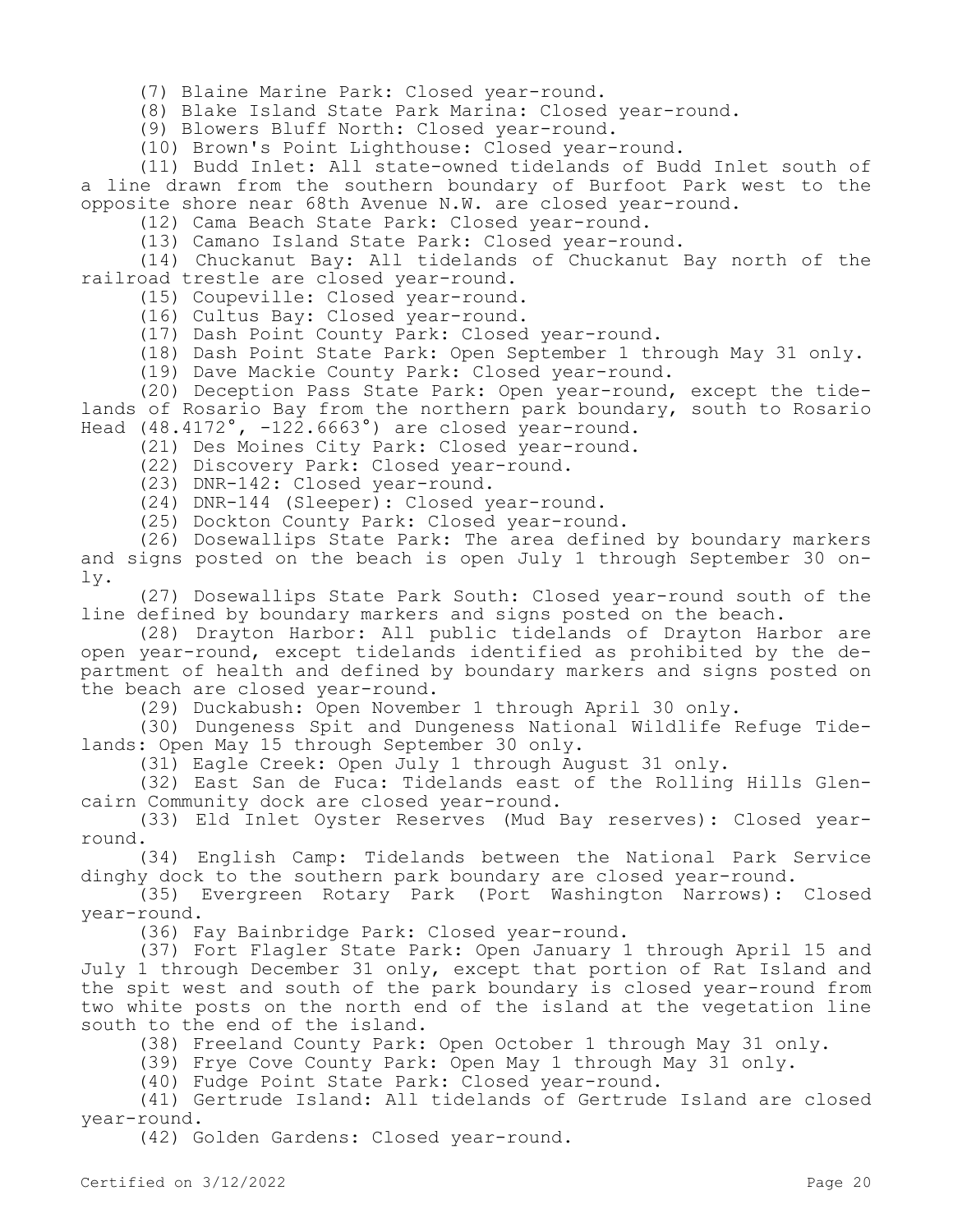(43) Graveyard Spit: Closed year-round.

(44) Guillemot Cove Nature Reserve: Closed year-round.

(45) Guss Island: All tidelands of Guss Island are closed yearround.

(46) Hope Island State Park (South Puget Sound): Open May 1 through May 31 only.

(47) Howarth Park/Darlington Beach: Closed year-round.

(48) Illahee State Park: Open April 1 through July 31 only.

(49) Indian Island County Park/Lagoon Beach: From the jetty boundary with Port Townsend Ship Canal east to the beach access stairs on Flagler Road near milepost 4 open September 1 through September 30 only.

(50) Ingvald J. Gronvold Park: Open April 1 through April 30 only.

(51) Joemma Beach State Park: Closed year-round.

(52) Kayak Point County Park: Closed year-round.

(53) Kitsap Memorial State Park: Closed year-round.

(54) Kopachuck State Park: Open April 1 through May 31 only.

(55) Lent Landing (Port Washington Narrows): Closed year-round.

(56) Liberty Bay: All state-owned tidelands in Liberty Bay north and west of the Keyport Naval Supply Center are closed year-round, except the western shoreline of Liberty Bay from the unincorporated Kitsap County line south to Virginia Point is open October 1 through April 30 only.

(57) Lincoln Park: Closed year-round.

(58) Lions Park (Bremerton): Closed year-round.

(59) Lofall: Closed year-round.

(60) Long Island Oyster Reserve, Diamond Point and Pinnacle Rock (Willapa Harbor reserves): Diamond Point on the northwest side of Long Island between reserve monuments 39 and 41 and Pinnacle Rock on the southwest side of Long Island between reserve monuments 58 and 59 is open year-round.

(61) Long Island Slough Oyster Reserve (Willapa Harbor reserves): Closed year-round.

(62) Long Point West: Closed year-round.

(63) Lower Roto Vista Park: Closed year-round.

(64) March Point Recreation Area: Closed year-round.

(65) McNeil Island: All tidelands of McNeil Island are closed year-round.

(66) Meadowdale County Park: Closed year-round.

(67) Mee-Kwa-Mooks Park: Closed year-round.

(68) Monroe Landing: Closed year-round.

(69) Mukilteo: Closed year-round.

(70) Mystery Bay State Park: Open October 1 through April 30 only.

(71) Nahcotta Tidelands: State-owned tidelands east of the Willapa Bay Field Station and Nahcotta Tidelands interpretive site are closed year-round.

(72) Nemah Oyster Reserve (Willapa Harbor reserves): Oyster reserves between reserve monuments 10 and 11 are closed year-round.

(73) Nisqually National Wildlife Refuge: All state-owned tidelands of the Nisqually River delta south of a line drawn from Luhr Beach boat ramp to Sequalitchew Creek are closed year-round.

(74) North Bay (Case Inlet): All state-owned tidelands north of the power transmission lines and those extending 1,900 feet south of the power transmission lines along the eastern shore are open March 1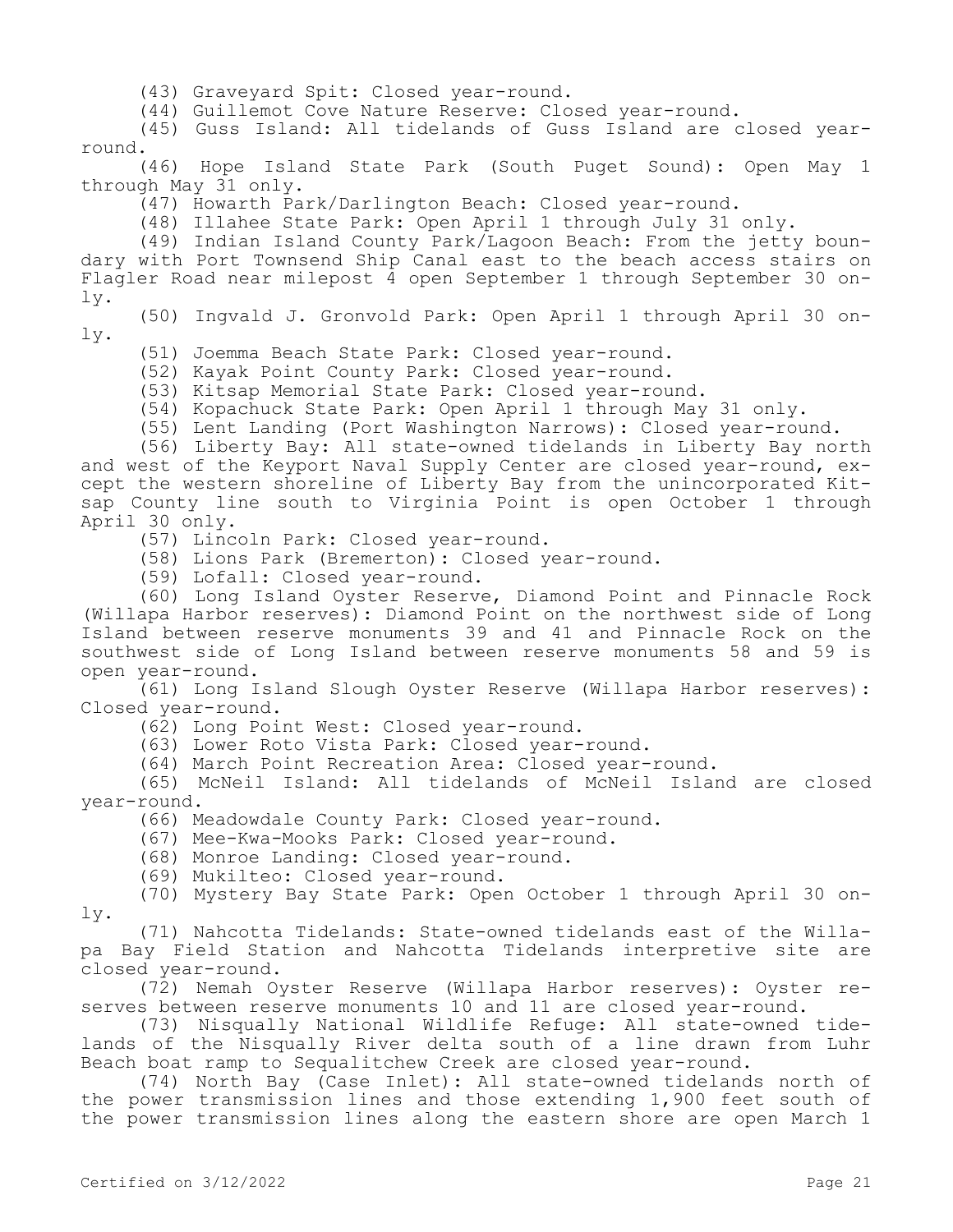through April 30 and September 1 through September 30, from one hour before official sunrise until one hour after official sunset only.

(75) North Beach County Park: Closed year-round.

(76) Oak Bay County Park: Closed year-round.

(77) Oak Harbor: Closed year-round.

(78) Oak Harbor Beach Park: Closed year-round.

(79) Oak Harbor City Park: Closed year-round.

(80) Oakland Bay: State-owned oyster reserves are open year-round except in areas defined by boundary markers and signs posted on the beach.

(81) Old Mill County Park (Silverdale): Closed year-round.

(82) Olympia Shoal: Closed year-round.

(83) Pat Carey Vista Park: Closed year-round.

(84) Penrose Point State Park: Open March 1 through April 30 only, except that portion of Mayo Cove within the commercially prohibited growing area is closed year-round.

(85) Picnic Point County Park: Closed year-round.

(86) Pitship Point: Closed year-round.

(87) Pitt Island: All tidelands on Pitt Island are closed yearround.

(88) Pleasant Harbor State Park: Closed year-round.

(89) Pleasant Harbor WDFW Boat Launch: Closed year-round.

(90) Point Defiance: Closed year-round.

(91) Point Whitney Tidelands and Point Whitney Lagoon: Closed year-round.

(92) Port Angeles Harbor: All public tidelands of Port Angeles Harbor and interior tidelands of Ediz Hook are closed year-round.

(93) Port Gamble Heritage Park Tidelands: Open September 1 through September 30 only.

(94) Port Gardner: Closed year-round.

(95) Port Townsend Ship Canal/Portage Beach: Open September 1 through September 30 only.

(96) Post Point: Closed year-round.

(97) Potlatch State Park and Potlatch DNR tidelands: Open April 1 through May 15 only.

(98) Priest Point County Park: Closed year-round.

(99) Purdy Spit County Park: The southern shore of the spit from the boat ramp east to the southern utility tower near Purdy Bridge is open April 1 through April 30 only.

(100) Quilcene Bay Tidelands: All state-owned tidelands in Quilcene Bay north of a line drawn from the Quilcene Boat Haven to Fisherman's Point are closed to the harvest of clams year-round, except those state-owned tidelands on the west side of the bay north of the Quilcene Boat Haven are open year-round.

(101) Quilcene Bay Boat Ramp: Open January 1 through April 30 only.

(102) Retsil: Closed year-round.

(103) Richmond Beach Saltwater Park: Closed year-round.

(104) Salt Creek Recreation Area (DNR-419): Closed year-round.

(105) Saltair Beach (Kingston Ferry Terminal): Closed year-round.

(106) Saltwater State Park: Closed year-round.

(107) Samish Bay: Public tidelands of Samish Bay between Scotts Point and a point on the shore  $(48.5745^\circ, -122.4440^\circ)$  are closed yearround.

(108) Scenic Beach State Park: Closed year-round.

(109) Seahurst County Park: Closed year-round.

(110) Semiahmoo County Park: Closed year-round.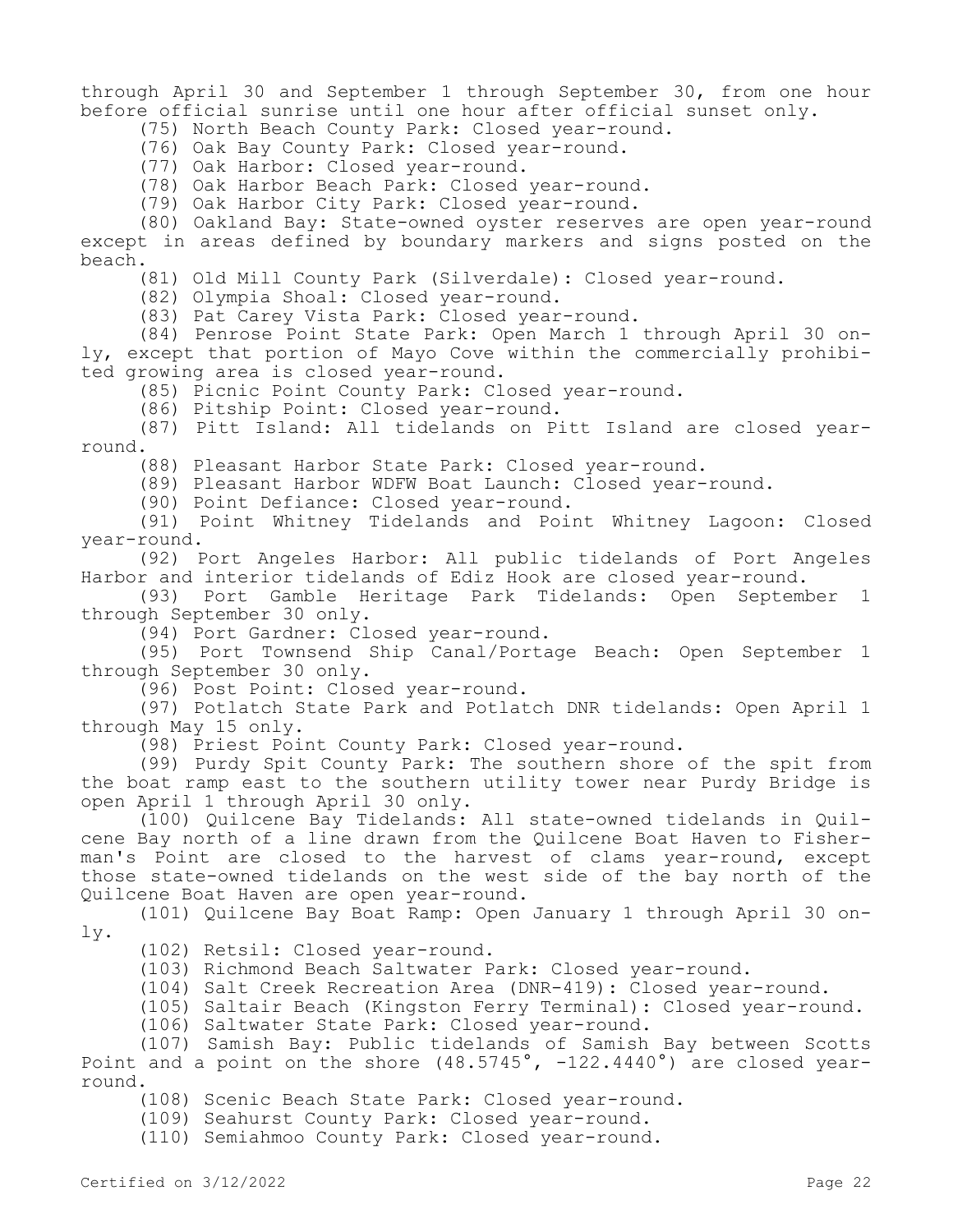(111) Semiahmoo Marina: Closed year-round.

(112) Sequim Bay State Park: Open January 1 through April 30 only.

(113) Shine Tidelands State Park: Open January 1 through May 15 only.

(114) Silverdale Waterfront Park: Closed year-round.

(115) Sinclair Inlet: All public tidelands of Sinclair Inlet west of a line drawn from the intersection of Bancroft Road and Beach Drive East northerly to Point Herron are closed year-round.

(116) Skagit Bay Estuary Wildlife Areas: All public tidelands of Skagit Bay Estuary Wildlife Area, Fir Island Farms Reserve Wildlife Area, Island Wildlife Area, Camano Island Wildlife Area and Leque Island Wildlife Area are closed year-round.

(117) South Carkeek Park: Closed year-round.

(118) Southworth: Closed year-round.

(119) Spencer Spit State Park: Open March 1 through July 31 only.

(120) Stuart Island State Park – Reid Harbor (South Beach): Closed year-round.

(121) Taylor Bay: Closed year-round.

(122) Totten Inlet Oyster Reserve (Oyster Bay reserves): Closed year-round.

(123) Triton Cove Tidelands: Open June 1 through August 31 only.

(124) Twanoh State Park: Open August 1 through September 30 only.

(125) Walker County Park: Closed year-round.

(126) WDFW Hoodsport Hatchery: Tidelands at Hoodsport Salmon Hatchery are closed year-round.

(127) West Dewatto: DNR Beach 44A open July 1 through September 30 only.

(128) West Pass Access: Closed year-round.

(129) West Penn Cove: From the property boundary at the Grasser's Lagoon access on Highway 20 to the dock extending across the tidelands from Captain Whidbey Inn on Madrona Road is open July 15 through August 31 only.

(130) Willapa River Oyster Reserve (Willapa Harbor reserves): Reserves located in the Willapa River channel extending west and upriver from a point approximately one-quarter mile from the blinker light marking the division of Willapa River channel and the North River channel are closed year-round.

(131) Wolfe Property State Park: Open January 1 through May 15 only.

(132) Woodard Bay Natural Resource Conservation Area: Closed year-round.

(133) It is lawful to take, dig for, and possess clams and mussels, not including razor clams, for personal use from the Pacific Ocean beaches from November 1 through March 31 only.

[Statutory Authority: RCW 77.04.012, 77.04.020, 77.04.055, 77.12.045, and  $77.12.047$ . WSR 22-06-010 (Order 22-20), § 220-330-110, filed 2/18/22, effective 3/21/22; WSR 21-06-060 (Order 21-24), § 220-330-110, filed 2/26/21, effective 3/29/21; WSR 20-05-019 (Order 20-21), § 220-330-110, filed 2/7/20, effective 3/9/20; WSR 19-08-044 (Order 19-51), § 220-330-110, filed 3/29/19, effective 4/29/19; WSR 18-11-077 (Order 18-99), § 220-330-110, filed 5/17/18, effective 6/17/18; WSR 17-18-004 (Order 17-214), § 220-330-110, filed 8/24/17, effective 9/24/17. Statutory Authority: RCW 77.04.012, 77.04.013, 77.04.020, 77.04.055, and 77.12.047. WSR 17-05-112 (Order 17-04), recodified as § 220-330-110, filed 2/15/17, effective 3/18/17. Statutory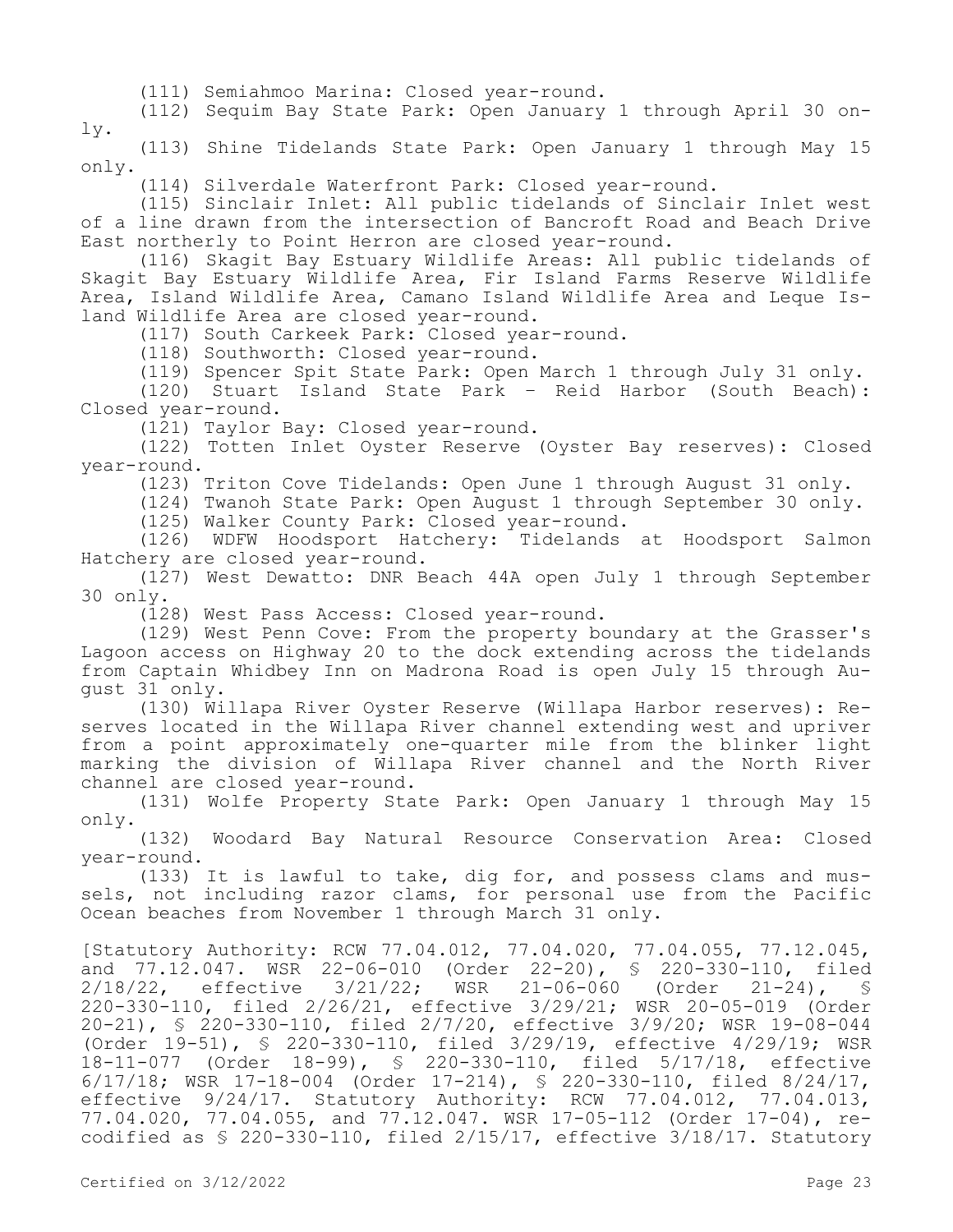Authority: RCW 77.04.012, 77.04.020, 77.04-055 [77.04.055], 77.12.045, and 77.12.047. WSR 16-07-012 (Order 16-41), § 220-56-350, filed  $3/4/16$ , effective  $4/4/16$ . Statutory Authority: RCW 77.04.012, 77.04.055, and 77.12.047. WSR 15-09-046, § 220-56-350, filed 4/10/15, effective 5/11/15. Statutory Authority: RCW 77.04.012, 77.04.020, 77.12.045, and 77.12.047. WSR 14-07-057 (Order 14-61), § 220-56-350, filed 3/14/14, effective 4/14/14. Statutory Authority: RCW 77.04.020 and 77.12.047. WSR 13-06-034 (Order 13-44), § 220-56-350, filed 3/1/13, effective 4/1/13. Statutory Authority: RCW 77.04.020, 77.12.045, and 77.12.047. WSR 12-07-011 (Order 12-31), § 220-56-350, filed 3/12/12, effective 4/12/12; WSR 11-09-073 (Order 11-66), § 220-56-350, filed 4/19/11, effective 5/20/11. Statutory Authority: RCW 77.12.047. WSR 10-07-105 (Order 10-64), § 220-56-350, filed 3/19/10, effective 5/1/10; WSR 09-06-042 (Order 09-27), § 220-56-350, filed 2/25/09, effective 5/1/09; WSR 08-07-003, § 220-56-350, filed 3/5/08, effective 4/5/08; WSR 07-05-051 (Order 07-22), § 220-56-350, filed 2/16/07, effective 3/19/07; WSR 06-05-085 (Order 06-23), § 220-56-350, filed 2/14/06, effective 5/1/06; WSR 05-05-035 (Order 05-15), § 220-56-350, filed 2/10/05, effective 5/1/05; WSR 04-07-009 (Order 04-39), § 220-56-350, filed 3/4/04, effective 5/1/04; WSR 03-05-057 (Order 03-24), § 220-56-350, filed 2/14/03, effective 5/1/03; WSR 02-17-019 (Order 02-193), § 220-56-350, filed 8/9/02, effective 9/9/02; WSR 02-08-048 (Order 02-53), § 220-56-350, filed 3/29/02, effective 5/1/02; WSR 01-06-036 (Order 01-24), § 220-56-350, filed  $3/5/01$ , effective  $5/1/01$ . Statutory Authority: 2000 c 107 § 7. WSR 00-16-091 (Order 00-134), § 220-56-350, filed 7/31/00, effective 8/31/00. Statutory Authority: RCW 75.08.080, 77.12.040. WSR 00-08-038 (Order 00-29), § 220-56-350, filed 3/29/00, effective 5/1/00; WSR 99-08-029 (Order 99-13), § 220-56-350, filed 3/30/99, effective 5/1/99; WSR 98-06-031, § 220-56-350, filed 2/26/98, effective 5/1/98. Statutory Authority: RCW 75.08.080. WSR 97-07-078 (Order 97-53), § 220-56-350, filed 3/19/97, effective 5/1/97; WSR 96-11-078 (Order 96-44), § 220-56-350, filed 5/13/96, effective 6/13/96; WSR 95-12-027 (Order 95-46), § 220-56-350, filed 5/31/95, effective 7/1/95; WSR 94-14-069, § 220-56-350, filed 7/1/94, effective 8/1/94; WSR 93-15-011, § 220-56-350, filed 7/8/93, effective 8/8/93; WSR 93-08-034 (Order 93-20), § 220-56-350, filed 3/31/93, effective 5/1/93; WSR 92-11-012 (Order 92-19), § 220-56-350, filed 5/12/92, effective 6/12/92; WSR 91-08-054 (Order 91-13), § 220-56-350, filed 4/2/91, effective 5/3/91; WSR 90-06-026, § 220-56-350, filed 2/28/90, effective 3/31/90; WSR 89-07-060 (Order 89-12), § 220-56-350, filed 3/16/89; WSR 88-10-013 (Order 88-15), § 220-56-350, filed 4/26/88; WSR 87-09-066 (Order 87-16), § 220-56-350, filed 4/21/87; WSR 86-09-020 (Order 86-08), § 220-56-350, filed 4/9/86; WSR 85-12-046 (Order 85-57), § 220-56-350, filed 6/5/85; WSR 83-07-043 (Order 83-16), § 220-56-350, filed 3/17/83; WSR 81-05-027 (Order 81-13), § 220-56-350, filed 2/17/81, effective 4/1/81; WSR 80-03-064 (Order 80-12), § 220-56-350, filed 2/27/80, effective 4/1/80. Formerly WAC 220-56-082.]

**WAC 220-330-120 Clams, oysters, mussels, scallops, sea urchins, sea cucumbers, squid, octopus—Gear and gear-related unlawful acts.**  It is unlawful to take, dig for, fish for, or possess clams, oysters, mussels, scallops, sea urchins, sea cucumbers, squid, or octopus for personal use, except using gear outlined in the following subsections: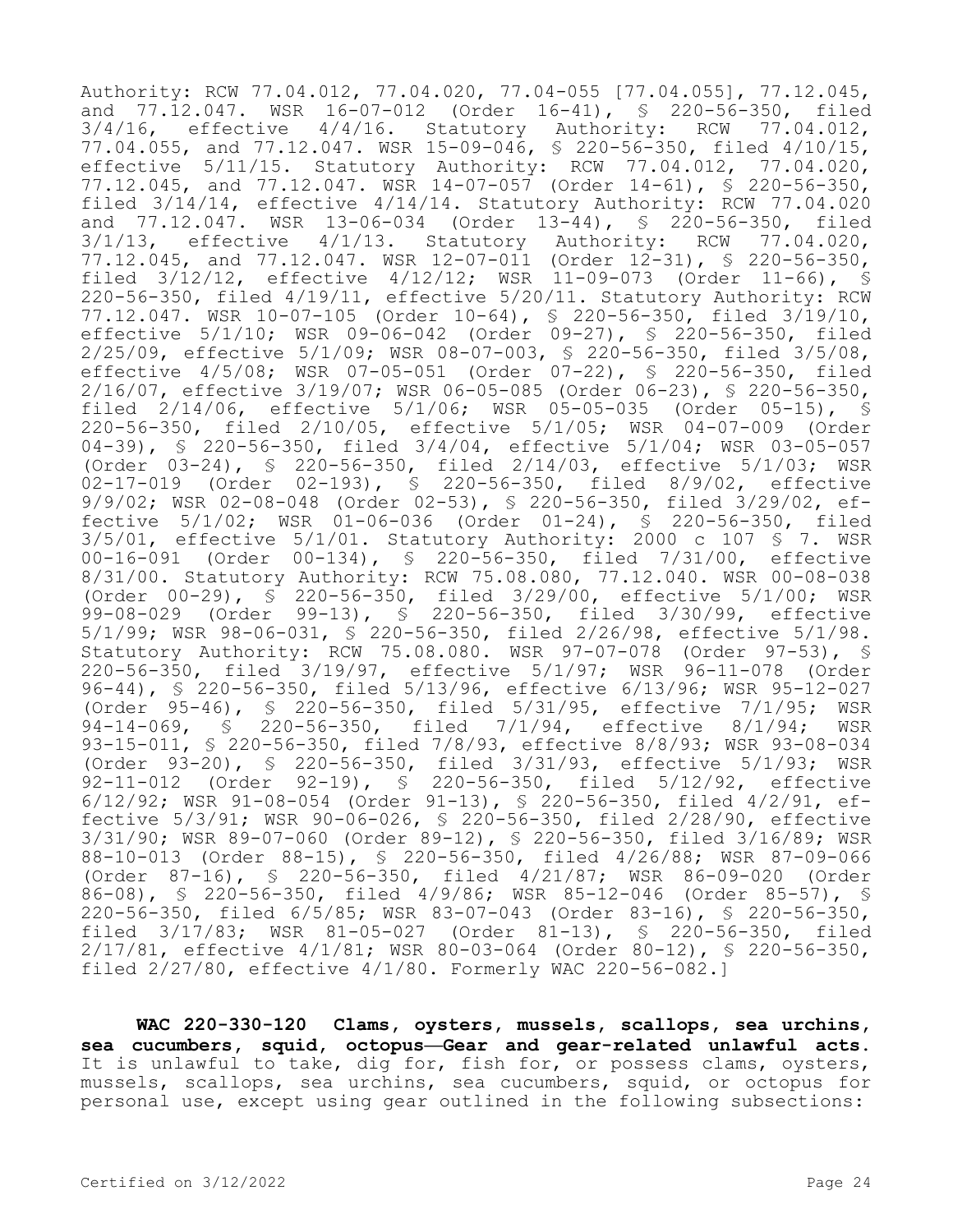(1) **Clams** (excluding razor clams and geoducks)**:** By hand or with hand-operated forks, picks, mattocks, rakes and shovels.

(2) **Razor clams:** By hand, shovels or with cylindrical cans, tubes or hinged digging devices. The opening of tubes or cans must be either circular or elliptical with the circular can/tube having a minimum outside diameter of 4 inches and the elliptical can/tube having a minimum dimension of 4 inches long and 3 inches wide outside diameter. The hinged digging device when opened in a cylindrical position, must have a minimum outside diameter of 4 inches at the bottom.

(3) **Geoducks:**

(a) By hand or with nonmechanized hand-operated forks, picks, mattocks, rakes, and shovels and a cylindrical can or tube not exceeding 24 inches in diameter may be used to dig geoduck.

(b) It is unlawful for any person digging clams, other than razor clams, for personal use to fail to fill in holes created during the digging operation. Beach terrain must be returned to its approximate original condition by the clam diggers immediately after harvest.

(4) It is unlawful to return any horse clams or geoducks to the beach or water regardless of size or condition. All such clams taken for personal use must be retained by the digger as part of their daily limit.

(5) **Oysters and scallops:** By hand or with the aid of a hand-held manually operated prying tool. It is unlawful to use a hammer, mallet or other object to strike oysters and rock scallops during the removal process.

(6) **Sea cucumbers:** By hand or hand-operated, nonmechanized instrument which does not penetrate the animal.

(7) **Sea urchins:** By hand or hand-operated, nonmechanized instrument which does not penetrate the shell.

(8) In the field each harvester, including holders of razor clam disability permits, must have their daily limit in a separate container. Violation of this subsection is an infraction, punishable under RCW 77.15.160.

(9) **Squid:** It is unlawful to take, fish for or possess squid taken for personal use with more than one line. A maximum of four squid lures may be used. If gear utilizes conventional hooks, it shall not exceed a total of nine points. Herring rakes and hand dip net gear may be used to take squid. In the field each person taking squid must use a separate container to hold their catch.

(10) **Octopus:** Octopus may be taken by hand, only except that one octopus per person per day may be retained when caught incidentally using shellfish pot gear during a lawful shellfish pot fishery. Shellfish pots may not be used to capture octopus outside of a lawful shellfish pot fishery. It is unlawful to take octopus using chemical irritants or by any instrument which will penetrate or mutilate the body, except that it is permissible to retain octopus taken while angling with hook and line gear during a lawful hook and line fishery.

(11) A violation of this subsection is punishable under RCW 77.15.160, 77.15.380, or 77.15.370, depending on the circumstances of the violation. Possession of shellfish while using gear in violation of the provisions of this section is a rebuttable presumption that the shellfish were taken with such gear.

[Statutory Authority: RCW 77.04.012, 77.04.013, 77.04.020, and  $77.04.055$ . WSR 20-04-058 (Order 20-19), \$ 220-330-120, filed  $1/30/20$ , effective 7/1/20. Statutory Authority: RCW 77.04.012, 77.04.020, 77.04-055 [77.04.055], 77.12.045, and 77.12.047. WSR 17-18-004 (Order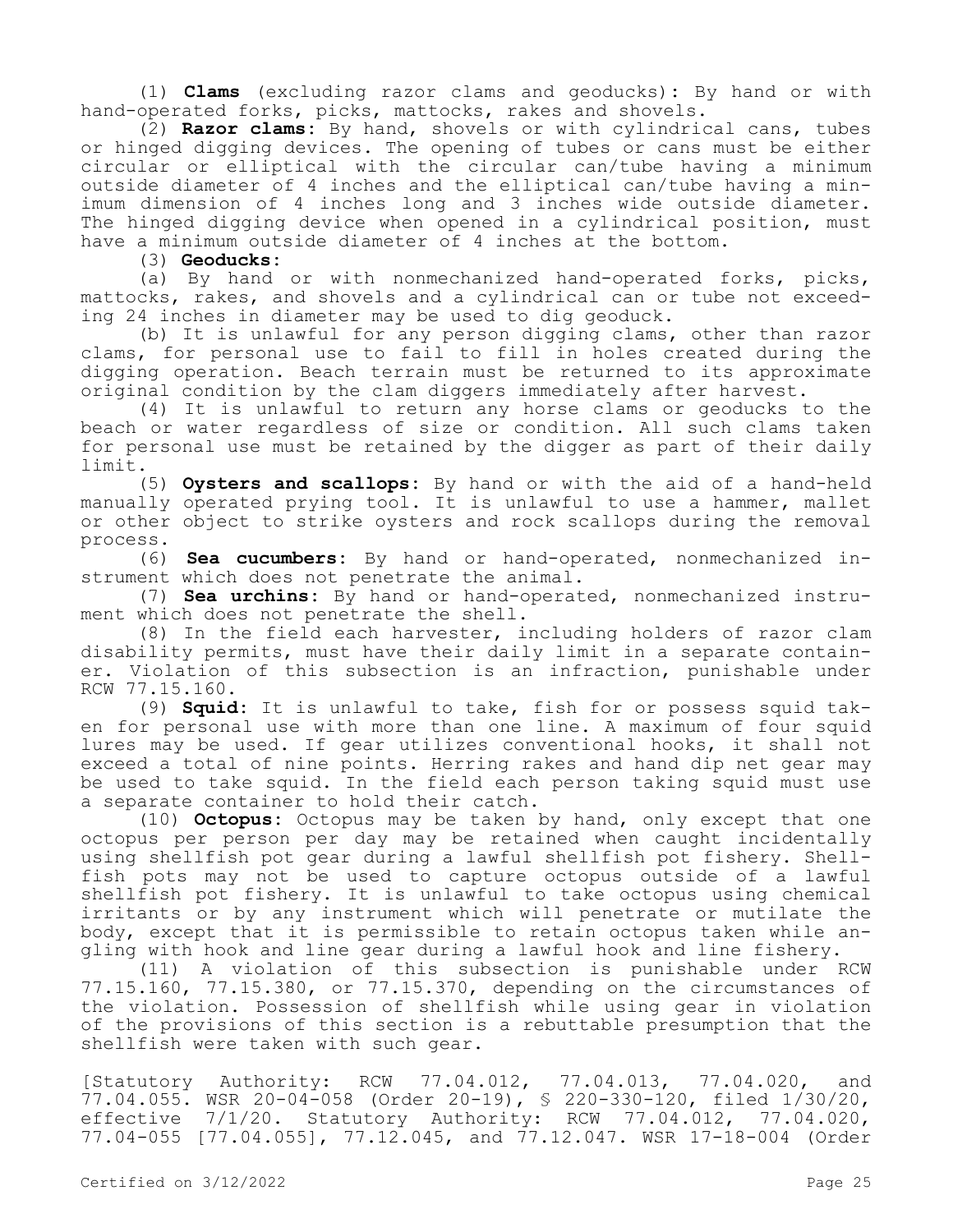17-214), § 220-330-120, filed 8/24/17, effective 9/24/17. Statutory Authority: RCW 77.04.012, 77.04.013, 77.04.020, 77.04.055, and 77.12.047. WSR 17-05-112 (Order 17-04), recodified as § 220-330-120, filed 2/15/17, effective 3/18/17. Statutory Authority: RCW 77.04.012, 77.04.020, and 77.12.047. WSR 17-01-085 (Order 16-322), § 220-56-355, filed 12/16/16, effective 1/16/17. Statutory Authority: RCW 77.12.047. WSR 02-17-019 (Order 02-193), § 220-56-355, filed 8/9/02, effective 9/9/02; WSR 02-08-048 (Order 02-53), § 220-56-355, filed 3/29/02, effective 5/1/02. Statutory Authority: RCW 75.08.080. WSR 97-07-078 (Order 97-53), § 220-56-355, filed 3/19/97, effective 5/1/97; WSR 89-07-060 (Order 89-12), § 220-56-355, filed 3/16/89; WSR 88-10-013 (Order 88-15), § 220-56-355, filed 4/26/88; WSR 80-03-064 (Order 80-12), § 220-56-355, filed 2/27/80, effective 4/1/80. Formerly WAC 220-56-082.]

**WAC 220-330-140 Oysters—Areas and seasons.** It is lawful to take and possess oysters for personal use from public tidelands yearround except the following restrictions apply to the public tidelands at the beaches listed below:

(1) Ala Spit: All public tidelands of Ala Spit open May 1 through May 31 only.

- (2) Alki Park: Closed year-round.
- (3) Alki Point: Closed year-round.

(4) Bay Center Oyster Reserve (Willapa Harbor reserves): Palix River channel, extending from the Palix River bridge to beyond Bay Center to the north of Goose Point, is closed year-round.

- (5) Bay View State Park: Closed year-round.
- (6) Belfair State Park: Open July 15 through September 30 only.
- (7) Blaine Marine Park: Closed year-round.
- (8) Blake Island State Park Marina: Closed year-round.

(9) Blowers Bluff North: Closed year-round.

(10) Brown's Point Lighthouse: Closed year-round.

(11) Budd Inlet: All state-owned tidelands of Budd Inlet south of a line drawn from the southern boundary of Burfoot Park west to the opposite shore near 68th Avenue N.W. are closed year-round.

- (12) Cama Beach State Park: Closed year-round.
- (13) Camano Island State Park: Closed year-round.

(14) Chuckanut Bay: All tidelands of Chuckanut Bay north of the railroad trestle are closed year-round.

- (15) Coupeville: Closed year-round.
	- (16) Cultus Bay: Closed year-round.
	- (17) Dash Point County Park: Closed year-round.
	- (18) Dash Point State Park: Open September 1 through May 31 only.
	- (19) Dave Mackie County Park: Closed year-round.

(20) Deception Pass State Park: Open year-round, except the tidelands of Rosario Bay from the northern park boundary to Rosario Head (48.4172°, -122.6663°) are closed year-round.

- (21) Des Moines City Park: Closed year-round.
- (22) Discovery Park: Closed year-round.
- (23) DNR-142: Closed year-round.
- (24) DNR-144 (Sleeper): Closed year-round.
- (25) Dockton County Park: Closed year-round.

(26) Dosewallips State Park: Open year-round only in the area defined by boundary markers and signs posted on the beach.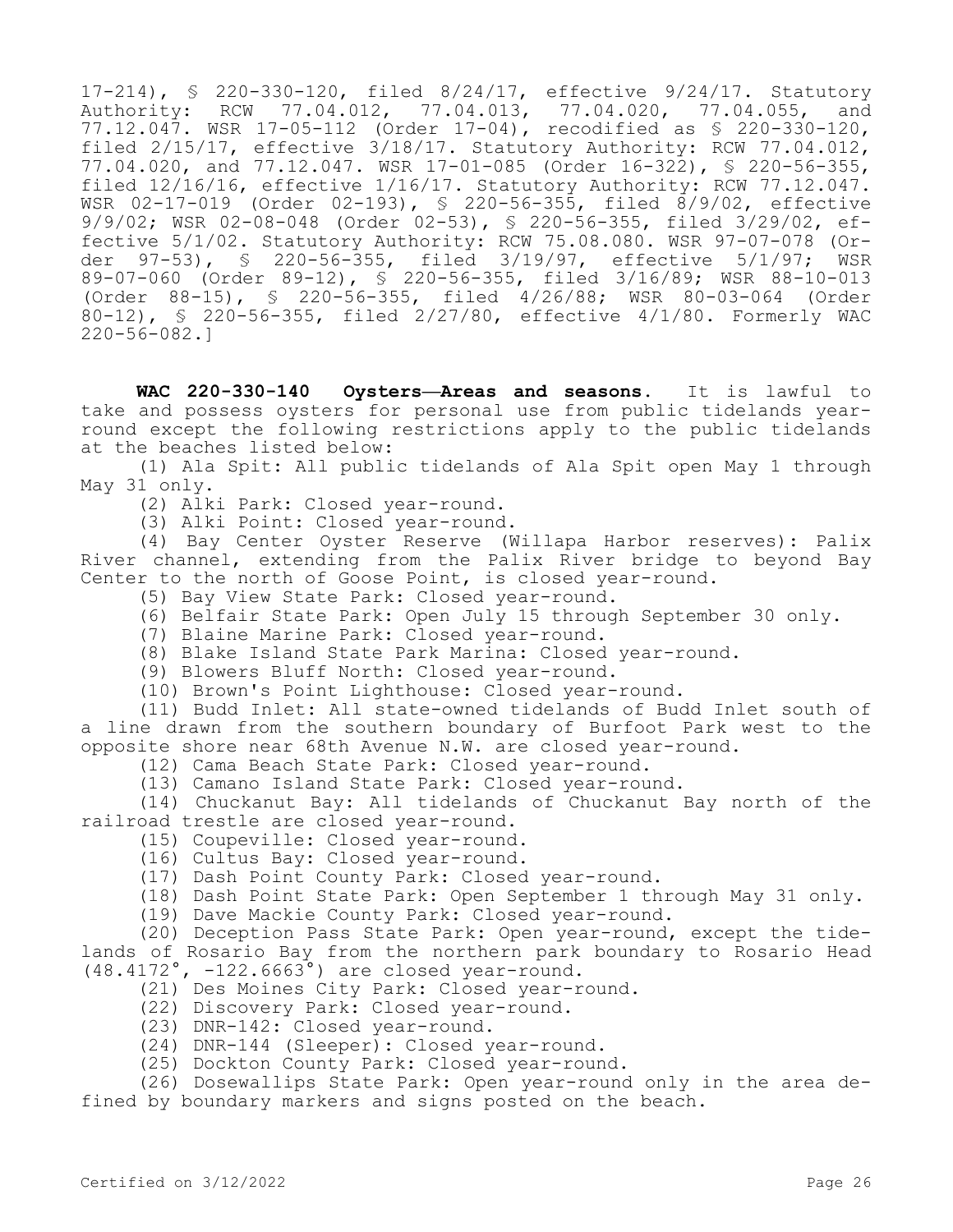(27) Dosewallips State Park South: Closed year-round south of the line defined by boundary markers and signs posted on the beach.

(28) Drayton Harbor: All public tidelands of Drayton Harbor are open year-round, except the tidelands identified as prohibited by the department of health and defined by boundary markers and signs posted on the beach are closed year-round.

(29) Duckabush: Open November 1 through April 30 only.

(30) Dungeness Spit/National Wildlife Refuge: Open May 15 through September 30 only.

(31) East San de Fuca: Tidelands east of the Rolling Hills Glencairn Community dock are closed year-round.

(32) Eld Inlet Oyster Reserves (Mud Bay reserves): Closed yearround.

(33) English Camp: Tidelands between the National Park Service dinghy dock to the southern park boundary are closed year-round.

(34) Evergreen Rotary Park (Port Washington Narrows): Closed year-round.

(35) Fay Bainbridge Park: Closed year-round.

(36) Fort Flagler State Park: Open January 1 through April 15 and July 1 through December 31 only, except that portion of Rat Island and the spit west and south of the park boundary is closed year-round from two white posts on the north end of the island at the vegetation line south to the end of the island.

(37) Freeland County Park: Open October 1 through May 31 only.

(38) Frye Cove County Park: Open May 1 through May 31 only.

(39) Fudge Point State Park: Closed year-round.

(40) Gertrude Island: All tidelands of Gertrude Island are closed year-round.

(41) Golden Gardens: Closed year-round.

(42) Graveyard Spit: Closed year-round.

(43) Guillemot Cove Nature Reserve: Closed year-round.

(44) Guss Island: All tidelands of Guss Island are closed yearround.

(45) Hope Island State Park (South Puget Sound): Open May 1 through May 31 only.

(46) Howarth Park/Darlington Beach: Closed year-round.

(47) Illahee State Park: Open April 1 through July 31 only.

(48) Indian Island County Park/Lagoon Beach: From the jetty boundary with Port Townsend Ship Canal east to the beach access stairs on Flagler Road near milepost 4 open September 1 through September 30 only.

(49) Ingvald J. Gronvold Park: Open April 1 through April 30 only.

(50) Joemma Beach State Park: Closed year-round.

(51) Kayak Point County Park: Closed year-round.

(52) Kitsap Memorial State Park: Closed year-round.

(53) Kopachuck State Park: Open April 1 through May 31 only.

(54) Lent Landing (Port Washington Narrows): Closed year-round.

(55) Liberty Bay: All state-owned tidelands in Liberty Bay north and west of the Keyport Naval Supply Center are closed year-round, except the western shoreline of Liberty Bay from the unincorporated Kitsap County line south to Virginia Point is open October 1 through April 30 only.

(56) Lincoln Park: Closed year-round.

(57) Lions Park (Bremerton): Closed year-round.

(58) Lofall: Closed year-round.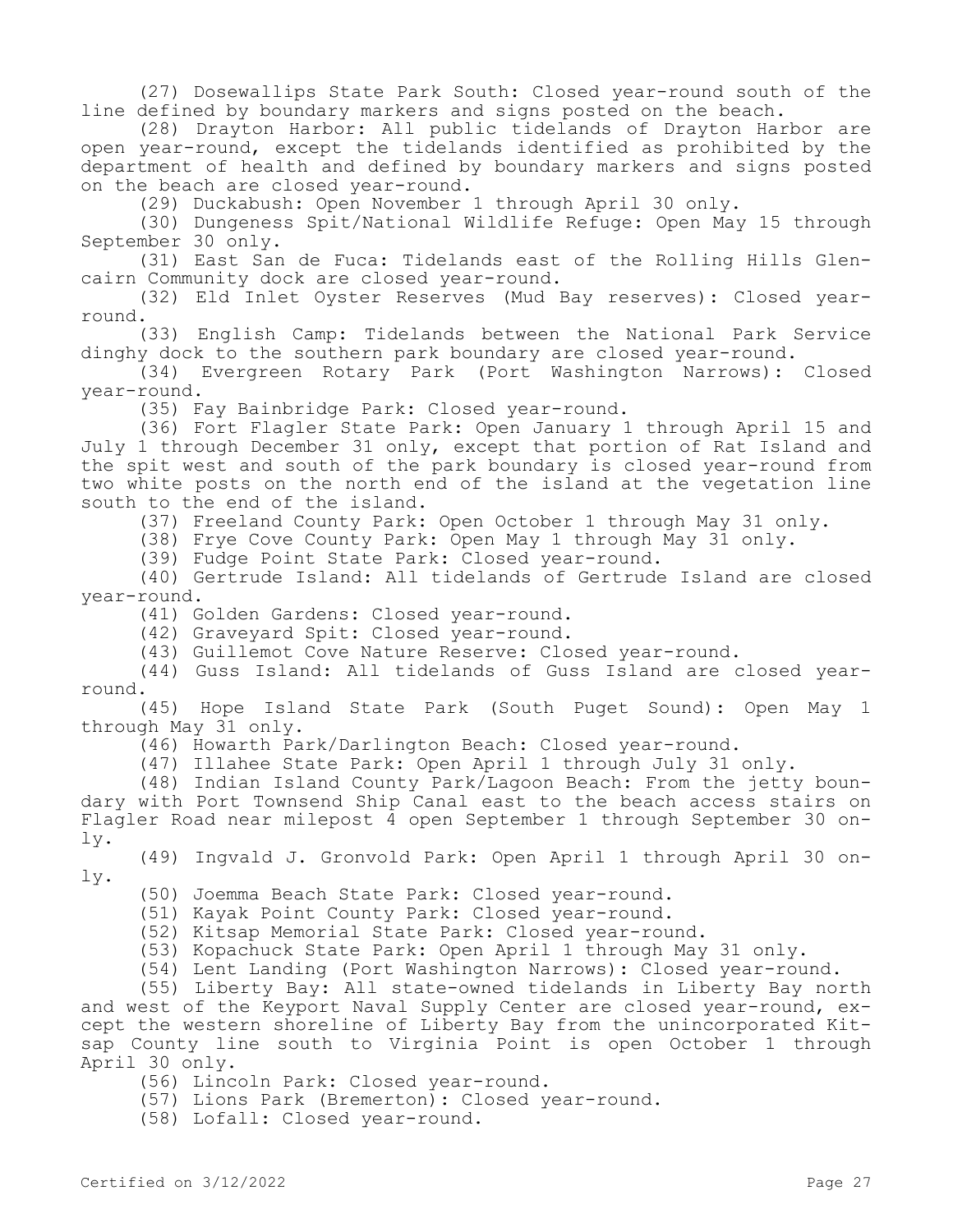(59) Long Island Oyster Reserve, Diamond Point and Pinnacle Rock (Willapa Harbor reserves): Diamond Point on the northwest side of Long Island between reserve monuments 39 and 41 and Pinnacle Rock on the southwest side of Long Island between reserve monuments 58 and 59 is open year-round.

(60) Long Island Slough Oyster Reserve (Willapa Harbor reserves): Closed year-round.

(61) Long Point West: Closed year-round.

(62) Lower Roto Vista Park: Closed year-round.

(63) March Point Recreation Area: Closed year-round.

(64) McNeil Island: All tidelands of McNeil Island are closed year-round.

(65) Meadowdale County Park: Closed year-round.

(66) Mee-Kwa-Mooks Park: Closed year-round.

(67) Monroe Landing: Closed year-round.

(68) Mukilteo: Closed year-round.

(69) Mystery Bay State Park: Open October 1 through April 30 only.

(70) Nahcotta Tidelands: State-owned tidelands east of the Willapa Bay Field Station and Nahcotta Tidelands interpretive site are open year-round.

(71) Nemah Oyster Reserve (Willapa Harbor reserves): Oyster reserves between reserve monuments 10 and 11 are closed year-round.

(72) Nisqually National Wildlife Refuge: All state-owned tidelands of the Nisqually River delta south of a line drawn from Luhr Beach boat ramp to Sequalitchew Creek are closed year-round.

(73) North Bay (Case Inlet): All state-owned tidelands north of the power transmission lines and those extending 1,900 feet south of the power transmission lines along the eastern shore are open March 1 through April 30 and September 1 through September 30, from one hour before official sunrise until one hour after official sunset only.

(74) North Beach County Park: Closed year-round.

(75) Oak Bay County Park: Closed year-round.

(76) Oak Harbor: Closed year-round.

(77) Oak Harbor Beach Park: Closed year-round.

(78) Oak Harbor City Park: Closed year-round.

(79) Oakland Bay: State-owned oyster reserves are open year-round except in areas defined by boundary markers and signs posted on the beach.

(80) Old Mill County Park (Silverdale): Closed year-round.

(81) Olympia Shoal: Closed year-round.

(82) Pat Carey Vista Park: Closed year-round.

(83) Penrose Point State Park: Open March 1 through April 30 only, except that part of Mayo Cove within the commercially prohibited growing area is closed year-round.

(84) Pitship Point: Closed year-round.

(85) Picnic Point County Park: Closed year-round.

(86) Pitt Island: Closed year-round.

(87) Pleasant Harbor State Park: Closed year-round.

(88) Pleasant Harbor WDFW Boat Launch: Closed year-round.

(89) Point Defiance: Closed year-round.

(90) Point Whitney Tidelands and Point Whitney Lagoon: Open January 1 through June 30 only.

(91) Port Angeles Harbor: All public tidelands of Port Angeles Harbor and interior tidelands of Ediz Hook are closed year-round.

(92) Port Gamble Heritage Park Tidelands: Open September 1 through September 30 only.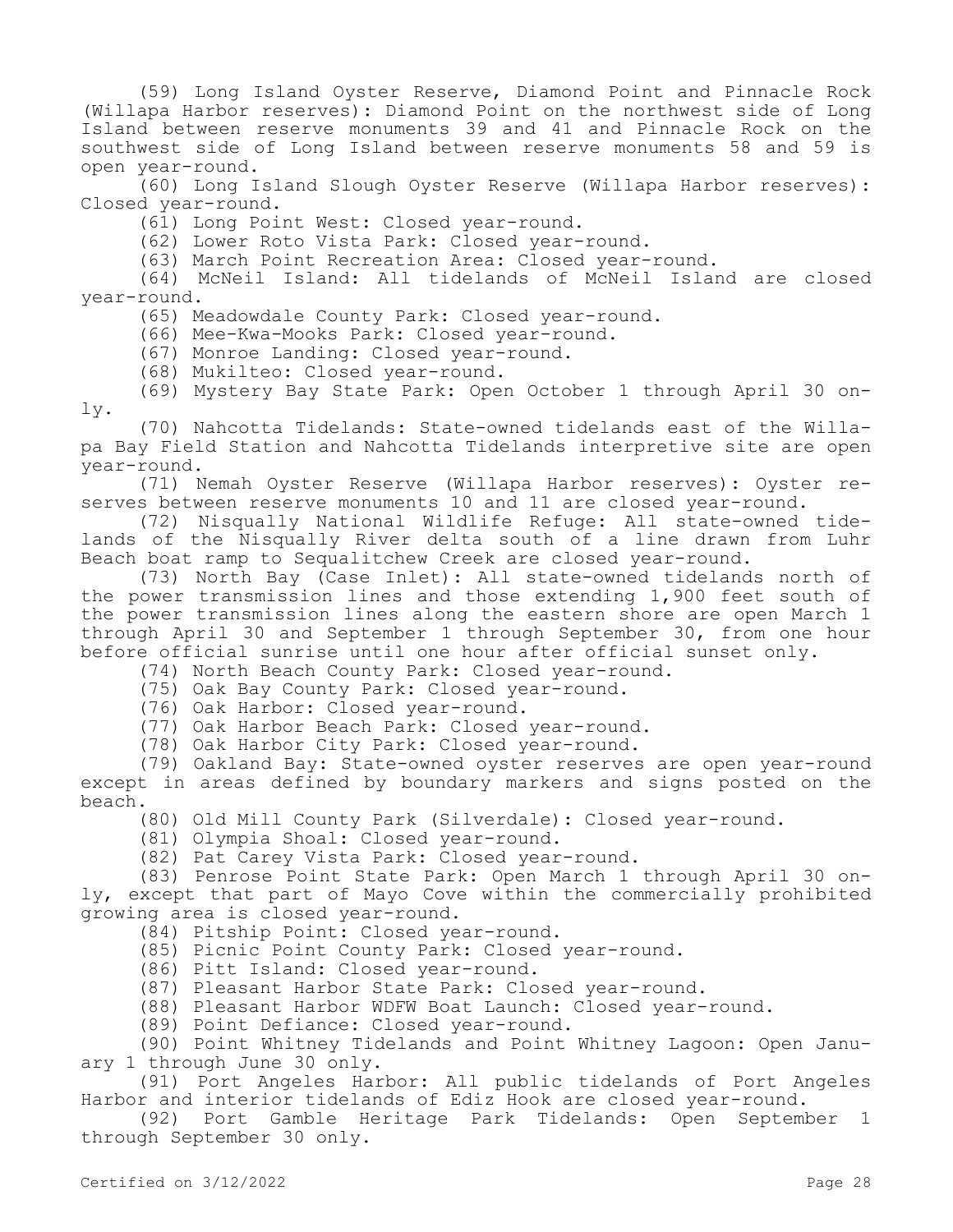(93) Port Gardner: Closed year-round.

(94) Port Townsend Ship Canal/Portage Beach: Open September 1 through September 30 only.

(95) Post Point: Closed year-round.

(96) Potlatch State Park and Potlatch DNR tidelands: Open April 1 through May 15 only.

(97) Priest Point County Park: Closed year-round.

(98) Purdy Spit County Park: The southern shore of the spit from the boat ramp east to the southern utility tower near Purdy Bridge is open April 1 through April 30 only.

(99) Quilcene Bay Tidelands: All state-owned tidelands in Quilcene Bay north of a line drawn from the Quilcene Boat Haven to Fisherman's Point are closed year-round except those state-owned tidelands on the west side of the bay north of the Quilcene Boat Haven are open year-round.

(100) Quilcene Boat Ramp: Open January 1 through April 30 only.

(101) Retsil: Closed year-round.

(102) Richmond Beach Saltwater Park: Closed year-round.

(103) Salt Creek Recreation Area (DNR-419): Closed year-round.

(104) Saltair Beach (Kingston Ferry Terminal): Closed year-round.

(105) Saltwater State Park: Closed year-round.

(106) Samish Bay: Public tidelands of Samish Bay between Scotts Point and a point on the shore (48.5745°, -122.4440°) are closed yearround.

(107) Scenic Beach State Park: Closed year-round.

(108) Seahurst County Park: Closed year-round.

(109) Semiahmoo County Park: Closed year-round.

(110) Semiahmoo Marina: Closed year-round.

(111) Sequim Bay State Park: Open January 1 through April 30 only.

(112) Shine Tidelands State Park: Open January 1 through May 15 only.

(113) Silverdale Waterfront Park: Closed year-round.

(114) Sinclair Inlet: All public tidelands of Sinclair Inlet west of a line drawn from the intersection of Bancroft Road and Beach Drive East northerly to Point Herron are closed year-round.

(115) Skagit Bay Estuary Wildlife Areas: All public tidelands of the Skagit Bay Estuary Wildlife Area, Fir Island Farms Reserve Wildlife Area, Island Wildlife Area, Camano Island Wildlife Area and Leque Island Wildlife Area are closed year-round.

(116) South Carkeek Park: Closed year-round.

(117) Southworth: Closed year-round.

(118) Spencer Spit State Park: Open March 1 through July 31 only.

(119) Stuart Island State Park – Reid Harbor (South Beach): Closed year-round.

(120) Taylor Bay: Closed year-round.

(121) Totten Inlet Oyster Reserve (Oyster Bay reserves): Closed year-round.

(122) Walker County Park: Closed year-round.

(123) WDFW Hoodsport Hatchery: Open April 1 through April 30, from one hour before official sunrise until one hour after official sunset only.

(124) West Pass Access: Closed year-round.

(125) West Penn Cove: From the property boundary at the Grasser's Lagoon access on Highway 20 to the dock extending across the tidelands from Captain Whidbey Inn on Madrona Road is open July 15 through August 31 only.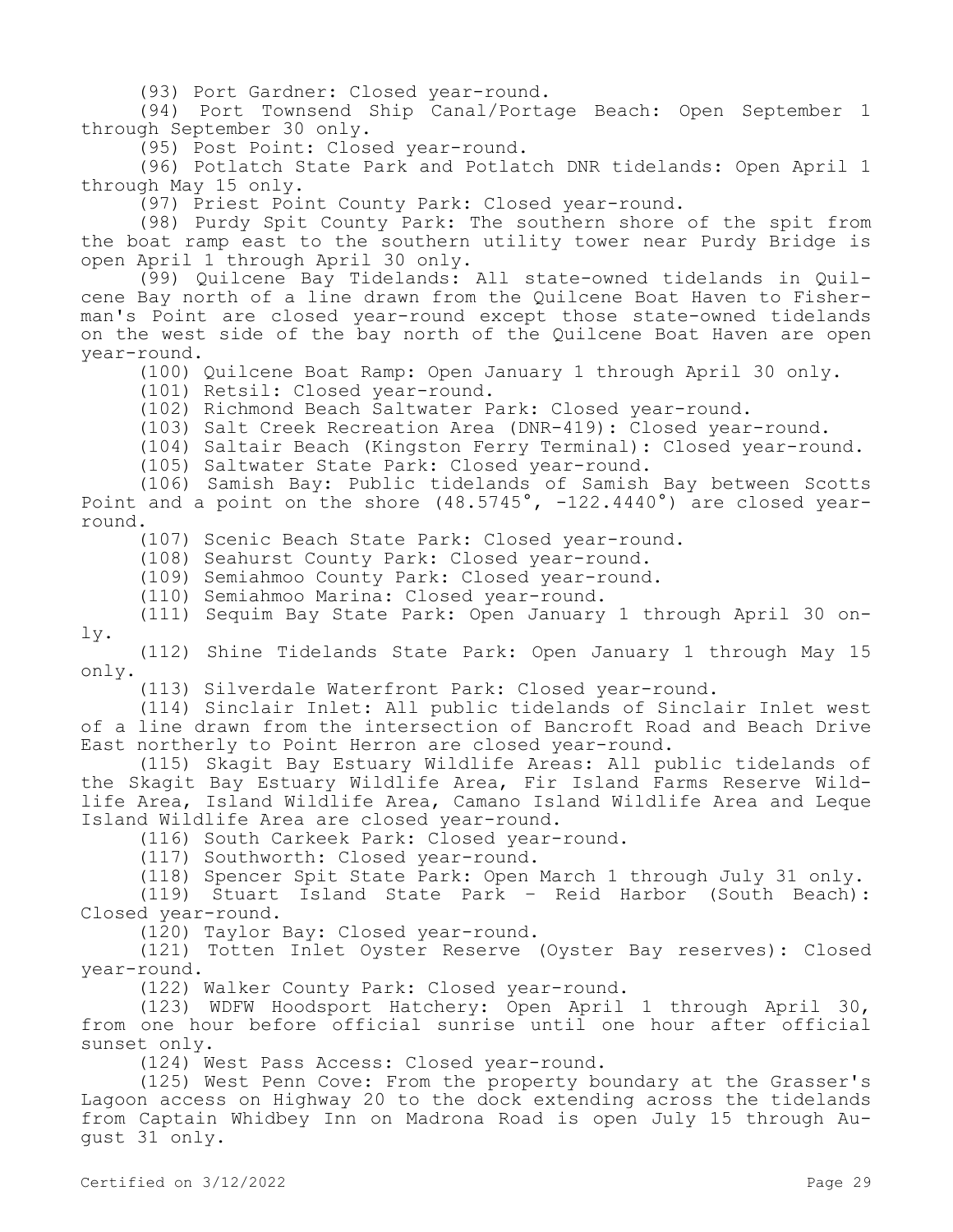(126) Willapa River Oyster Reserve (Willapa Harbor reserves): Reserves located in the Willapa River channel extending west and upriver from a point approximately one-quarter mile from the blinker light marking the division of Willapa River channel and the North River channel are closed year-round.

(127) Wolfe Property State Park: Open January 1 through May 15 only.

(128) Woodard Bay Natural Resource Conservation Area: Closed year-round.

(129) It is lawful to take and possess oysters for personal use from the Pacific Ocean beaches from November 1 through March 31 only.

[Statutory Authority: RCW 77.04.012, 77.04.020, 77.04.055, 77.12.045, and 77.12.047. WSR 22-06-010 (Order 22-20), § 220-330-140, filed 2/18/22, effective 3/21/22; WSR 21-06-060 (Order 21-24), § 220-330-140, filed 2/26/21, effective 3/29/21; WSR 20-05-019 (Order 20-21), § 220-330-140, filed 2/7/20, effective 3/9/20; WSR 19-08-044 (Order 19-51), § 220-330-140, filed 3/29/19, effective 4/29/19; WSR 18-11-077 (Order 18-99), § 220-330-140, filed 5/17/18, effective 6/17/18; WSR 17-18-004 (Order 17-214), § 220-330-140, filed 8/24/17, effective 9/24/17. Statutory Authority: RCW 77.04.012, 77.04.013, 77.04.020, 77.04.055, and 77.12.047. WSR 17-05-112 (Order 17-04), recodified as § 220-330-140, filed 2/15/17, effective 3/18/17. Statutory Authority: RCW 77.04.012, 77.04.020, 77.04-055 [77.04.055], 77.12.045, and  $77.\overline{1}2.047$ . WSR  $16-07-012$  (Order  $16-41$ ),  $\frac{1}{5}$  220-56-380, filed  $3/4/16$ , effective  $4/4/16$ . Statutory Authority: RCW 77.04.012, 4/4/16. Statutory Authority: RCW 77.04.012, 77.04.055, and 77.12.047. WSR 15-09-046, § 220-56-380, filed 4/10/15, effective 5/11/15. Statutory Authority: RCW 77.04.012, 77.04.020, 77.12.045, and 77.12.047. WSR 14-07-057 (Order 14-61), § 220-56-380, filed 3/14/14, effective 4/14/14. Statutory Authority: RCW 77.04.020 and 77.12.047. WSR 13-06-034 (Order 13-44), § 220-56-380, filed  $3/1/13$ , effective  $4/1/13$ . Statutory Authority: RCW 77.04.020, 77.12.045, and 77.12.047. WSR 12-07-011 (Order 12-31), § 220-56-380, filed 3/12/12, effective 4/12/12; WSR 11-09-073 (Order 11-66), § 220-56-380, filed 4/19/11, effective 5/20/11. Statutory Authority: RCW 77.12.047. WSR 10-07-105 (Order 10-64), § 220-56-380, filed 3/19/10, effective 5/1/10; WSR 09-06-042 (Order 09-27), § 220-56-380, filed 2/25/09, effective 5/1/09; WSR 08-07-003, § 220-56-380, filed 3/5/08, effective 4/5/08; WSR 07-05-051 (Order 07-22), § 220-56-380, filed 2/16/07, effective 3/19/07; WSR 06-05-085 (Order 06-23), § 220-56-380, filed 2/14/06, effective 5/1/06; WSR 05-05-035 (Order 05-15), § 220-56-380, filed 2/10/05, effective 5/1/05; WSR 04-07-009 (Order 04-39), § 220-56-380, filed 3/4/04, effective 5/1/04; WSR 03-05-057 (Order 03-24), § 220-56-380, filed 2/14/03, effective 5/1/03; WSR 02-08-048 (Order 02-53), § 220-56-380, filed 3/29/02, effective 5/1/02; WSR 01-06-036 (Order 01-24), § 220-56-380, filed 3/5/01, effective 5/1/01. Statutory Authority: 2000 c 107 § 7. WSR 00-16-091 (Order 00-134), § 220-56-380, filed 7/31/00, effective 8/31/00. Statutory Authority: RCW 75.08.080, 77.12.040. WSR 00-08-038 (Order 00-29), § 220-56-380, filed 3/29/00, effective 5/1/00; WSR 99-08-029 (Order 99-13), § 220-56-380, filed 3/30/99, effective 5/1/99; WSR 98-06-031, § 220-56-380, filed 2/26/98, effective 5/1/98. Statutory Authority: RCW 75.08.080. WSR 97-07-078 (Order 97-53), § 220-56-380, filed 3/19/97, effective 5/1/97; WSR 96-11-078 (Order 96-44), § 220-56-380, filed 5/13/96, effective 6/13/96; WSR 95-12-027 (Order 95-46), § 220-56-380, filed 5/31/95, effective 7/1/95; WSR 94-14-069, § 220-56-380, filed 7/1/94, effective 8/1/94; WSR 93-08-034 (Order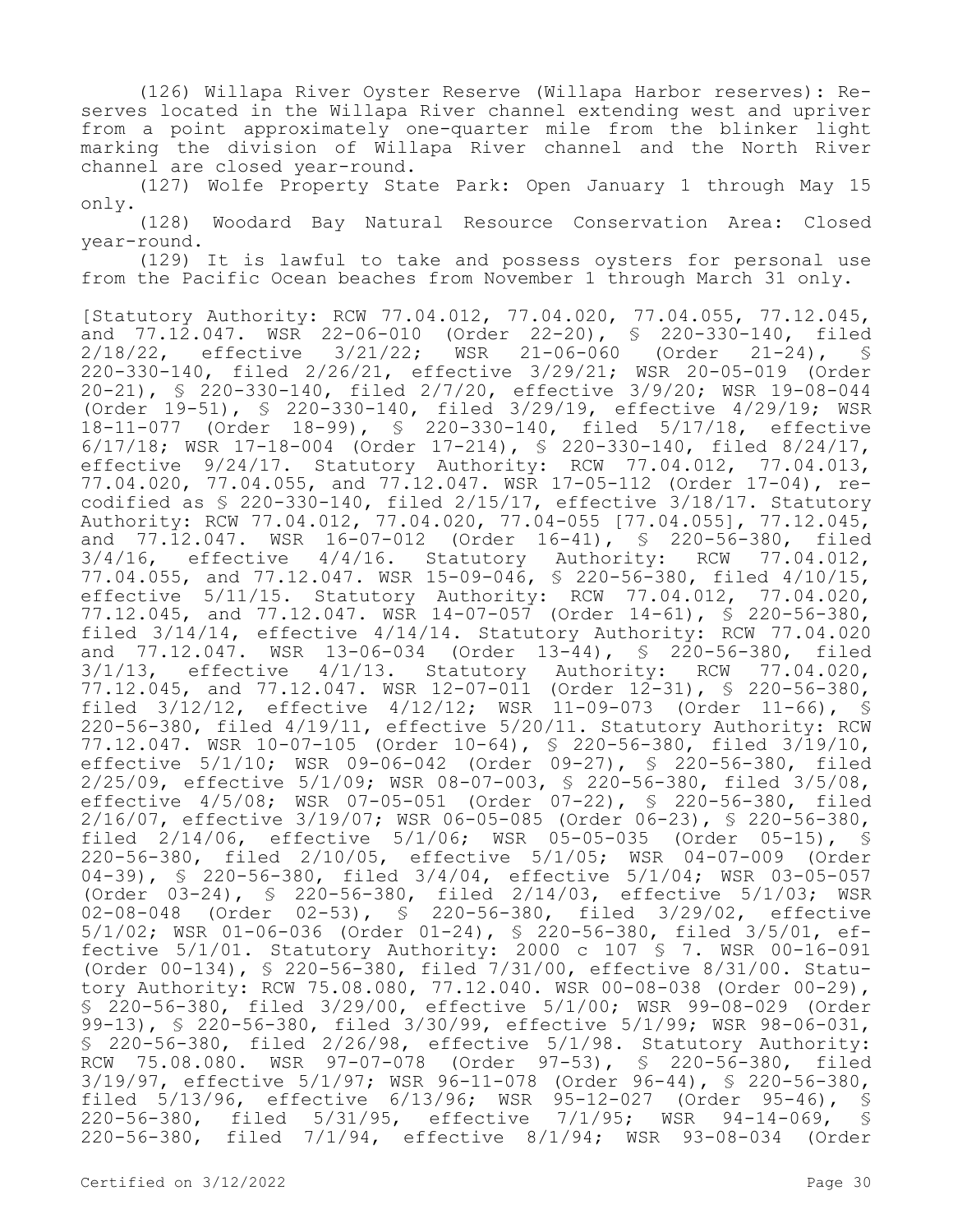93-20), § 220-56-380, filed 3/31/93, effective 5/1/93; WSR 92-11-012 (Order 92-19), § 220-56-380, filed 5/12/92, effective 6/12/92; WSR 91-08-054 (Order 91-13), § 220-56-380, filed 4/2/91, effective 5/3/91; WSR 90-06-026, § 220-56-380, filed 2/28/90, effective 3/31/90; WSR 89-07-060 (Order 89-12), § 220-56-380, filed 3/16/89; WSR 88-10-012 and 88-10-013 (Orders 88-14 and 88-15), § 220-56-380, filed 4/26/88;<br>WSR 87-09-066 (Order 87-16), § 220-56-380, filed 4/21/87; WSR WSR 87-09-066 (Order 87-16), § 220-56-380, filed 4/21/87; WSR 86-09-020 (Order 86-08), § 220-56-380, filed 4/9/86; WSR 84-09-026 (Order 84-22), § 220-56-380, filed 4/11/84; WSR 82-13-040 (Order 82-61), § 220-56-380, filed 6/9/82; WSR 82-07-047 (Order 82-19), § 220-56-380, filed 3/18/82; WSR 81-05-027 (Order 81-13), § 220-56-380, filed 2/17/81, effective 4/1/81; WSR 80-03-064 (Order 80-12), § 220-56-380, filed 2/27/80, effective 4/1/80. Formerly WAC 220-56-086.]

**WAC 220-330-150 Oysters and clams on private tidelands—Personal use.** Provisions of this chapter do not apply where oysters, clams (excluding razor clams), or mussels, are taken or possessed for personal use only, by private tideland owners and lessees and immediate family members of the owners or lessees of state tidelands, from their own private tidelands.

[Statutory Authority: RCW 77.04.012, 77.04.013, 77.04.020, and 77.04.055. WSR 20-04-058 (Order 20-19), § 220-330-150, filed 1/30/20, effective 7/1/20. Statutory Authority: RCW 77.04.012, 77.04.013, 77.04.020, 77.04.055, and 77.12.047. WSR 17-05-112 (Order 17-04), amended and recodified as § 220-330-150, filed 2/15/17, effective 3/18/17. Statutory Authority: RCW 75.08.080. WSR 94-14-069, § 220-56-382, filed 7/1/94, effective 8/1/94; WSR 93-08-034 (Order 93-20), § 220-56-382, filed 3/31/93, effective 5/1/93; WSR 86-09-020 (Order 86-08), § 220-56-382, filed 4/9/86; WSR 80-13-064 (Order 80-123), § 220-56-382, filed 9/17/80.]

**WAC 220-330-160 Razor clams—Areas and seasons.** (1) The following areas are defined as razor clam areas:

(a) "Razor Clam Area 1" includes the tidelands and waters of the Pacific Ocean and Willapa Bay between Cape Disappointment and Toke Point, not including the beaches within the Shoalwater Bay Indian Reservation or those tidelands and waters within the boundaries of Razor Clam Area 2;

(b) "Razor Clam Area 2" includes the tidelands and waters of the detached sand spits at the entrance to Willapa Bay west of Ellen Sands, north of the tip of Leadbetter Point and south of the Willapa Bay Ship Channel;

(c) "Razor Clam Area 3" includes the tidelands and waters of the Pacific Ocean, Willapa Bay, and Grays Harbor from Toke Point west and north to the westernmost point of the jetty at the end of Point Brown, not including the beaches within the Shoalwater Bay Indian Reservation;

(d) "Razor Clam Area 4" includes the tidelands and waters of the Pacific Ocean from the westernmost point of the jetty at the end of Point Brown north to the Copalis River;

(e) "Razor Clam Area 5" includes the tidelands and waters of the Pacific Ocean from the Copalis River north to the southern boundary of the Quinault Indian Reservation;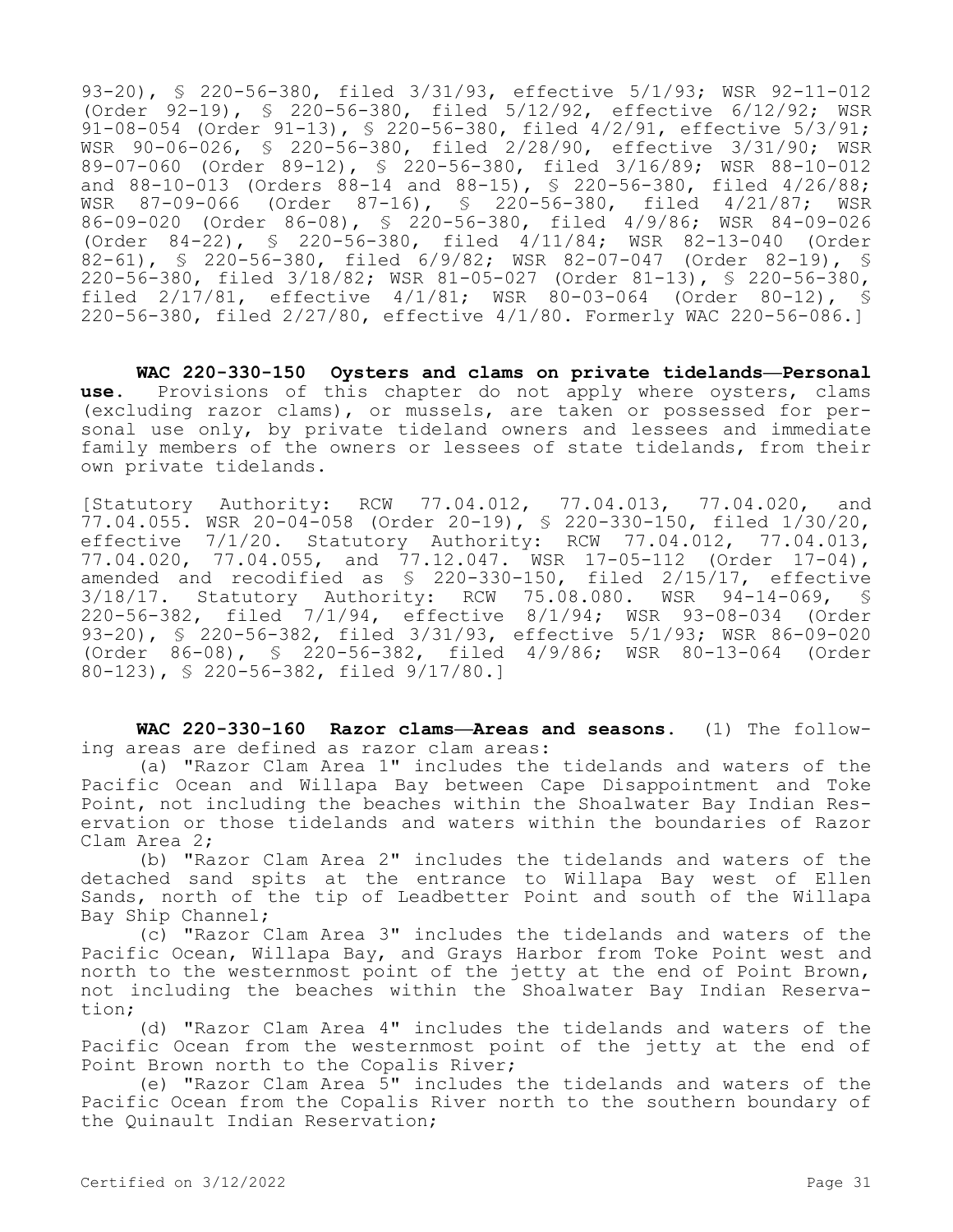(f) "Razor Clam Area 6" includes the tidelands and waters of the Pacific Ocean from the northern boundary of the Quinault Indian Reservation north to Brown's Point (in the Kalaloch area of Jefferson County);

(g) "Razor Clam Area 7" includes the tidelands and waters of the Pacific Ocean from Brown's Point (in the Kalaloch area of Jefferson County) north to the Bonilla-Tatoosh line at Cape Flattery, not including those beaches that fall within the boundaries of an Indian reservation.

(2) It is unlawful to take, dig for or possess razor clams taken for personal use from any beaches in any razor clam area except as provided by emergency rule.

(3) It is unlawful to dig for razor clams at any time in the Long Beach, Twin Harbors, or Copalis Beach Razor Clam Sanctuaries as defined in WAC 220-320-130.

(4) Violation of this section is an infraction under RCW 77.15.160, a misdemeanor punishable under RCW 77.15.380, Unlawful recreational fishing in the second degree—Penalty, or a gross misdemeanor under RCW 77.15.370, Unlawful recreational fishing in the first degree—Penalty, depending on whether any razor clams were harvested and the amount harvested.

[Statutory Authority: RCW 77.04.012, 77.04.013, 77.04.020, 77.04.055, and 77.12.047. WSR 17-05-112 (Order 17-04), amended and recodified as § 220-330-160, filed 2/15/17, effective 3/18/17. Statutory Authority: RCW 77.04.012, 77.04.013, 77.04.055, 77.12.045, and 77.12.047. WSR 13-02-043 (Order 12-290), § 220-56-360, filed 12/21/12, effective 1/21/13. Statutory Authority: RCW 75.08.080. WSR 92-11-012 (Order 92-19), § 220-56-360, filed 5/12/92, effective 6/12/92; WSR 87-09-066 (Order 87-16), § 220-56-360, filed 4/21/87; WSR 85-19-067 (Order 85-134), § 220-56-360, filed 9/17/85; WSR 85-12-007 (Order 85-51), § 220-56-360, filed 5/23/85; WSR 83-07-043 (Order 83-16), § 220-56-360, filed 3/17/83; WSR 83-04-026 (Order 83-05), § 220-56-360, filed 1/27/83; WSR 83-01-025 (Order 82-220), § 220-56-360, filed 12/8/82; WSR 82-07-047 (Order 82-19), § 220-56-360, filed 3/18/82; WSR 80-03-064 (Order 80-12), § 220-56-360, filed 2/27/80, effective  $4/1/80.$ ]

**WAC 220-330-170 Razor clams—Unlawful acts.** (1) It is unlawful to return any razor clams to the beach or water regardless of size or condition, and all razor clams taken for personal use must be retained by the digger as a part of his or her daily limit.

(2) It is unlawful to drive or operate any motor-propelled vehicle, land any airplane, or ride or lead any horse on the razor clam beds of the state of Washington, as defined in WAC 220-320-030.

(3) A violation of this section is an infraction, punishable under RCW 77.15.160.

[Statutory Authority: RCW 77.04.012, 77.04.013, 77.04.020, 77.04.055, and  $77.12.047$ . WSR  $17-05-112$  (Order  $17-04$ ), amended and recodified as § 220-330-170, filed 2/15/17, effective 3/18/17. Statutory Authority: RCW 77.04.012, 77.04.013, 77.04.055, 77.12.045, and 77.12.047. WSR 12-23-016 (Order 12-267), § 220-56-365, filed 11/9/12, effective 12/10/12. Statutory Authority: RCW 75.08.080. WSR 95-04-066 (Order 95-10), § 220-56-365, filed 1/30/95, effective 5/1/95; WSR 86-09-020